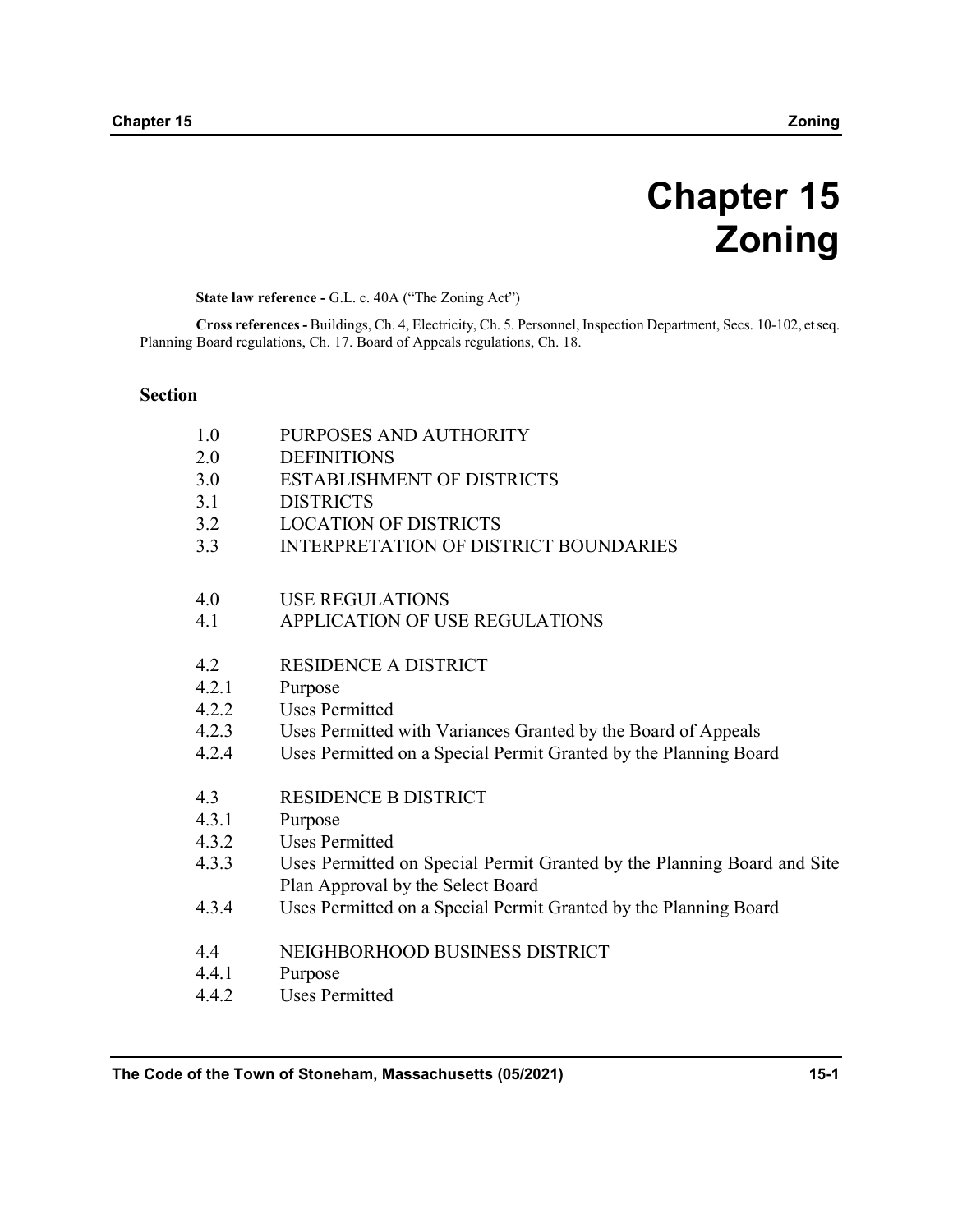| 4.4.3  | Uses Permitted on a Special Permit Granted by the Planning Board and Site<br>Plan Approval by the Select Board |
|--------|----------------------------------------------------------------------------------------------------------------|
| 4.5    | <b>BUSINESS DISTRICT</b>                                                                                       |
| 4.5.1  | Purpose                                                                                                        |
| 4.5.2  | Uses Permitted with Site Plan Approval                                                                         |
| 4.5.3  | Uses Permitted on a Special Permit Granted by the Planning Board and Site<br>Plan Approval by the Select Board |
| 4.6    | <b>CENTRAL BUSINESS DISTRICT</b>                                                                               |
| 4.6.1  | Purpose                                                                                                        |
| 4.6.2  | <b>Uses Permitted</b>                                                                                          |
| 4.6.3  | Uses Permitted on a Special Permit Granted by the Planning Board and Site                                      |
|        | Plan Approval by Select Board                                                                                  |
| 4.7    | <b>HIGHWAY BUSINESS DISTRICT</b>                                                                               |
| 4.7.1  | Purpose                                                                                                        |
| 4.7.2  | Uses Permitted with Site Plan Approval by the Select Board                                                     |
| 4.7.3  | Uses Permitted on a Special Permit Granted by the Planning Board and Site<br>Plan Approval by the Select Board |
| 4.8    | <b>COMMERCIAL DISTRICT I</b>                                                                                   |
| 4.8.1  | Purpose                                                                                                        |
| 4.8.2  | Uses Permitted with Site Plan Approval by the Select Board                                                     |
| 4.8.3  | Uses Permitted on a Special Permit Granted by the Planning Board and Site<br>Plan Approval by the Select Board |
| 4.9    | <b>MEDICAL DISTRICT</b>                                                                                        |
| 4.9.1  | Purpose                                                                                                        |
| 4.9.2  | Uses Permitted with Site Plan Approval by the Select Board                                                     |
| 4.9.3  | Uses Permitted on a Special Permit Granted by the Planning Board and Site                                      |
|        | Plan Approval by the Select Board                                                                              |
| 4.10   | RECREATION/OPEN SPACE DISTRICT                                                                                 |
| 4.10.1 | Purpose                                                                                                        |
| 4.10.2 | <b>Uses Permitted</b>                                                                                          |
| 4.10.3 | Uses Permitted on a Special Permit Granted by the Planning Board and the<br><b>Select Board</b>                |
| 4.11   | WIRELESS SERVICE FACILITIES OVERLAY DISTRICT                                                                   |
| 4.11.1 | Purpose                                                                                                        |
| 4.11.2 | Applicability                                                                                                  |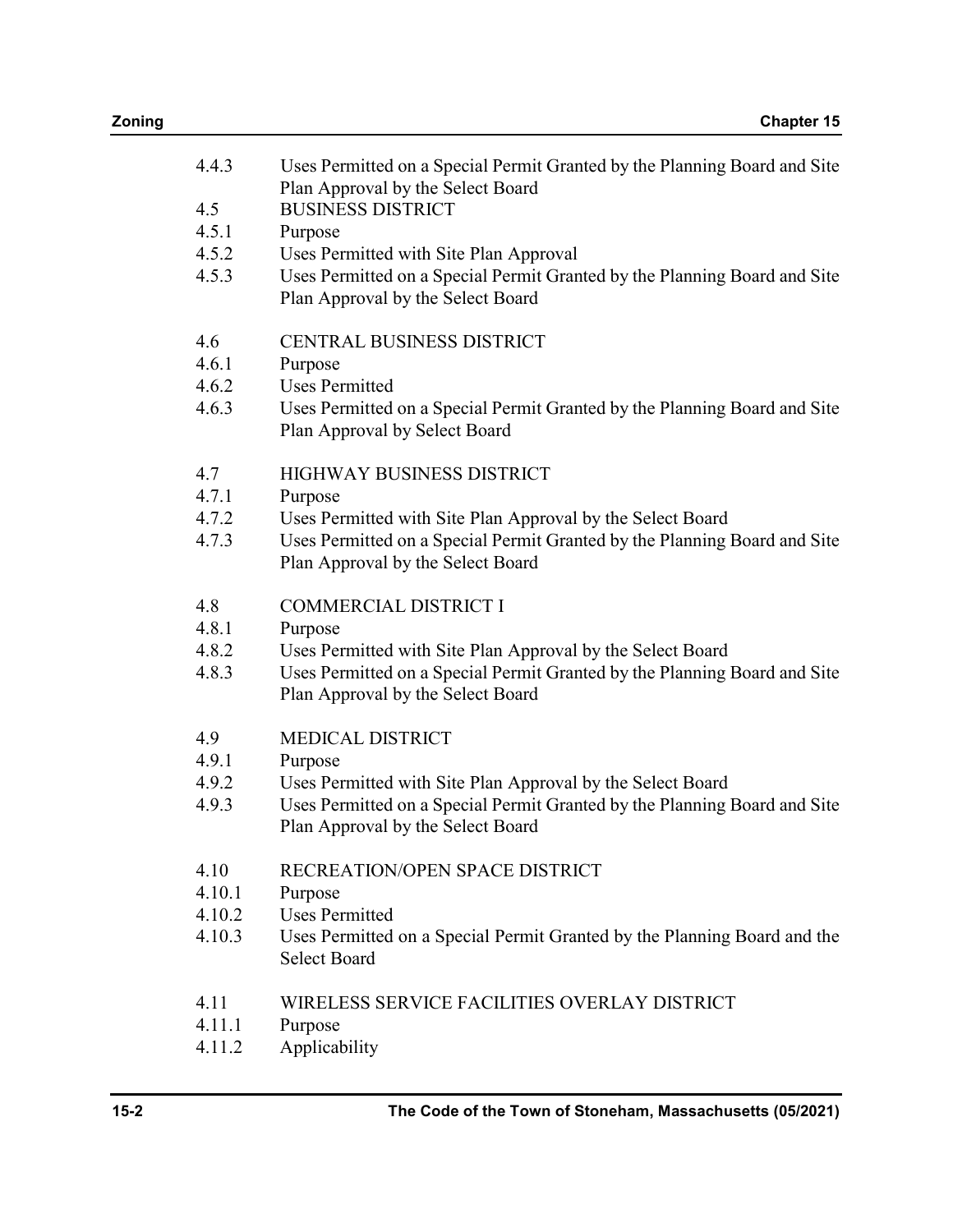| 4.11.3<br>4.11.4                     | <b>Uses Permitted</b><br>Severability                                                                                                                                                                                                                 |
|--------------------------------------|-------------------------------------------------------------------------------------------------------------------------------------------------------------------------------------------------------------------------------------------------------|
| 4.12<br>4.12.1<br>4.12.2             | <b>EDUCATION DISTRICT</b><br>Purpose<br><b>Uses Permitted</b>                                                                                                                                                                                         |
| 4.13                                 | COMMERCIAL/MIXED USE DISTRICT                                                                                                                                                                                                                         |
| 4.13.1<br>4.13.2<br>4.13.3<br>4.13.4 | Purpose<br>Uses Permitted with Site Plan Approval by Select Board<br>Uses Permitted on a Special Permit Granted by Planning Board<br>Uses Permitted with a Special Permit Granted by the Planning Board and Site<br>Plan Approval by the Select Board |
| 4.14                                 | <b>COMMERCIAL DISTRICT III</b>                                                                                                                                                                                                                        |
| 4.14.1                               | Purpose                                                                                                                                                                                                                                               |
| 4.14.2                               | Uses Permitted with Site Plan Approval by the Select Board                                                                                                                                                                                            |
| 4.14.3<br>4.14.4                     | Uses Permitted on a Special Permit Granted by the Planning Board<br>Uses Permitted on a Special Permit Granted by the Planning Board and Site<br>Plan Approval by Select Board                                                                        |
| 4.15                                 | MEDICAL/OFFICE/RESIDENTAL DISTRICT                                                                                                                                                                                                                    |
| 4.15.1                               | Purpose                                                                                                                                                                                                                                               |
| 4.15.2<br>4.15.3                     | Uses related to the Medical/Office District permitted as of right<br>Uses in the Medical/Office/Residential District Permitted with Site Plan<br>Approval by the Select Board                                                                         |
| 4.15.4                               | Uses Permitted in the Medical/Office/Residential District with a Special<br>Permit Granted by the Planning Board and Site Plan approval by the Select<br>Board after concurrent hearings held by the Boards                                           |
| 4.16                                 | SENIOR RESIDENTIAL OVERLAY (SRO) DISTRICT                                                                                                                                                                                                             |
| 4.16.1                               | Purpose                                                                                                                                                                                                                                               |
| 4.16.2                               | Uses within the SRO District are permitted on a Special Permit Granted by<br>the Planning Board and Site Plan Approval by the Select Board                                                                                                            |
| 4.16.3                               | Definitions                                                                                                                                                                                                                                           |
| 4.16.4                               | Application of SRO District Regulations                                                                                                                                                                                                               |
| 4.16.5                               | <b>General Requirements</b>                                                                                                                                                                                                                           |
| 4.16.6                               | Signage                                                                                                                                                                                                                                               |
| 4.16.7                               | Dimensional Requirements and Additional Regulations                                                                                                                                                                                                   |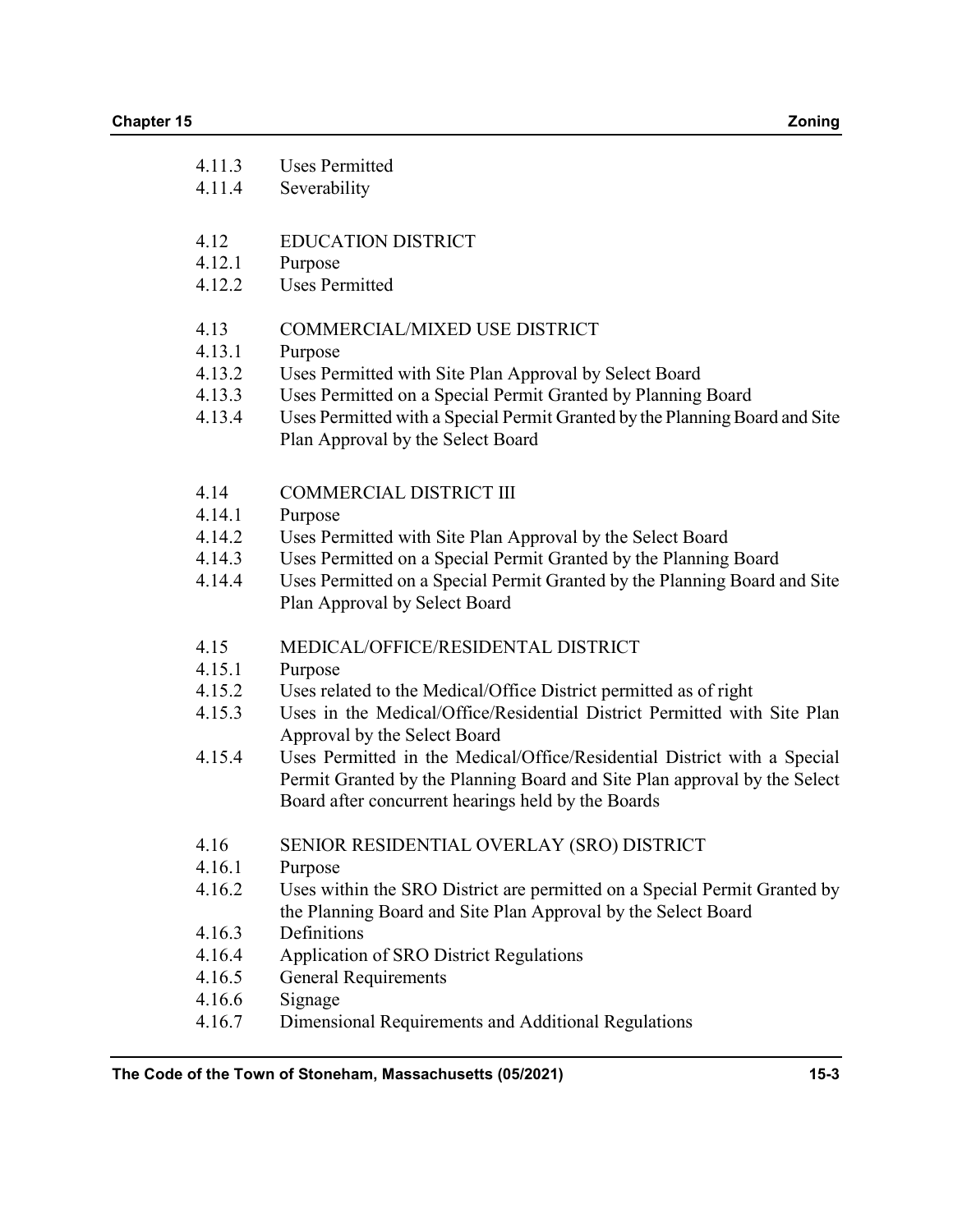| 4.17<br>4.17.1                                                  | RESIDENTIAL/BUSINESS OVERLAY DISTRICT<br>Purpose                                                                                                                                                                                        |
|-----------------------------------------------------------------|-----------------------------------------------------------------------------------------------------------------------------------------------------------------------------------------------------------------------------------------|
| 4.17.2                                                          | Uses within the Residential/Business Overlay District                                                                                                                                                                                   |
| 4.18<br>4.18.1<br>4.18.2                                        | RAILROAD RIGHT-OF-WAY DISTRICT<br>Purpose<br>Uses Permitted As of Right                                                                                                                                                                 |
| 4.19                                                            | <b>RESERVED</b>                                                                                                                                                                                                                         |
| 4.20<br>4.20.1<br>4.20.2<br>4.20.3<br>4.20.4                    | EAST SCHOOL OVERLAY DISTRICT<br>Purpose<br>Use Permitted As of Right<br><b>Accessory Buildings and Structures</b><br>Off-Street Parking, Layout, Screening and Loading Requirements                                                     |
| 4.21                                                            | NORTH ELEMENTARY SCHOOL OVERLAY DISTRICT                                                                                                                                                                                                |
| 4.22                                                            | RESIDENTIAL OVERLAY FALLON ROAD DISTRICT                                                                                                                                                                                                |
| 4.23                                                            | MAPLE STREET RESIDENTIAL OVERLAY DISTRICT                                                                                                                                                                                               |
| 4.24                                                            | DIVISION<br>OF LAND INTO<br><b>EIGHT</b><br><b>MORE</b><br>OR.<br><b>LOTS</b><br>OR.<br>CONSTRUCTION OF EIGHT OR MORE DWELLING UNITS                                                                                                    |
| 5.0<br>5.1<br>5.2                                               | <b>INTENSITY REGULATIONS</b><br><b>APPLICATION</b><br>DIMENSIONAL REGULATIONS BY DISTRICT<br>(Table One and Table Two)                                                                                                                  |
| 5.3                                                             | SPECIAL CONDITIONS AND EXCEPTIONS                                                                                                                                                                                                       |
| 5.3.1<br>5.3.2<br>5.3.3<br>5.3.4<br>5.3.5<br>5.3.5.1<br>5.3.5.2 | Contiguous Lots under Single Ownership<br>Division of Existing Lots to Create Lot Between Existing Building and Street<br>Reserved<br><b>Setbacks</b><br>Reserved<br>Setback Average<br>Setback Exceptions Certain Areas on Main Street |
| 5.3.5.3<br>5.3.6                                                | Projections<br><b>Corner Lots</b>                                                                                                                                                                                                       |
| 5.3.7<br>5.3.8                                                  | Required Space Between Principal Buildings on the Same Lot<br><b>Exceptions to Intensity Regulations</b>                                                                                                                                |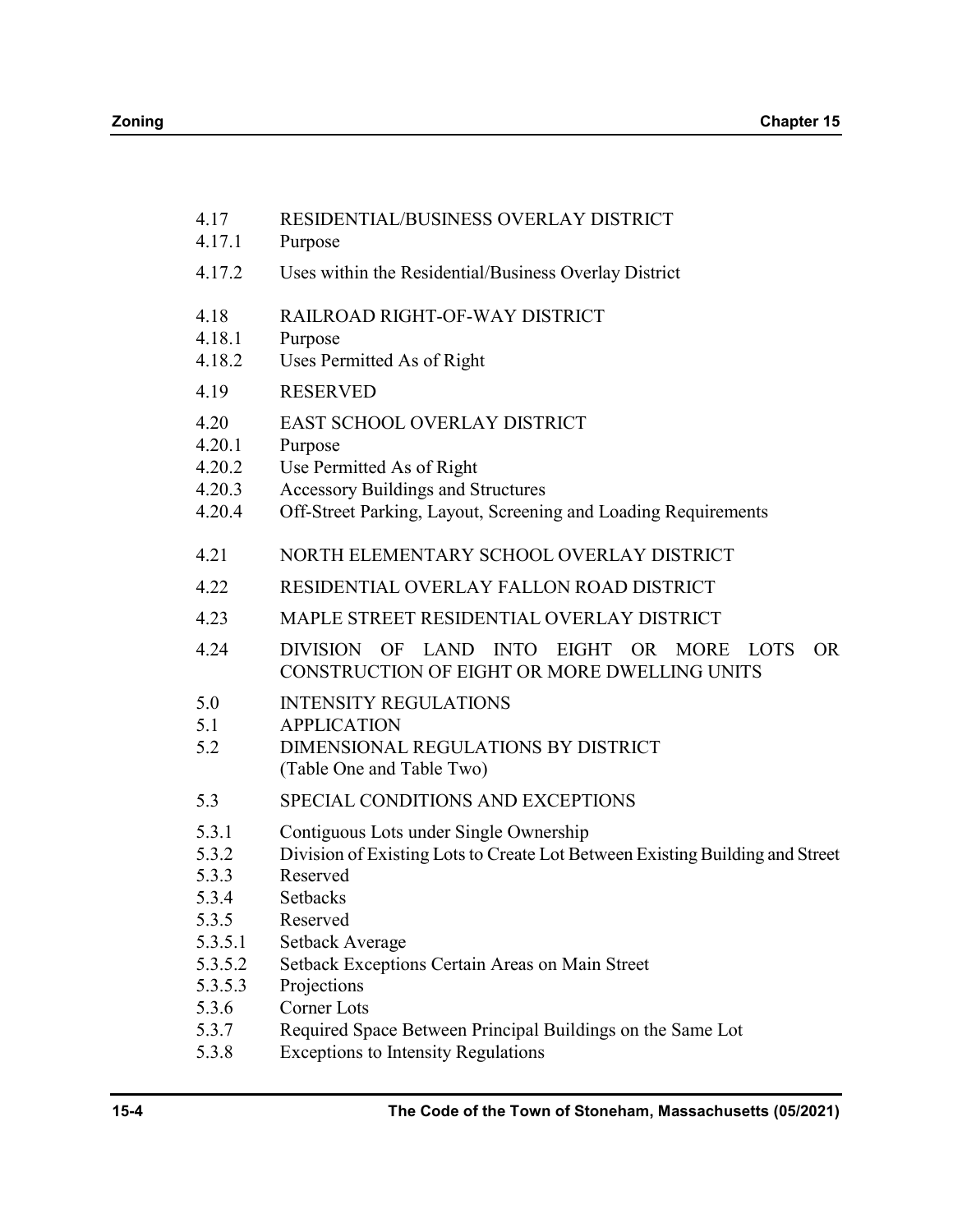5.3.9 Reserved

- 6.0 GENERAL PROVISIONS AFFECTING ALL DISTRICTS
- 6.1 APPLICATION
- 6.2 NON-CONFORMING USES AND STRUCTURES
- 6.2.1 Applicability
- 6.2.2 Nonconforming Uses
- 6.2.3 Nonconforming Structures Other Than Single or Two Family Residential **Structures**
- 6.2.4 Nonconforming Single and Two Family Residential Structures
- 6.2.5 Abandonment or Non-Use
- 6.2.6 Reconstruction after Catastrophe
- 6.2.7 Reversion to Nonconformity

#### 6.3 OFF-STREET PARKING REQUIREMENTS

- 6.3.1 Objectives and Applicability
- 6.3.1.1 Objectives
- 6.3.1.2 Applicability
- 6.3.2 LOCATION OF PARKING FACILITIES
- 6.3.2.1 Central Business District
- 6.3.2.2 Location on Site
- 6.3.3 MINIMUM NUMBER OF SPACES BY USE
- 6.3.3.1 Calculations
- 6.3.3.2 Unspecified Uses
- 6.3.4 FACILITY DESIGN STANDARDS
- 6.3.4.1 Parking Spaces
- 6.3.4.2 Layout
- 6.3.5 LIGHTING AND SCREENING
- 6.3.6 DRIVEWAY ACCESS PERMITS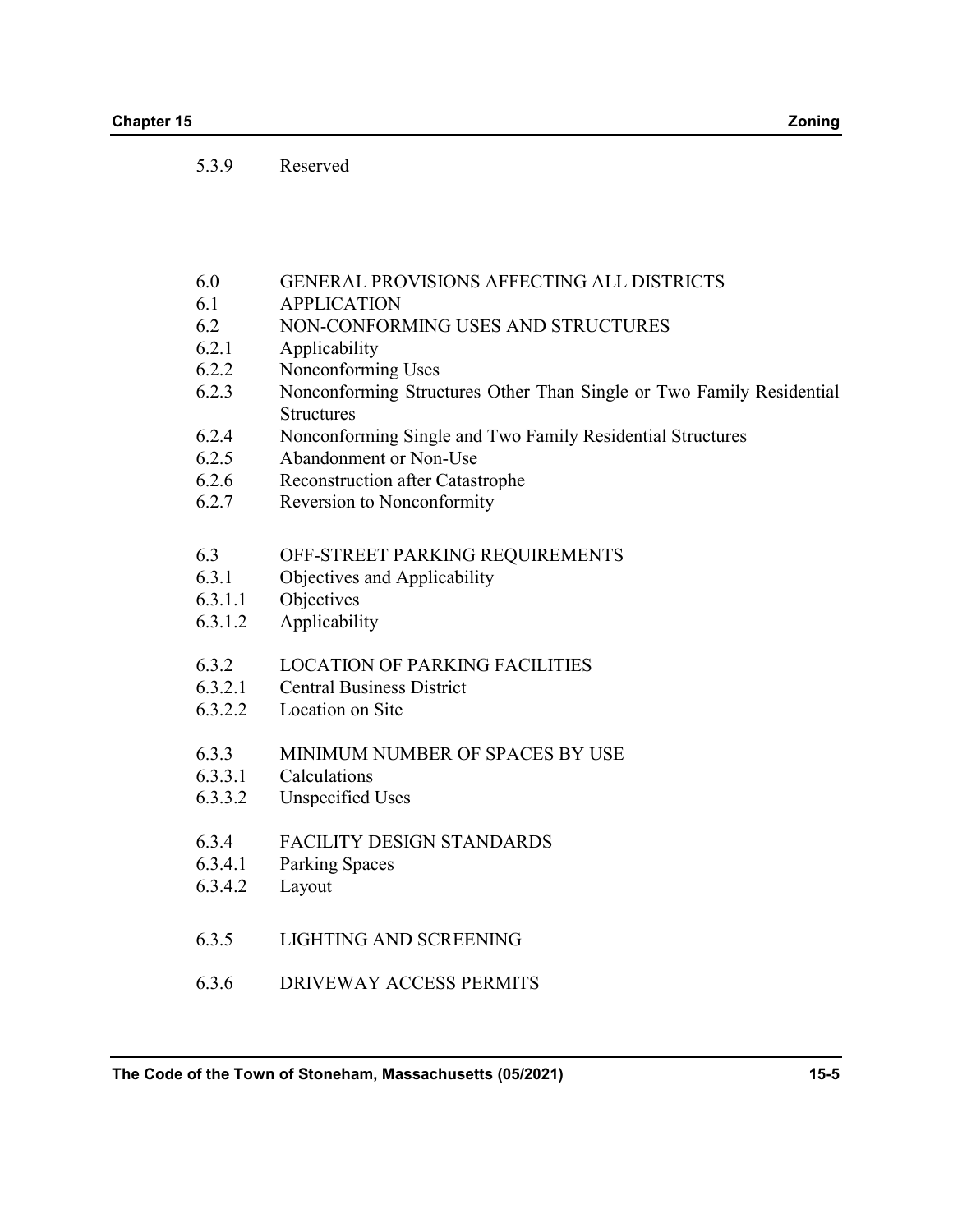| 6.3.7    | OFF-STREET LOADING                          |
|----------|---------------------------------------------|
| 6.3.7.1  | Applicability                               |
| 6.3.7.2  | Number of Off-Street Loading Areas Required |
| 6.3.7.3  | Design                                      |
|          |                                             |
| 6.3.8    | <b>SPECIAL PERMITS FOR PARKING</b>          |
|          |                                             |
| 6.4      | (RESERVED)                                  |
| 6.5      | <b>SCREENING AND LANDSCAPING</b>            |
| 6.5.1    | Applicability                               |
| 6.5.2    | Design                                      |
| 6.5.3    | Pools                                       |
|          |                                             |
| 6.6      | <b>LIGHTING</b>                             |
| 6.6.1    | Applicability                               |
| 6.6.2    | <b>Standards</b>                            |
|          |                                             |
| 6.7      | <b>SIGNS</b>                                |
| 6.7.1    | Purpose                                     |
| 6.7.2    | Applicability                               |
| 6.7.3    | Computation                                 |
| 6.7.3.1  | Area of Individual Signs                    |
| 6.7.3.2  | Area of Multi-Faced Signs                   |
| 6.7.3.3  | Height                                      |
| 6.7.3.4  | Maximum Permitted Signs                     |
| 6.7.4    | Definitions                                 |
| 6.7.4.1  | <b>Animated Sign</b>                        |
| 6.7.4.2  | Awning Sign                                 |
| 6.7.4.3  | Banner                                      |
| 6.7.4.4  | Beacon                                      |
| 6.7.4.5  | Billboard                                   |
| 6.7.4.6  | <b>Building Marker</b>                      |
| 6.7.4.7  | <b>Building Sign</b>                        |
| 6.7.4.8  | <b>Business Center</b>                      |
| 6.7.4.9  | Business Center Sign                        |
| 6.7.4.10 | Canopy Sign                                 |
| 6.7.4.11 | Changeable Copy Sign                        |
| 6.7.4.12 | <b>Commercial Message</b>                   |
| 6.7.4.13 | Discontinued Sign                           |
| 6.7.4.14 | <b>Electronic Message Center</b>            |
|          |                                             |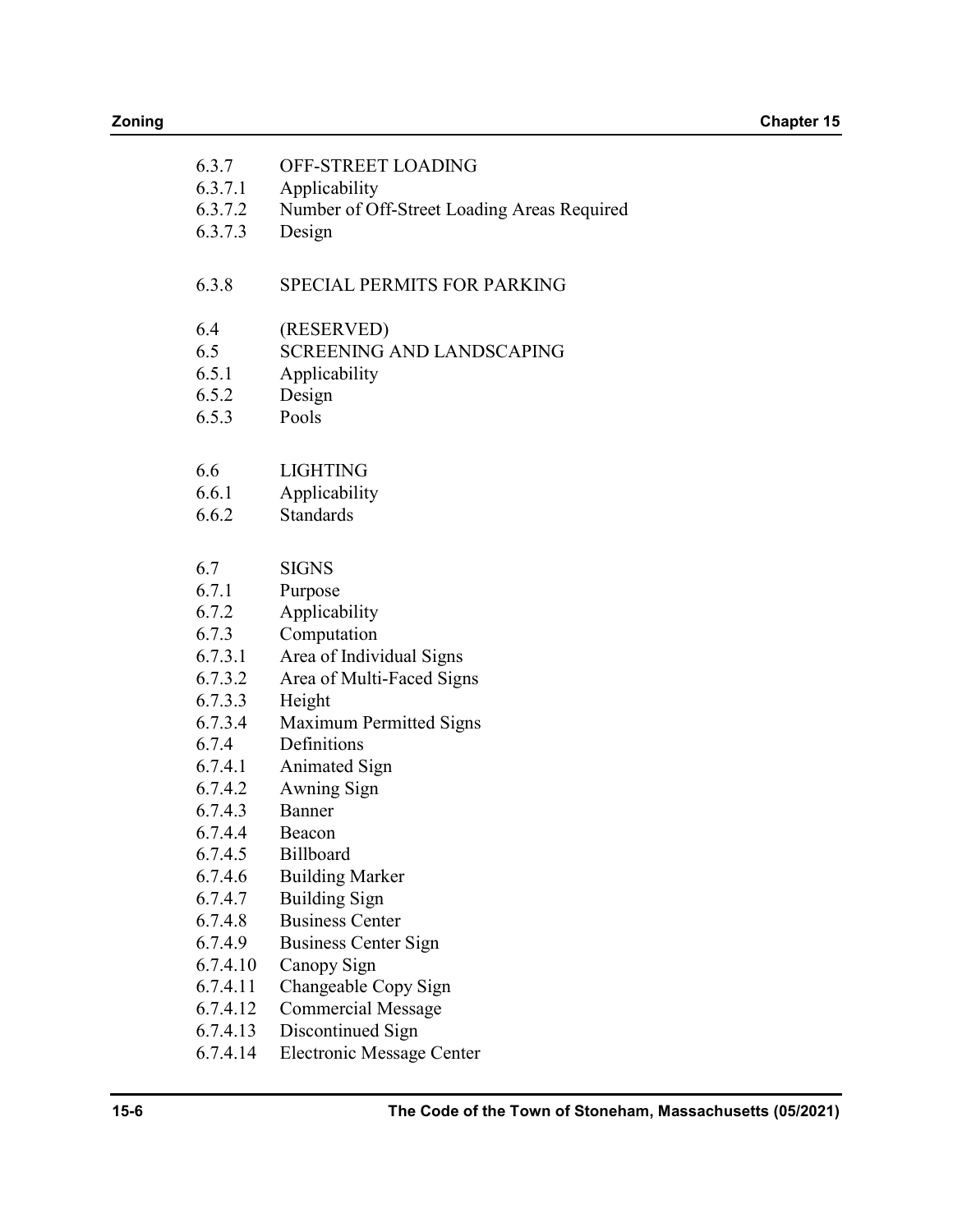- 6.7.4.15 Externally Illuminated Sign
- 6.7.4.16 Flashing Sign
- 6.7.4.17 Free-Standing Pole Sign
- 6.7.4.18 Historical Marker
- 6.7.4.19 Identification Sign
- 6.7.4.20 Informational Sign
- 6.7.4.21 Internally Illuminated Sign
- 6.7.4.22 Marquee Sign
- 6.7.4.23 Monument Sign
- 6.7.4.24 Non-Commercial Message
- 6.7.4.25 Off-premise Sign
- 6.7.4.26 On-premise Sign
- 6.7.4.27 Pennant
- 6.7.4.28 Portable Sign
- 6.7.4.28A Portable Central Business District A-Frame Sign
- 6.7.4.29 Real Estate Sign
- 6.7.4.30 Roof Sign
- 6.7.4.31 Secondary Sign
- 6.7.4.32 Sign
- 6.7.4.33 Temporary Sign
- 6.7.4.34 Wall Sign
- 6.7.4.35 Window Sign
- 6.7.5 Prohibited Signs
- 6.7.6 Permitted Signs
- 6.7.7 Procedures
- 6.7.7.1 Applications
- 6.7.7.2 Certificate of Insurance
- 6.7.7.3 Location of Sign
- 6.7.7.4 Changing Lettering on Changeable Letter Signs
- 6.7.7.5 Maintenance; Inspection
- 6.7.7.6 Removal upon Vacancy
- 6.7.7.7 Non-Conforming Signs
- 6.7.7.8 Removal of Discontinued Signs
- 6.7.8 Off-Premise and billboard sign
- 6.7.8.1 Applications
- 6.7.8.2 Dimensional Restrictions and Design Guidelines
- 6.7.8.3 Criteria for Approval
- 6.7.8.4 Sign Maintenance/Removal
- 6.7.8.5 Surety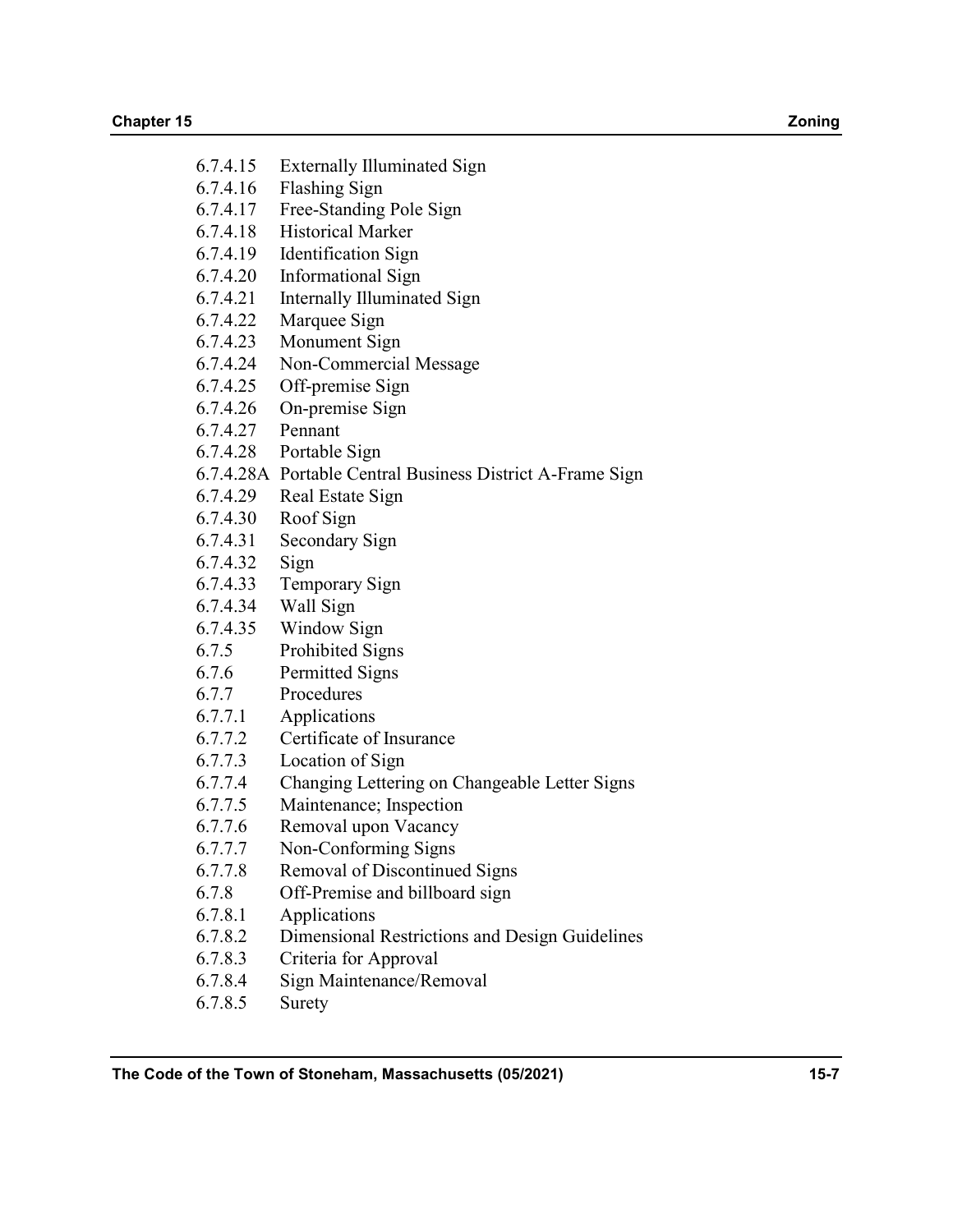| 6.8       | PERFORMANCE STANDARDS                                                                     |
|-----------|-------------------------------------------------------------------------------------------|
| 6.8.1     | Applicability                                                                             |
| 6.8.2     | Air Pollutants                                                                            |
| 6.8.3     | Noise and Odor                                                                            |
| 6.8.4     | Heat, Glare, Vibration and Radiation                                                      |
| 6.8.5     | Waste Disposal, Water Supply and Quality                                                  |
| 6.8.6     | Storage                                                                                   |
| 6.8.7     | <b>Exterior Lighting</b>                                                                  |
| 6.8.8     | <b>Building Construction</b>                                                              |
| 6.8.9     | Hazardous Materials and Waste                                                             |
| 6.8.10    | Regulating Alteration of Land                                                             |
|           |                                                                                           |
| 6.9       | FLOOD PLAIN (OVERLAY) DISTRICT REGULATIONS                                                |
| 6.9.1     | Flood Plain (Overlay) District                                                            |
| 6.9.2     | <b>Development Regulations</b>                                                            |
|           |                                                                                           |
| 6.10      | <b>LAND FILL REGULATION</b>                                                               |
| 6.10.1    | Permit Requirement                                                                        |
| 6.10.2    | <b>Permit Process</b>                                                                     |
| 6.10.3    | <b>Prohibited Material</b>                                                                |
| 6.10.4    | Fill Analysis                                                                             |
| 6.10.5    | <b>Fill Operations</b>                                                                    |
| 6.10.6    | Violations                                                                                |
| 6.11      | <b>AND</b><br><b>WIRELESS</b><br><b>SERVICE</b><br><b>FACILITY</b><br><b>REQUIREMENTS</b> |
|           | <b>RESTRICTIONS</b>                                                                       |
| 6.11.1    | General Applicability and Purpose                                                         |
| 6.11.2    | Prohibitions                                                                              |
| 6.11.3    | Design Provisions                                                                         |
| 6.11.3.1  | <b>Setbacks</b>                                                                           |
| 6.11.3.2  | Screening                                                                                 |
| 6.11.3.3  | Landscaping and Preservation of Existing Vegetation                                       |
| 6.11.3.4  | Color                                                                                     |
| 6.11.3.5  | Antennas                                                                                  |
| 6.11.3.6  | Fencing                                                                                   |
| 6.11.3.7  | Signs                                                                                     |
| 6.11.3.8  | Lighting                                                                                  |
| 6.11.3.9  | <b>Equipment Shelters and Network Interconnections</b>                                    |
| 6.11.3.10 | Historic Building and Districts                                                           |
| 6.11.3.11 | Parking                                                                                   |
| 6.11.4    | <b>Environmental Standards</b>                                                            |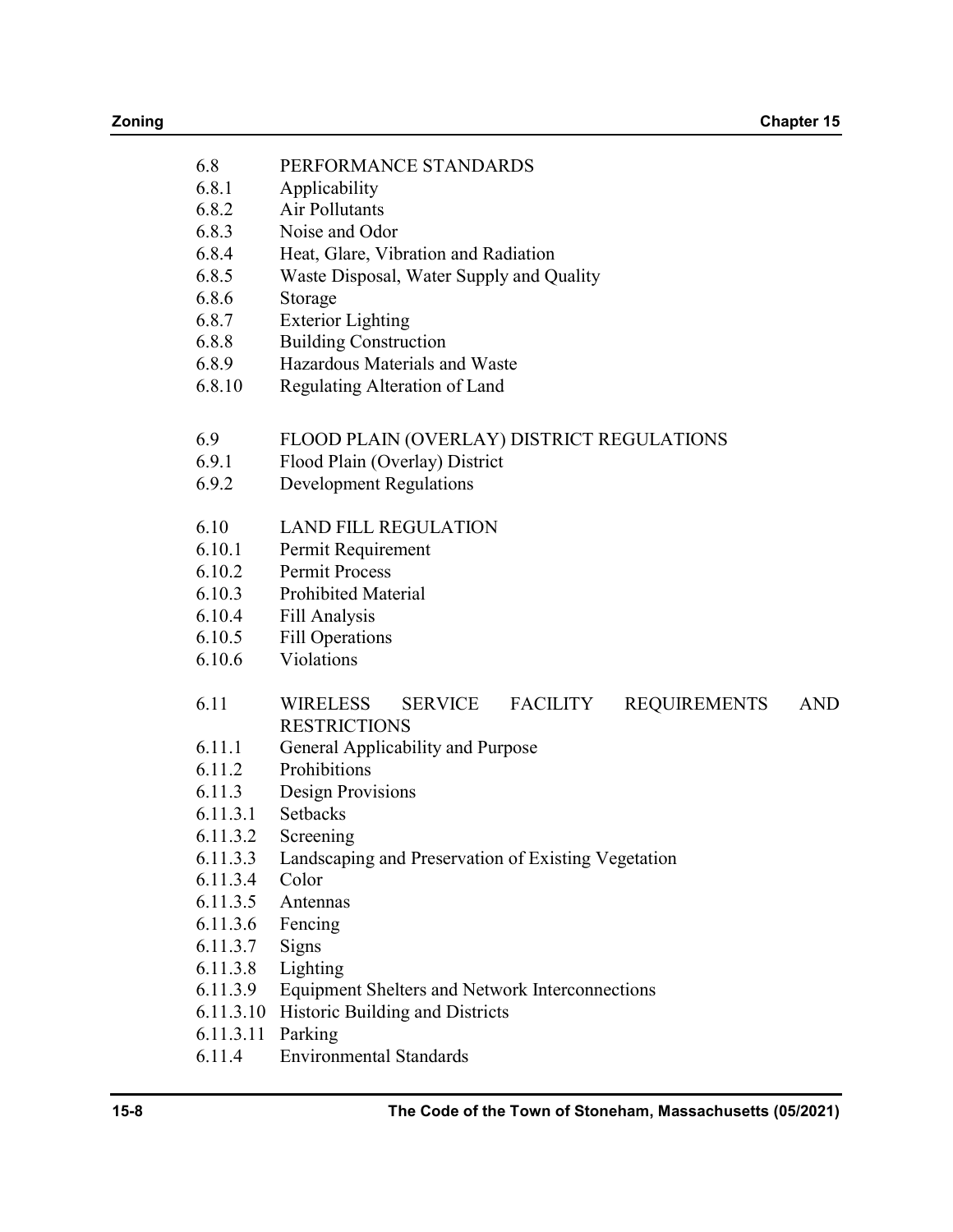| 6.11.5 | <b>Safety Standards</b> |
|--------|-------------------------|
|--------|-------------------------|

- 6.11.6 Application Procedures-Special Permit
- 6.11.6.1 Pre-application Wireless Service Facilities Conference
- 6.11.6.2 Application Filing Requirements
- 6.11.6.3 Location Filing Requirements
- 6.11.6.4 Siting Filing Requirements
- 6.11.6.5 Design Filing Requirements
- 6.11.6.6 Noise Filing Requirements
- 6.11.6.7 Radiofrequency Radiation (RFR) Filing Requirements
- 6.11.6.8 Federal Environmental Filing Requirements
- 6.11.6.9 Waiver
- 6.11.7 Term of Special Permit
- 6.11.8 Modifications
- 6.11.9 Co-location
- 6.11.10 Abandonment or Discontinuation of Use
- 6.11.11 Reserved
- 6.11.12 Monitoring and Maintenance
- 6.11.13 Severability
- 6.12 INCLUSIONARY HOUSING
- 7.0 ADMINISTRATION
- 7.1 BOARD OF APPEALS
- 7.2 SELECT BOARD
- 7.3 PLANNING BOARD
- 7.4 SPECIAL PERMIT
- 7.4.1 Reserved
- 7.4.2 Procedure
- 7.4.3 Conditions for Approval of a Special Permit
- 7.4.4 Exercise of a Special Permit
- 7.4.5 Special Permit for Temporary Structure or Use
- 7.5 ENFORCEMENT
- 7.5.1 Enforcement Officer
- 7.5.2 Building Permits
- 7.5.2.3 Requests for Building Permits for Locations not Abutting Accepted Street
- 7.5.3 Violations
- 7.5.4 Occupancy Permits
- 7.5.5 Penalty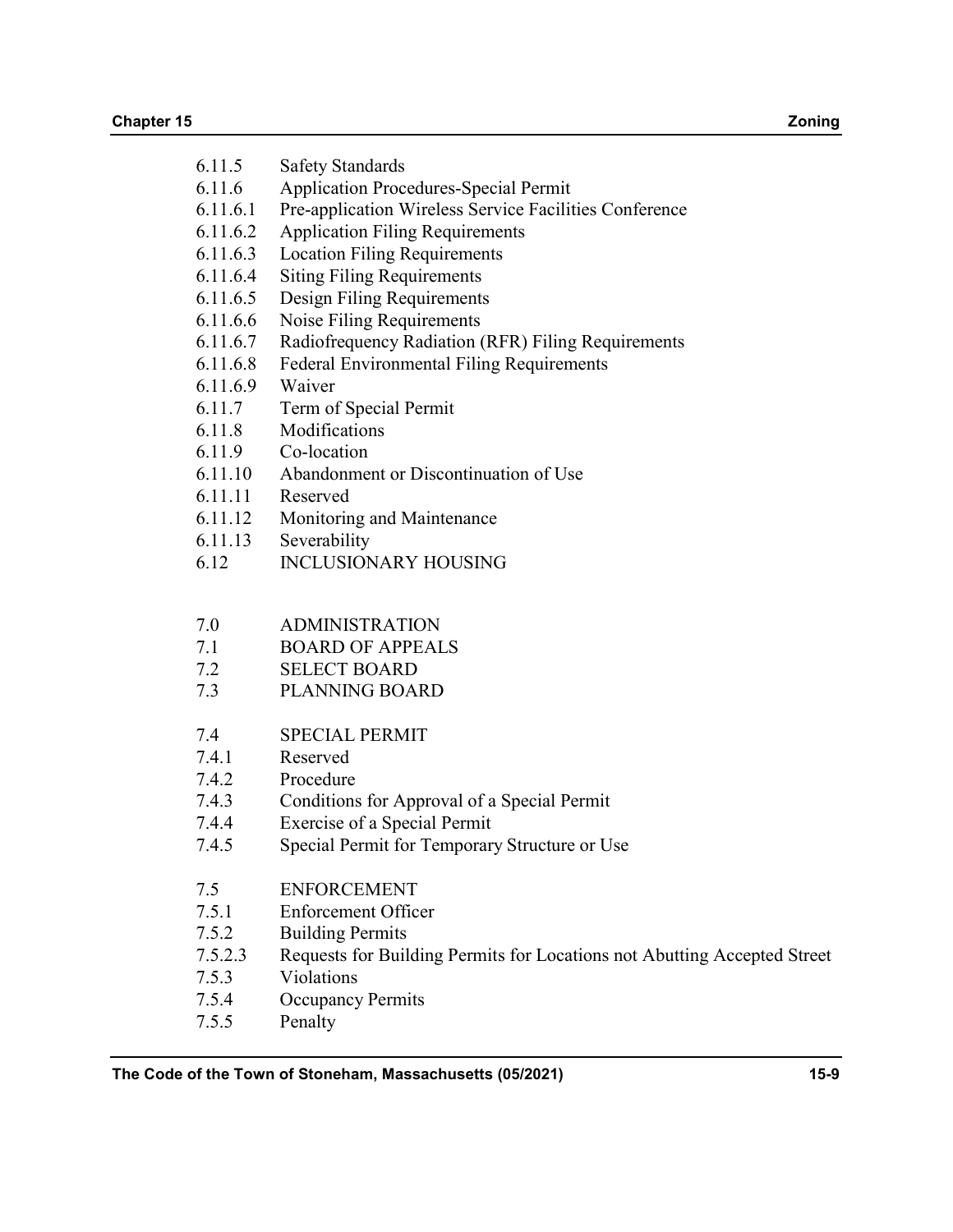| <b>RIGHT TO APPEAL</b>                  |
|-----------------------------------------|
| <b>APPLICABILITY</b>                    |
| EFFECTIVE DATE                          |
| OTHER REGULATIONS<br><b>LIMITATIONS</b> |
| <b>VALIDITY</b>                         |
| <b>SEVERABILITY</b>                     |
| ADOPTION AND AMENDMENT                  |
|                                         |

### Section

## 1.0 PURPOSES AND AUTHORITY

- 1.1 Purpose: This Chapter is created for the purpose of promoting the health, safety, convenience, morals and welfare of the inhabitants of the Town, as provided by Chapter 40A of the General Laws of the Commonwealth of Massachusetts, as amended, by regulating and restricting the height, number of stories and the size of buildings and structures, the size and width of lots, the percentage of lots that may be occupied, the size of yards, the density of population and the location and use of buildings, structures and land for trade, industry, residence and other purposes, thereby:
	- (a) Encouraging the most appropriate use of land,
	- (b) Preventing overcrowding of land,
	- (c) Conserving the value of land and buildings,
	- (d) Lessening congestion of traffic,
	- (e) Preventing undue concentration of traffic,
	- (f) Providing adequate light and air,
	- (g) Reducing hazards from fire and other danger,
	- (h) Assisting in the economical provision of transportation, water, sewerage, schools, parks and other public facilities,
	- (i) Encouraging the provision of housing for persons of all income levels, and
	- (j) Preserving and increasing the amenities of the Town.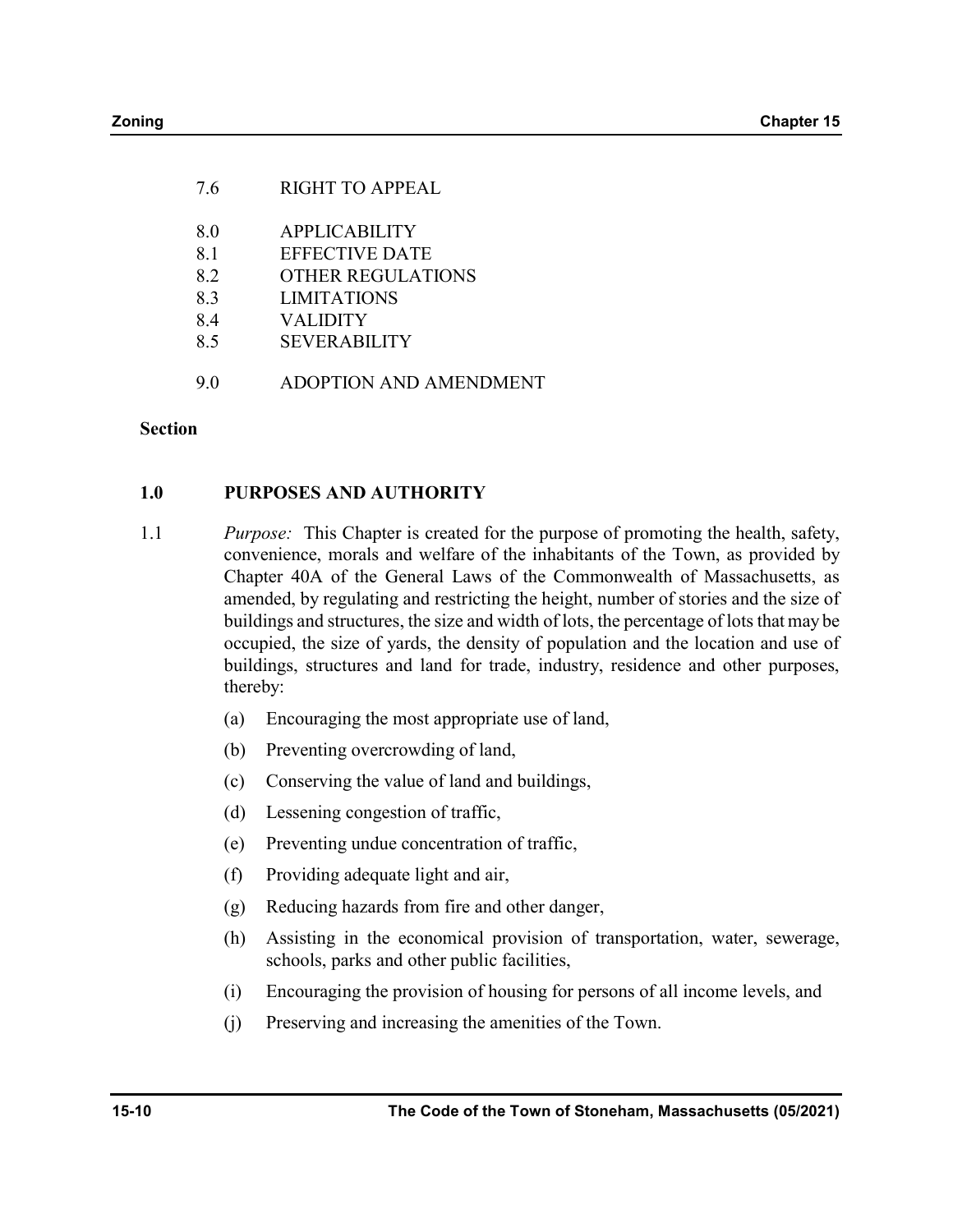1.2 *Authority*: This bylaw is adopted under the authority provided by and in accordance with the provisions of Chapter 40A of the General Laws of the Commonwealth of Massachusetts, as amended.

## 2.0 DEFINITIONS

- 2.1 Definitions: For the purposes of this bylaw certain terms and words are herein defined as follows: Words used in the present tense include the future; words used in the singular number include the plural and words used in the plural number include the singular; the word "shall" is mandatory and not directory; the word "lot" includes the word "plot;" the word "land" includes the words "marsh" and "water."
- 2.1.1 *Accessory use of structure:* A use of structure subordinate to the principal use of a building on the same lot and serving a purpose customarily incidental to the use of the principal building.
- 2.1.2 Adult theater: An enclosed building used for presenting material distinguished by an emphasis on matter depicting, describing, or relating to sexual conduct or sexual excitement as defined in G.L. c. 727, Sec. 31. (5-2-94, Art, 5)
- 2.1.2.1 Adult bookstore: An establishment having as a substantial or significant portion of its stock in trade books, magazines, and other matters which are distinguished as characterized by their emphasis depicting, describing or relating to sexual conduct or sexual excitement as defined in G.L. c. 272, Sec. 31. (5-3-94, Art. 5)
- 2.1.2.2 Adult video store: An establishment having as a substantial or significant portion of its stock in trade, videos, movies, or other film material which are distinguished or characterized by their emphasis depicting, describing or relating to sexual conduct or sexual excitement, as defined in said section thirty-one of said chapter two hundred and seventy-two, G.L. c. 272, Sec. 31. (5-2-94, Art. 5; 12-2-96, Art. 4)
- 2.1.2.3 Adult dance club: An establishment having as a substantial or significant portion of its entertainment a person or persons performing in a state of nudity or distinguished by an emphasis on matter depicting, describing or relating to sexual conduct or sexual excitement, as defined in G.L. c. 272, Sec. 31. (5-2-94, Art. 5)
- 2.1.2.4 Adult motion picture theatre: An enclosed building used for presenting material distinguished by an emphasis on matter depicting, describing, or relating to sexual conduct or sexual excitement as defined in G.L. c. 272, Sec. 31. (12-2-96, Art. 4)
- 2.1.2.5 Adult paraphernalia store: An establishment having as a substantial or significant portion of its stock devices, objects, tools, or toys which are distinguished or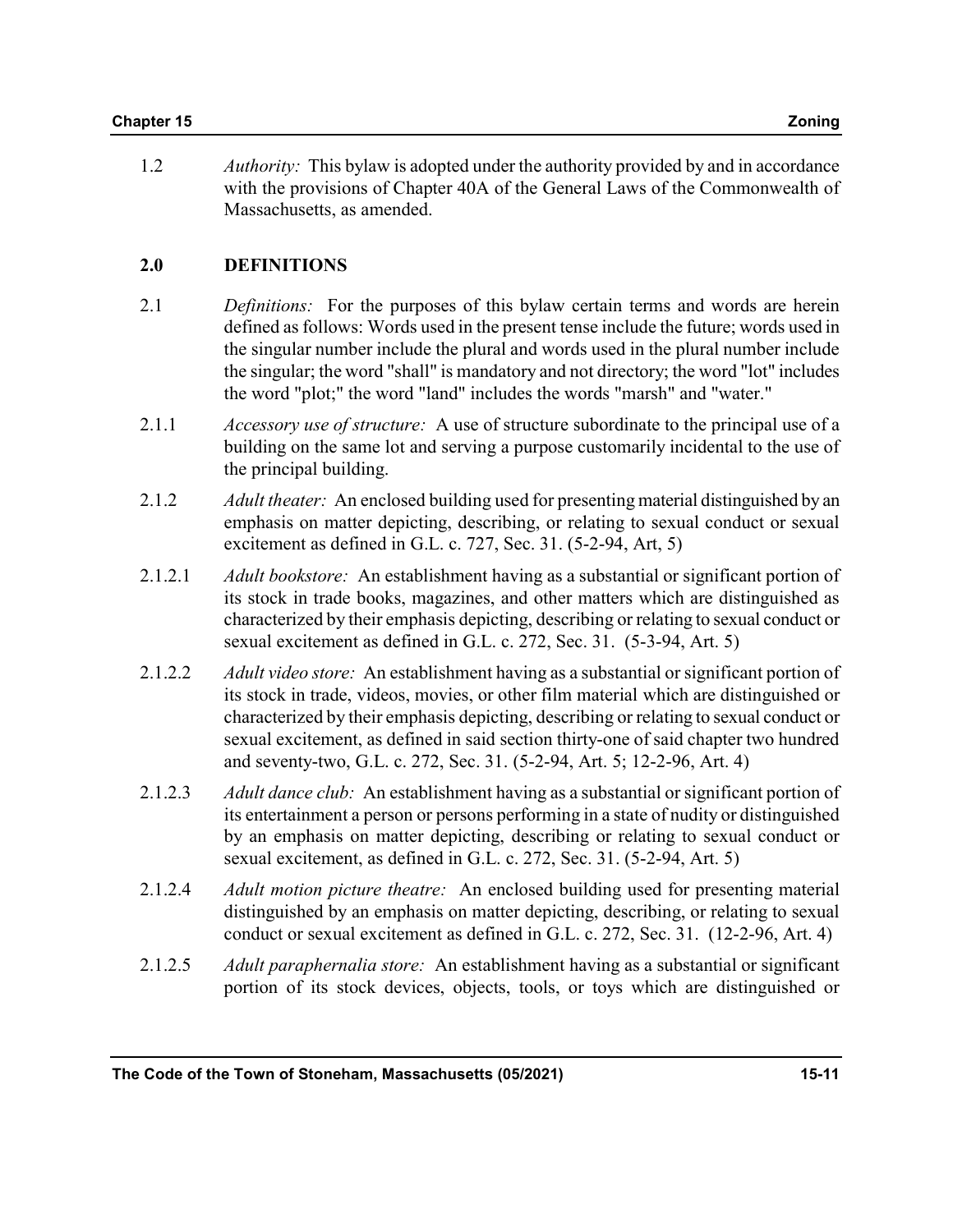characterized by their association with sexual activity, including, sexual conduct or sexual excitement as defined in G.L. c. 272, Sec. 31. (12-2-96, Art. 4)

- 2.1.2.6 Establishment which displays live nudity for its patrons: Any establishment which provides live entertainment for its patrons, which includes the display of nudity, as that term is defined in G.L. c. 272, Sec. 31. (12-2-96, Art. 4)
- 2.1.2.7 Substantial or significant portion: The term "substantial and significant portion" as used with respect to adult uses shall mean any of the following:
	- (a) Twenty percent (20%) or more of the business inventory or stock of merchandise for sale, rental, distribution or exhibition during any period of time; or
	- (b) Twenty percent (20%) or more of the annual number of gross sales, rentals or other business transactions; or
	- (c) Twenty percent (20%) or more of the annual gross business revenue; or
	- (d) Twenty percent (20%) or more of the hours during which the establishment is open. (12-2-96, Art. 4)
- 2.1.3 Animal or Veterinary Hospital: Commercial facilities for keeping animals to be treated, in treatment or recovering from treatment, in accord with normal veterinary practice as established by the Massachusetts Board of Registration of Veterinary Medicine.
- 2.1.4 Apartment building: A dwelling designed to accommodate three or more dwelling units; multi-family.
- 2.1.5 Automobile repair, sales, filling station, storage: See Filling Station, Garage, Private, Garage Public and Gasoline Station.
- 2.1.6 Boarding house: A building or premise other than a hotel, inn, motel, tourist house or lodging house, where rooms are let and where meals may be regularly served by prearrangement for compensation; not open to transient guests in contrast to hotels, restaurants, and tourist homes, open to transients.
- 2.1.7 Body Art: The practice of physical body adornment by permitted establishments and practitioners using, but not limited to, the following techniques: body piercing, tattooing, cosmetic tattooing, branding, braiding and scarification. The definition does not include practices that are considered medical procedures by the Board of Registration in Medicine. (4-03-011, Art. 9)
- 2.1.8 Buildings: A combination of any materials, whether portable or fixed, having a roof, to form a structure for the shelter of persons, animals or property.
- 2.1.8.1 Building, attached: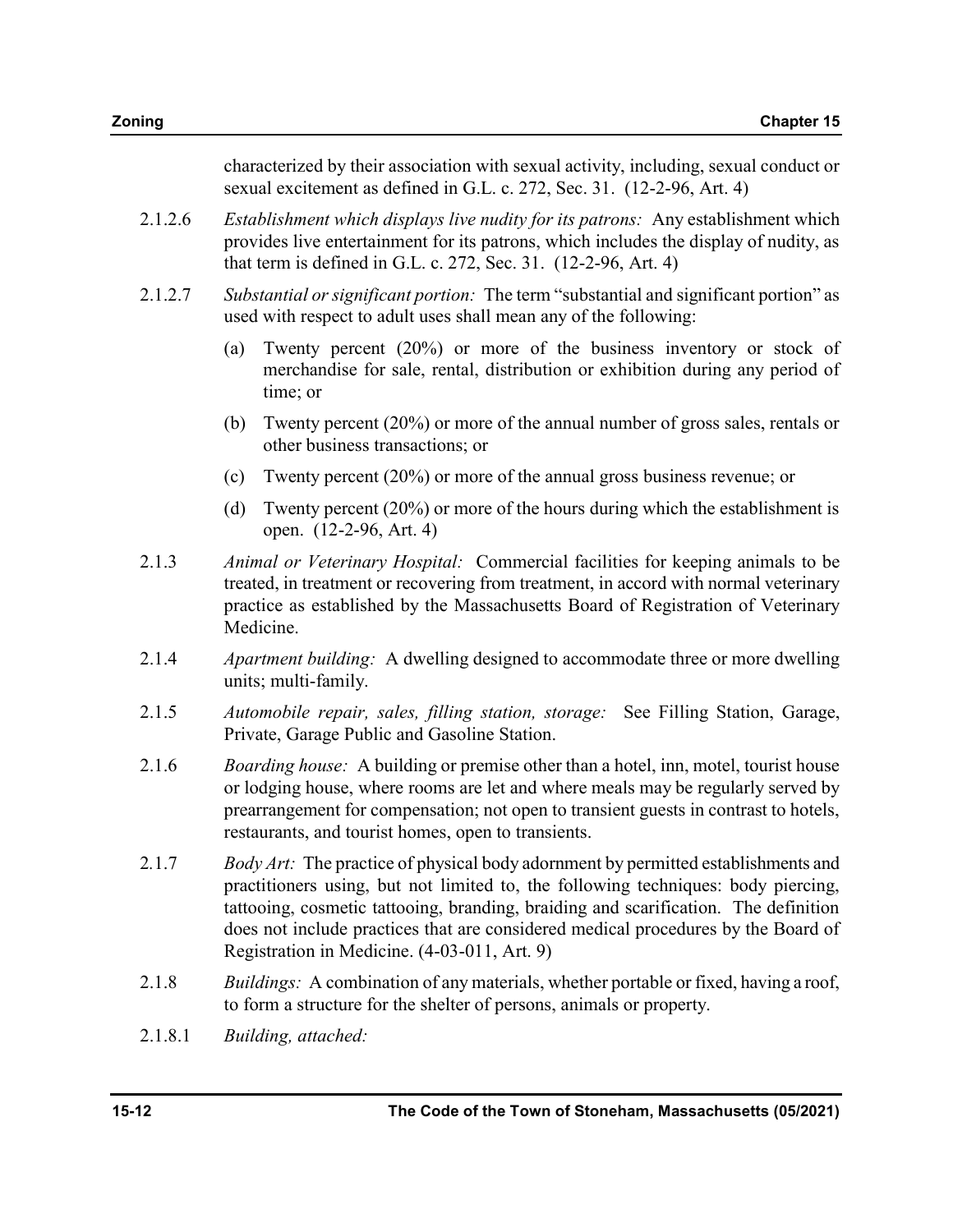- (a) A building having any portion of one or more walls in common with adjoining buildings; or
- (b) A building separated from another building by a contiguous wall or walls without any side yards; or
- (c) A building having any connecting or separation materials between it and another building. (10-26-87, Art. 6)
- 2.1.8.2 Building, detached: A building having open space on all sides from the ground up and having no direct or indirect physical connection with another building or structure. (10-26-87, Art. 6)
- 2.1.9 Building coverage: The aggregate ground floor area of all buildings on the lot, including accessory buildings but excluding unroofed porches and steps and cornices, eaves, chimneys, or gutters projecting not more than thirty (30) inches, expressed as a percentage of the lot.
- 2.1.10 Building height: The vertical distance from the average elevation of the finished lot grade at the front (containing the primary entranceway) of the building, to the highest point of the top story in the case of a flat roof, and to the mean height between the plate and the ridge in the case of a pitched roof; except that in instances where the topography is extremely irregular or there is frontage on two streets, the following will apply:

 No structure shall exceed the specified height in feet listed in Table One Dimensional Requirements (Section 5.2.1) except for lots with a slope variance greater than seven (7) feet at the structure. In no case shall the height of any exposed portion of a structure be greater than the allowable height in Table I plus seven (7) feet for all sloped lots with a slope variance greater than seven (7) feet, or the average variance, whichever is less, as determined by the Building Inspector. (10-21-85, Art.-15; 10-30-89)

- 2.1.11 Building Inspector: The Inspector of Buildings appointed by the Town Administrator and charged with the enforcement of this ordinance, or his duly authorized representative.
- 2.1.12 Certificate of Occupancy and Compliance: A statement signed by the Building Inspector setting forth either that a building or structure complies with the provisions of this Chapter or that a building, structure or parcel of land may lawfully be used for specified uses, or both.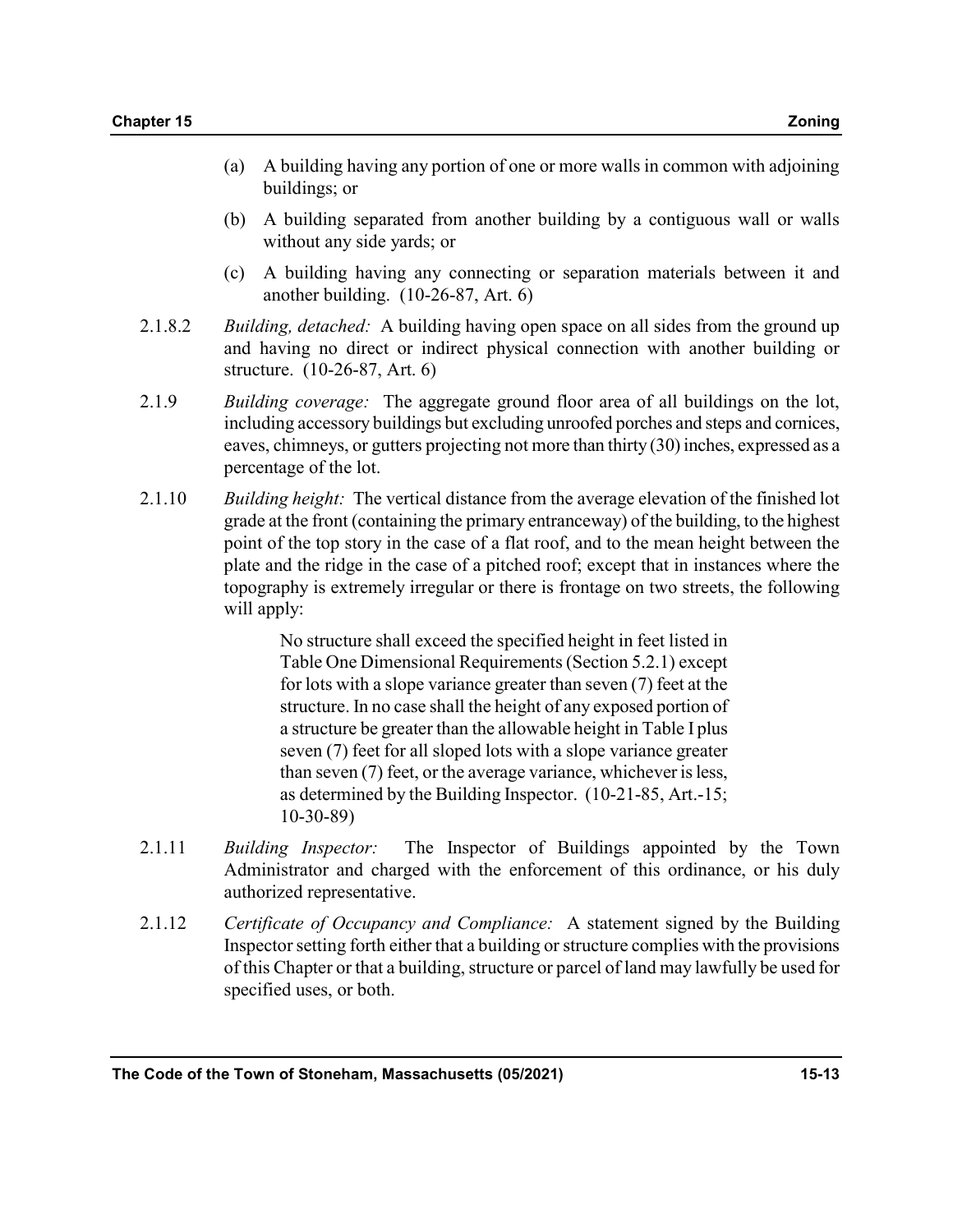| Church or other place of worship: A church, temple, synagogue, mosque or other<br>similar place of worship.                                                                                                                                                                                                                                                                        | 2.1.13 |
|------------------------------------------------------------------------------------------------------------------------------------------------------------------------------------------------------------------------------------------------------------------------------------------------------------------------------------------------------------------------------------|--------|
| Club: A building or portion thereof, or an area, which is used to meet the social and<br>recreational needs of a non-profit group or organization to which membership is<br>limited or controlled.                                                                                                                                                                                 | 2.1.14 |
| Condominium: A system of real estate ownership in which a person or persons,<br>partnership or corporation own one or more units or parcels in a multi-unit structure<br>or parcel of land plus an undivided interest in elements and/or components owned<br>jointly by all of the unit owners, or as defined in Chapter 183A of the General Laws<br>of Massachusetts, as amended. | 2.1.15 |
| Congregate housing: A non-profit group living arrangement for elderly persons, 59<br>years of age or older, who cannot easily maintain their own housing, financially or<br>otherwise, who do not need nursing home care. The persons living together may care<br>for themselves or may have some support services.                                                                | 2.1.16 |
| Conversion: A transformation of all or a portion of a building which results in a<br>greater number of units of each use. Also, a transformation which changes the types<br>of use of a building from one to another.                                                                                                                                                              | 2.1.17 |
| Cooperative: A system of ownership in which shares in a corporation are owned,<br>entitling an owner or owners to occupancy of a portion of real estate owned by the<br>corporation.                                                                                                                                                                                               | 2.1.18 |
| Design review: The process wherein a developer's site plan is submitted to the Town<br>for examination and evaluation of the technical elements of the submitted materials<br>as well as determination of how well the plan itself meets officially adopted criteria.                                                                                                              | 2.1.19 |
| Distribution: The movement of products, generally between storage and retail<br>locations.                                                                                                                                                                                                                                                                                         | 2.1.20 |
| Dwelling: Any building, or part thereof, used for habitation for one (1) or more<br>persons, but not including commercial accommodations for transient occupancy or<br>trailers or mobile homes, however mounted.                                                                                                                                                                  | 2.1.21 |
| <i>Dwelling unit:</i> One (1) or more rooms with cooking, living, sanitary and sleeping<br>facilities arranged for the use of one $(1)$ or more persons living together as a single<br>housekeeping unit.                                                                                                                                                                          | 2.1.22 |
| <i>Education Facility</i> : An institution for educational instruction, including buildings,<br>accessory structures and outdoor play areas. (5-7-98; Art. 13)                                                                                                                                                                                                                     | 2.1.23 |
| <i>Family</i> : One (1) or more persons living together in one (1) dwelling unit as a single<br>housekeeping unit as distinguished from a group occupancy, a boarding house,<br>rooming house, club, hotel or other communal arrangements.                                                                                                                                         | 2.1.24 |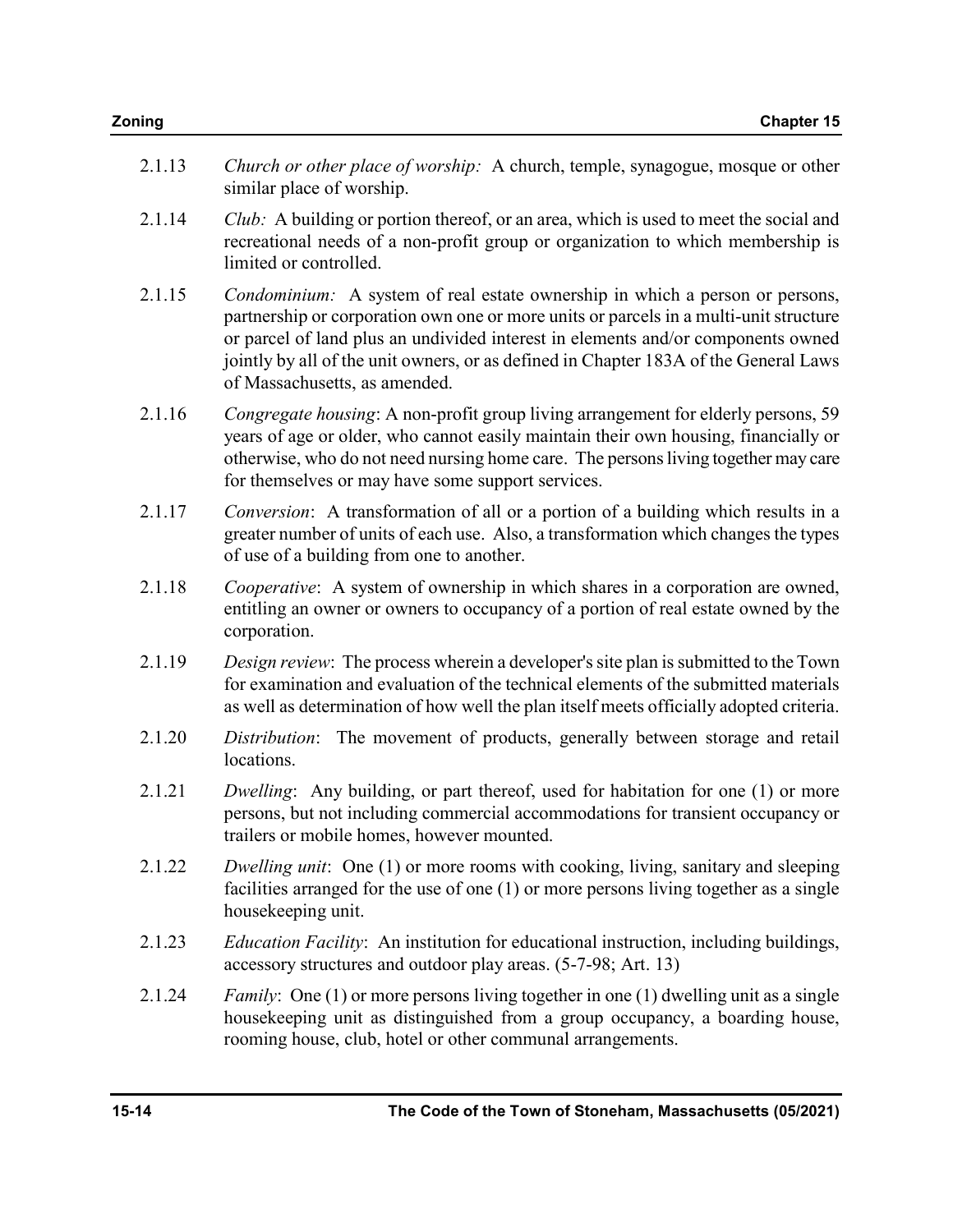- 2.1.25 Filling station: Any area of land, including structures thereon, that is used or designed to be used for the supply of gasoline or other fuel for the propulsion of motor vehicles and which may include facilities used or designed to be used for polishing, greasing, washing, spraying, dry cleaning, or otherwise cleaning or servicing such motor vehicles. (See also Gasoline Station.)
- 2.1.26 Floor area, net: The sum of the interior floor area of the floors of a building exclusive of unoccupied basements, stair wells, halls, bathrooms, corridors, attics, walls, partitions, porches, and attached accessory buildings, as measured between exterior faces of walls.
- 2.1.27 Floor area, gross: The sum of the areas of the several floors of a building as measured by the exterior faces of the walls, not including the area of cellars, atriums, unroofed porches, balconies or terraces, attics not used for human occupancy or any floor space in an accessory building or in the main building intended for or designed for parking of motor vehicles. However, gross floor area shall include the floor space in a principal building devoted to any home occupation.
- 2.1.28 Floor area ratio: Gross floor area of all buildings on the lot divided by total lot area.
- 2.1.29 Frontage: The linear extent of a lot measured along a street right-of-way from the intersection of one side lot line to the intersection of the other of the same lot, which can be used for access to the lot, but not including any portion thereof serving more than one (1) lot or dwelling unit.
- 2.1.30 Garage, private: Covered space for the housing of motor vehicles, but not for the rental of more than two (2) stalls or for commercial repair or commercial storage.
- 2.1.31 Garage, public: Any garage other than a private garage, available to the public, operated for gain, and which is used for storage, repair, rental, greasing, washing, servicing, adjusting or equipping of automobiles or other motor vehicles, or supplying of gasoline or oil to motor vehicles.
- 2.1.32 Gasoline station: An establishment which provides for the servicing of motor vehicles and operations incidental thereto, which may include facilities for lubricating, washing or otherwise servicing motor vehicles, but not including the painting thereof by any means. (See also Filling station.)
- 2.1.33 Hazardous materials: A substance or solid material in a quantity or form that significantly contributes to serious illness or death, or that poses a substantial threat to human health or poses an unreasonable risk to health, safety, property or the environment when improperly managed, including all materials listed, or listed in the future, as hazardous by the Environmental Protection Agency, under the Toxic Substance Control Act, Federal Resource Conservation and Recovery Act, or similar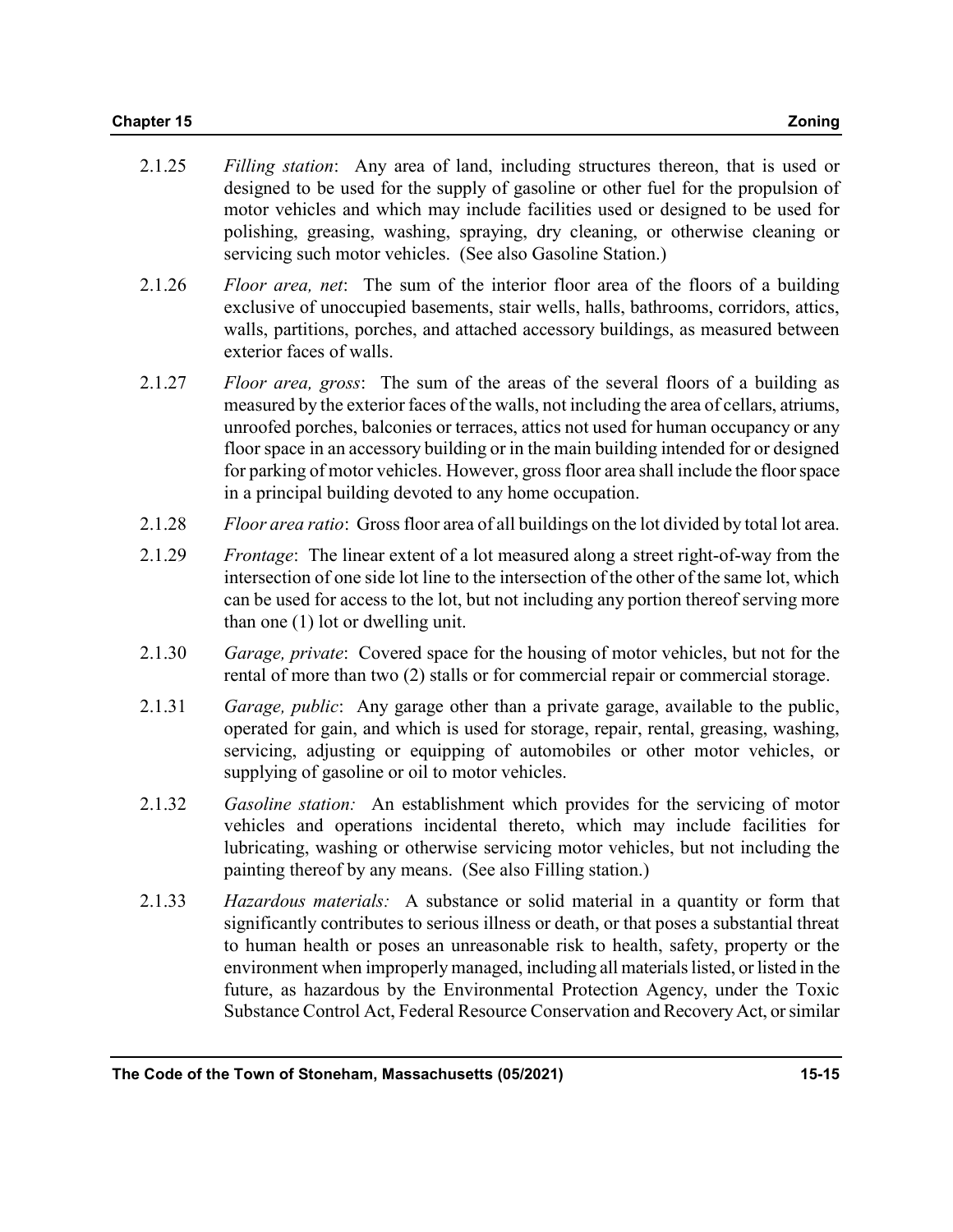authority, the Department of Energy, or by the Commonwealth of Massachusetts pursuant to applicable General Laws.

- 2.1.34 Health Care Facility: See Hospital and Long Term Care Facility:
- 2.1.35 *Home occupation*: An endeavor involving the production of goods or services conducted from a dwelling which endeavor is secondary to the use of the dwelling for residential purposes and which does not change the residential character thereof.
- 2.1.36 Hospital: An institution licensed by the Commonwealth of Massachusetts as a hospital providing health services for in-patient and out-patient medical or surgical care of the sick or injured and including related facilities such as, but not limited to, laboratories, out-patient departments, central staff service facilities, and staff offices which are an integral part of the institution.
- 2.1.36.1 *Hospital, veterinary:* A building providing for the diagnosis of ailments of animals other than human, including facilities for overnight care.
- 2.1.37 Hotel: A building designed or used for paying guests, primarily the temporary abode of persons who have their residence elsewhere, who are lodged with or without meals, and in which major provision for cooking may be made in a central kitchen but may not be in the individual rooms or suites; access to individual rooms shall be available only through a common lobby and/or interior corridors.
- 2.1.38 *Industrial park:* An area planned for occupancy for more than one (1) industrial building with shared common areas and/or parking areas.
- 2.1.39 Inn: See Hotel.
- 2.1.40 *Junkyard:* The use of any lot, whether inside or outside a building, for the storage of junk, rags, or scrap materials, or the storage, dismantling, demolition or abandonment of construction equipment or machinery or parts thereof or of unregistered automobiles or other vehicles not in condition for use on a public highway.
- 2.1.41 *Kennel*: Facilities for keeping three (3) or more dogs or cats three (3) months old or older on a single premise, whether maintained for daytime care, breeding, boarding, sale, training, hunting or other purposes and including any shop where dogs or cats are customarily kept for sale. (10-15-18, Art. 2)
- 2.1.42 *Kindergarten:* A school or class of young children, usually from four (4) to six (6) years of age.
- 2.1.43 Landscaped land: Land fully developed and maintained to present a pleasant appearance and to stabilize the soil, using primarily vegetation and natural features of the site, although these may be supplemented by decorative paving.
- 2.1.44 Loading space, off-street: An off-street space or berth, on the same lot with a building, for the temporary parking of vehicles while loading or unloading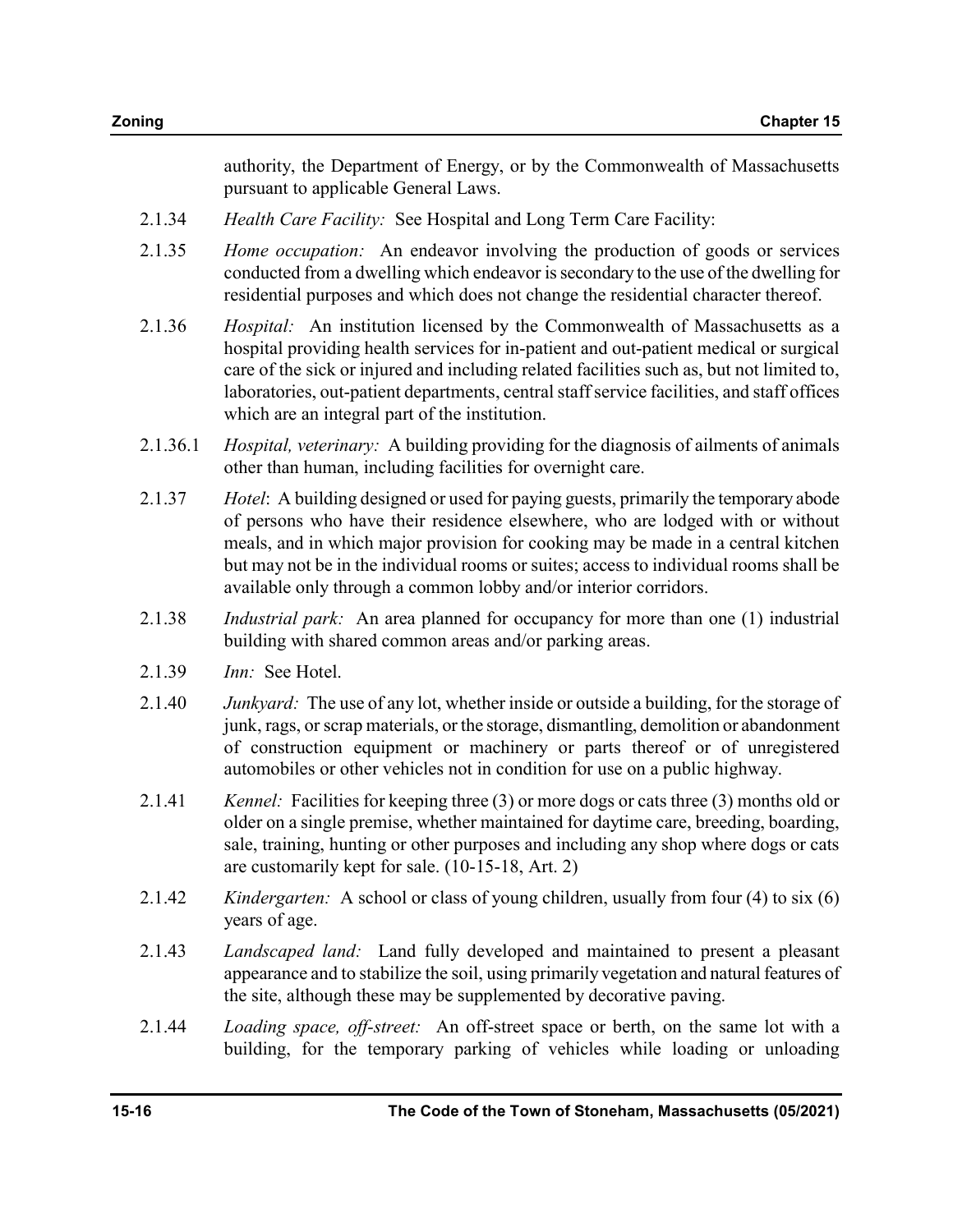merchandise or material, and which has access to a street or other appropriate means of ingress and egress.

- 2.1.45 Lodging house, licensed: A licensed dwelling other than a hotel or motel in which living space is let.
- 2.1.46 Long-Term Care Facility: Any institution whether conducted for charity or profit which is advertised, announced and maintained for the express or implied purpose of providing three (3) or more individuals admitted thereto with long-term resident, nursing, convalescent or rehabilitative care; supervision and care incident to old age for ambulatory persons; or retirement home care for elderly persons. Long-term care facility shall include convalescent or nursing homes, rest homes, infirmaries maintained in towns and charitable homes for the aged (Massachusetts Department of Public Health Regulations 105 CMR 151.000, effective February 6, 1980).
- 2.1.47 Lot: A parcel of land which is or may be occupied by a building and accessory buildings including open spaces required under this Chapter. "Lot" includes the words "plot" or "parcel."
- 2.1.48 Lot, building: Any single parcel of land as shown or defined on a recorded instrument or defined by metes and bounds, which is designated by its owner at the time of filing for a building permit or certificate of occupancy as a tract to be used, developed or built upon, and not including any part of a street. See also, Lot, Corner.
- 2.1.49 Lot, corner: A lot abutting on two (2) or more streets at their intersection.
- 2.1.50 Lot width: The shortest distance between the side lot lines of the lot measured at the minimum setback line.
- 2.1.51 Manufacturing: Fabrication with hands or machinery.
- 2.1.52 Manufacturing, heavy: Fabrication of raw materials.
- 2.1.53 Manufacturing, light: Assembly of parts or materials fabricated off-site.
- 2.1.54 Medical office: The office of a physician, dentist, or other licensed medical professional.
- 2.1.55 Mobile home: Any vehicle or object, which is drawn by or used in connection with a motor vehicle, and which is so designed and constructed or reconstructed or added to by means of such accessories as to permit the use and occupancy thereof for human habitation, whether resting on wheels, jacks or other foundations. It shall include the type of vehicle or modular construction commonly known as a mobile home, containing complete electrical, plumbing, and sanitary facilities and designed to be installed on a temporary or permanent foundation for permanent living quarters.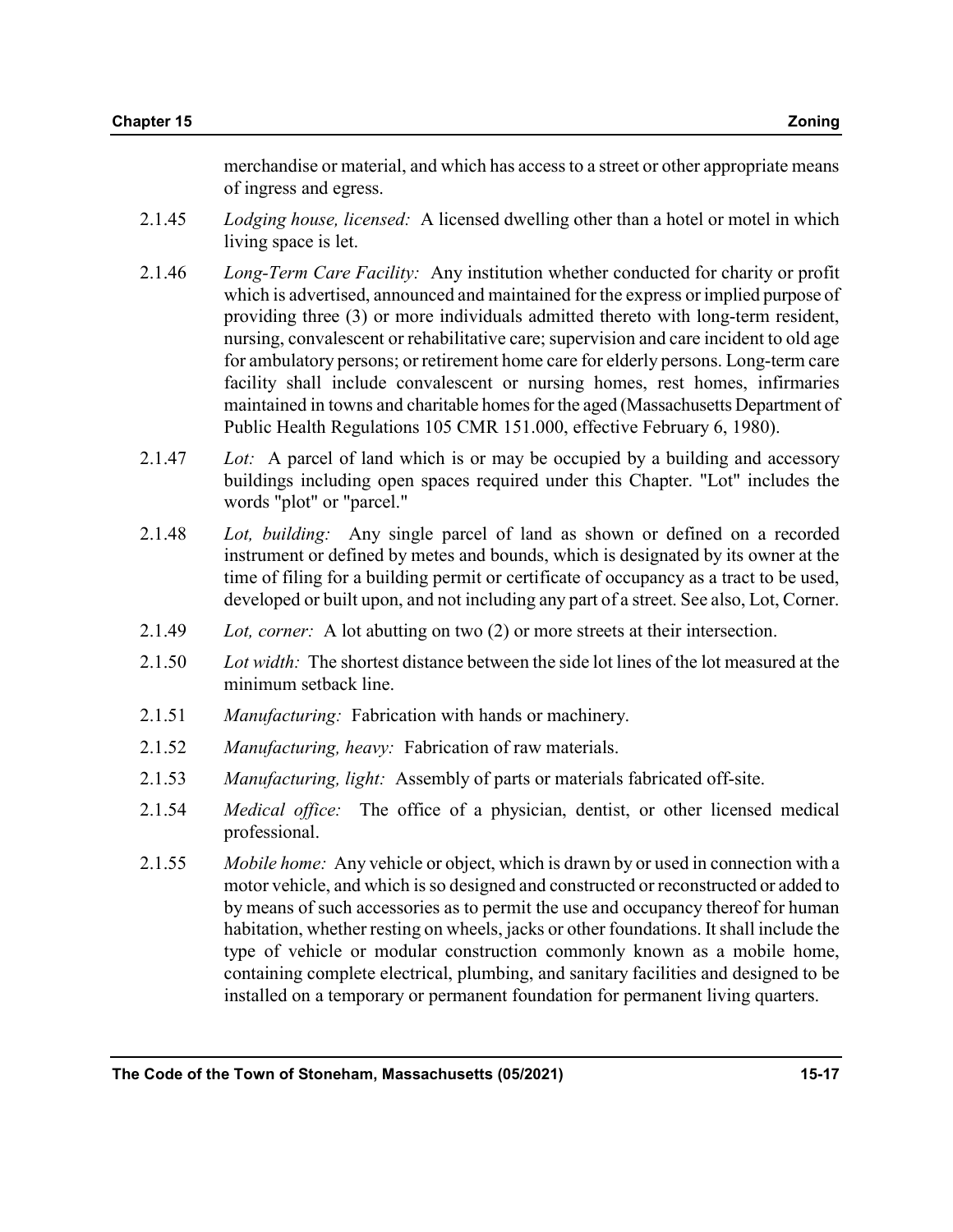| 2.1.56 | <i>Monopole:</i> The type of mount that is self-supporting with a single shaft of wood,<br>steel or concrete and a platform (or racks) for panel antennas arrayed at the top. The |
|--------|-----------------------------------------------------------------------------------------------------------------------------------------------------------------------------------|
|        | provisions of this bylaw applicable to any other free-standing device if, despite the<br>explicit prohibition contained in this bylaw on any free-standing device other than a    |
|        | monopole, a court of competent jurisdiction, after the exhaustion of all appeals,<br>requires such free-standing device be allowed. (10-27-97, Art. 10)                           |

- 2.1.57 Motel: See Hotel; provided, however, that access to individual rooms may be available directly from the exterior of the building.
- 2.1.58 Multi-family: See Apartment Building.
- 2.1.59 Non-conforming lot: A non-conforming lot is an existing lawful lot, which does not conform to the regulations of the District in which it is located and which existed at the time of the publication of the notice of the hearing before the Planning Board or Select Board, whichever was first, respecting the regulation to which it does not conform.
- 2.1.60 Non-conforming structure: Any structure which does not conform to dimensional regulations or to the parking and loading requirements of this ordinance for the District in which it is located; provided that such structure was in existence and lawful at the time of the publication of notice of the hearing before the Planning Board or Select Board, whichever was first, respecting the regulation to which it does not conform.
- 2.1.61 Non-conforming use: An existing lawful use of land or building which does not conform to the regulations for the District in which such use of land or building exists and which existed at the time of the publication of notice of the hearing before the Planning Board or Select Board, whichever was first, respecting the regulation to which it does not conform.
- 2.1.62 *Nursery school:* A place for group pre-school training of children.
- 2.1.63 Office park: An area planned for occupancy of more than one  $(1)$  office building with shared common areas and/or parking area.
- 2.1.64 Outdoor auto sales: Automobile rental, leasing, and/or sales, or the storage of vehicles for rental, leasing and/or sales, but not including the service, repair or dismantling of any automotive vehicle, conducted in whole or in part in an area which is not enclosed within a building or structure.
- 2.1.65 Parish house: A building used for non-religious, non-residential, non-profit functions of a congregation or church.
- 2.1.66 Parking space: An area for temporary or permanent storage of a vehicle.
- 2.1.66.1 Parking structure, open: A structure for the parking of passenger cars wherein two (2) or more sides of such structure are not less than fifty (50) percent open on each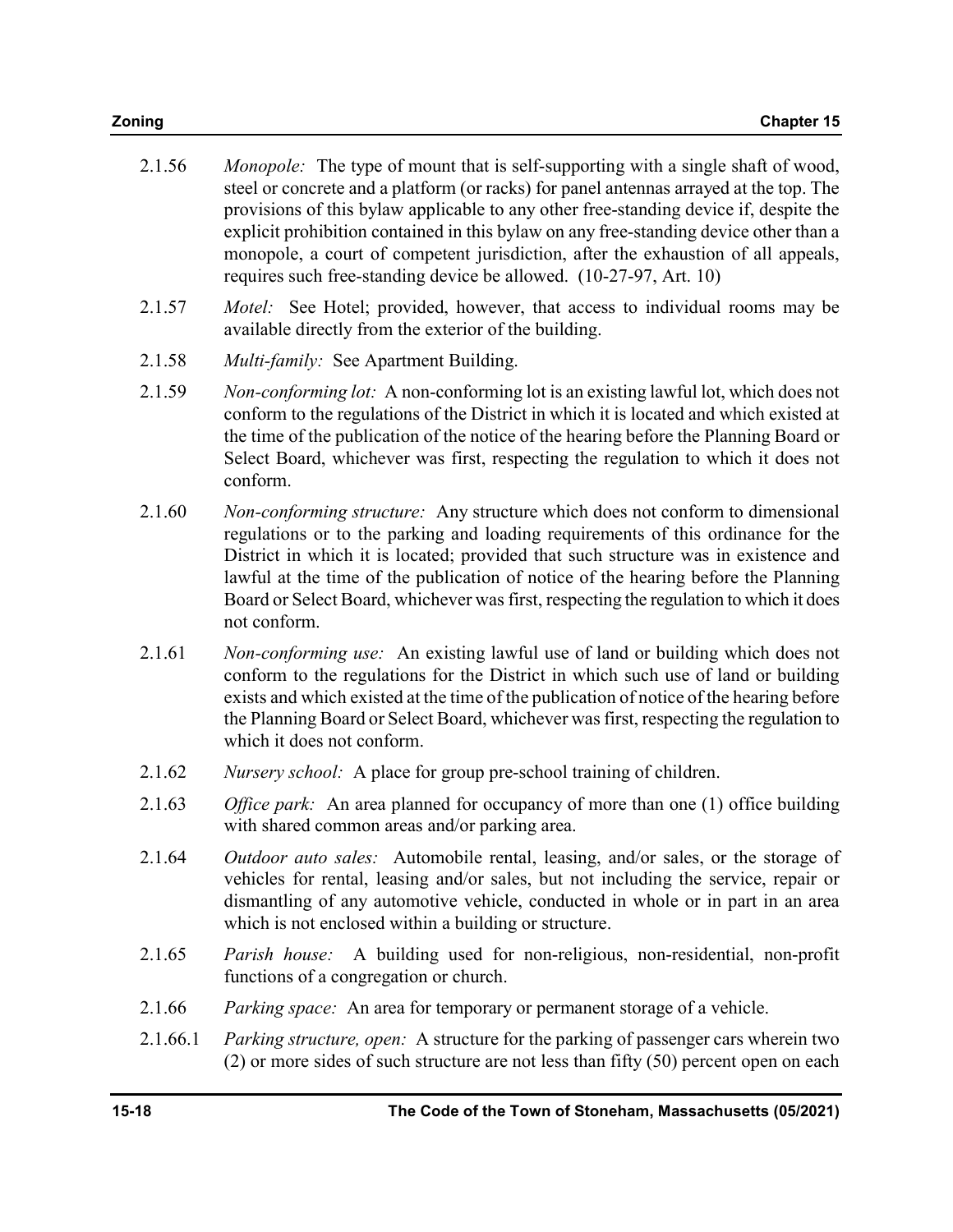floor or level for fifty (50) percent of the distance from the floor to the ceiling and wherein provisions for the servicing and repairing of such vehicles is not made. (5-2- 88, Art. 19)

- 2.1.67 Person: The word person shall include a corporation, firm, partnership, association, organization or any other group acting as a unit, as well as a natural person.
- 2.1.68 Professional office: An office of recognized professionals, such as physicians, dentists, lawyers, engineers, artists, musicians and teachers, who are qualified to perform services of a professional nature.
- 2.1.69 Public or semi-public building or use: A building or use owned or operated by a local, county, state or federal governmental agency.
- 2.1.70 Rectory: Parsonage or dwelling occupied by a rector, minister, priest, rabbi or similar person in charge of a congregation or church.
- 2.1.71 Rooming house: See Boarding house.
- 2.1.72 Setback or line of setback: The distance from a lot line to part of structure nearest the lot line measured at right angles to the lot line, not including cornices, walls and fences. (10-26-98, Art. 10)
- 2.1.73 Sign: Any words, lettering, parts of letters, figures, numerals, phrases, sentences, emblems, devices, designs, trade names, or trademarks, whether stationary or portable, by which anything is made known, such as are used to designate or locate an individual, a firm, an association, a corporation, a profession, a business, or a commodity or product, which are visible from a public or private street or right-of-way and used to attract attention.
- 2.1.74 Special Permit: As defined in Massachusetts General Laws Chapter 40A, Sections 9 and 9A.
- 2.1.75 Storage: The deposit and/or care of materials in a warehouse or otherwise for safekeeping and/or ultimate distribution.
- 2.1.76 Story: That portion of a building included between the surface of any one floor and the surface of the next floor above it, or, if there be no floor above it, then the space between such floor and the ceiling next above it. Any portion of a story exceeding fourteen (14) feet in height shall be considered as an additional story for each fourteen (14) feet or fraction thereof. One-half  $(\frac{1}{2})$  story means any story or space situated wholly or partly in the roof, so designed, arranged, or built to be used for storage or habitation.
- 2.1.77 Street: A way legally open and available for safe public travel under at least one of the following classifications: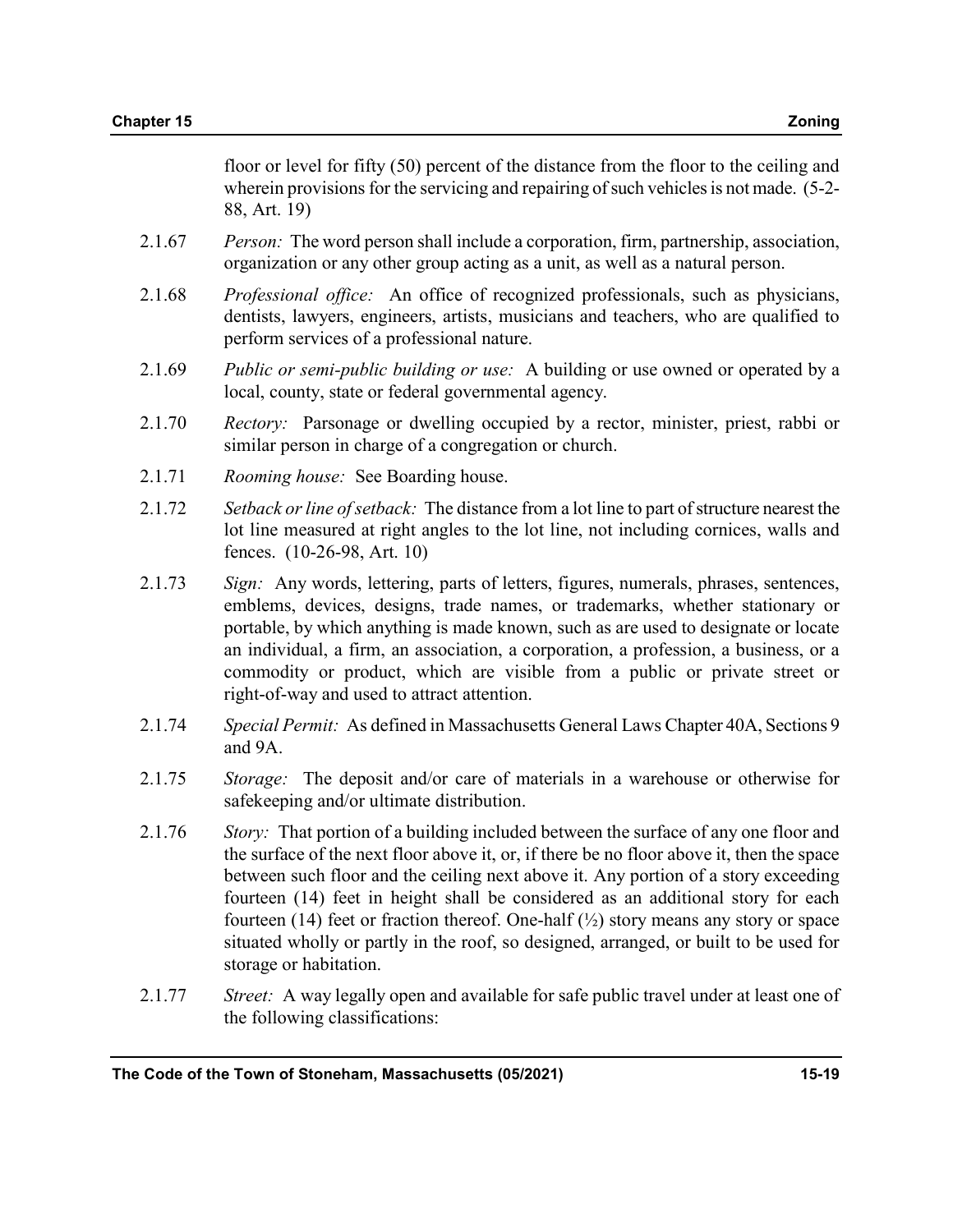- (a) A public way or way which the Town Clerk or Town Engineer certifies is maintained and used as a public way; or
- (b) A way shown on a definitive subdivision plan approved and endorsed in accordance with the Subdivision Control Law and recorded at the Registry of Deeds and constructed in accordance with said plan or having a sufficient performance guarantee to ensure completion of construction in accordance with said plan; or
- (c) A way in existence when the Subdivision Control Law became effective in the Town of Stoneham which, in the opinion of the Planning Board has sufficient width, suitable grade, adequate site distance and turning radius, complies with the engineering requirements for safe entry and egress to or from another way and has adequate construction to provide for the needs of vehicular and pedestrian traffic in relation to the proposed use of the land abutting thereon or served thereby and for the installation of municipal services to serve such land and the buildings erected or to be erected thereon all in accordance with the requirements of the Department of Public Works.
- (d) A way constructed pursuant to the provisions of Section 7.5.2.3

 A public or private way aforesaid shall not be deemed to be a "street" as to any lot of land that does not have rights of access to and passage over said way, except to the extent a way may provide the principal means of access for the granting of a building permit, otherwise permitted pursuant to the zoning Bylaws, for an accessory structure or for an addition, alteration or renovation of a building lawfully constructed prior to the adoption of Section 7.5.2.3 regardless of the type or nature of the way offering the principal means of access to said building or use. (5-5-97, Art. 2)

- 2.1.78 Street line: The dividing line between a street and a lot and, in the case of a public way, the street line established by the public authority laying out the way upon which the lot abuts.
- 2.1.79 Structure: Any construction, erection, assemblage or other combination of materials upon the land, necessitating pilings, footings, or a foundation for attachment to the land to give support or shelter, such as a building, bridge, trestle, tower, framework, retaining wall, tank, tunnel, tent, stadium, fence, platform, swimming pool or the like. (See Temporary Structure.)
- 2.1.80 Swimming pool: An artificial pool of water or a natural pool altered to have a depth of two (2) feet or more at any point or seventy-five (75) or more square feet of surface and used for swimming or bathing, located indoors or outdoors, together with the equipment, and appurtenances used in connection with the pool.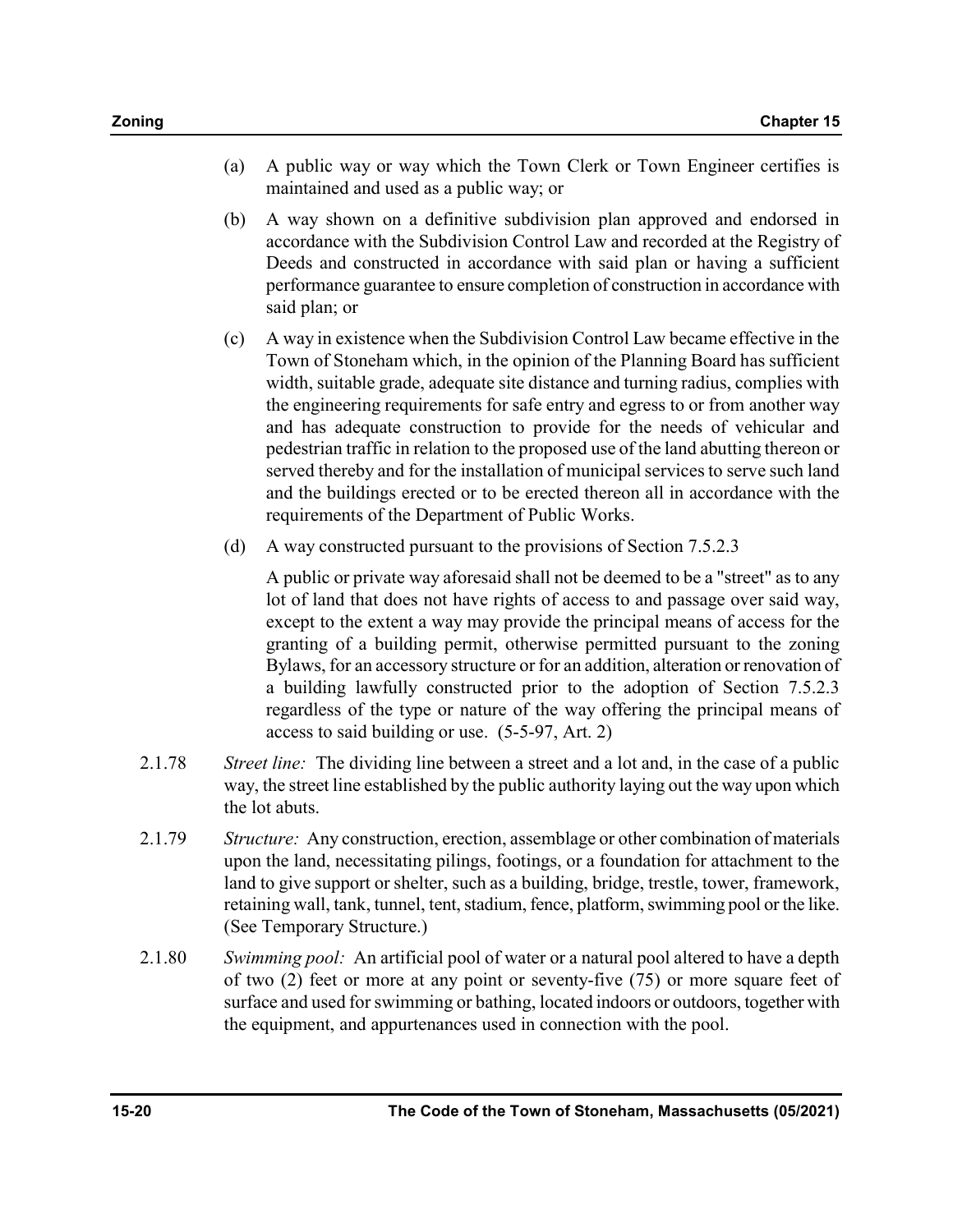| 2.1.81 | <i>Temporary structure:</i> A structure which is erected for use for not more than one (1)<br>year. Such structures shall include tents, portable bandstands, bleachers, reviewing<br>stands, a mobile home used in conjunction with construction activities or other<br>structures of similar character. |
|--------|-----------------------------------------------------------------------------------------------------------------------------------------------------------------------------------------------------------------------------------------------------------------------------------------------------------|
|        |                                                                                                                                                                                                                                                                                                           |

- 2.1.82 Tourist home: See Hotel.
- 2.1.83 Town house: A single family dwelling attached to another single family dwelling in such a manner that each dwelling has a floor at ground level and front and rear access to the outside.
- 2.1.84 Trailer: Any vehicle or object which is drawn by a motor vehicle.
- 2.1.85 Use: A manner of utilizing, by design or intent, land or buildings for purposes, including maintaining premises, occupying premises, erecting, altering, restoration, enlargement or moving a building or structure upon land to accomplish such purpose.
- 2.1.86 Variance: As defined in Massachusetts General Laws Chapter 40A, Section 10.
- 2.1.87 *Warehousing:* The storage and/or distribution of goods and materials from a storehouse or center.
- 2.1.88 Wholesale: The sale of goods in large quantity for the purpose of resale.
- 2.1.89 Wireless Communication Services: Personal wireless services as defined in the Federal Telecommunications Act of 1996, as amended, by way of example but not limitations: personal wireless services includes cellular telephone services, personal communications services and commercial mobile radio service. (10-27-97)
- 2.1.90 Wireless Service Facility: Facility for the provision of personal wireless services as defined by the Federal Telecommunications Act of 1996, as amended; such facilities include but are not limited to transmitting and receiving equipment, antennas, antenna structures and supports and related structures or equipment which are accessory to such facilities. (10-27-97)
- 2.1.91 *Yard:* An open space, other than an enclosed court, on the same lot with a building or group of buildings, which open space lies between the building or group of buildings and a lot line, and is not occupied or obstructed from the ground upward by a building or a structure, except for fences.
- 2.1.92 Yard, front: A yard extending across the full width of the lot and lying between the street line and the nearest line of the building. The depth of a front yard shall be the minimum distance between the building and front lot line.
- 2.1.93 Yard, rear: A yard extending across the full width of the lot and lying between the rear lot line and the nearest line of the building. The depth of a rear yard shall be the minimum distance between the building and the rear lot line.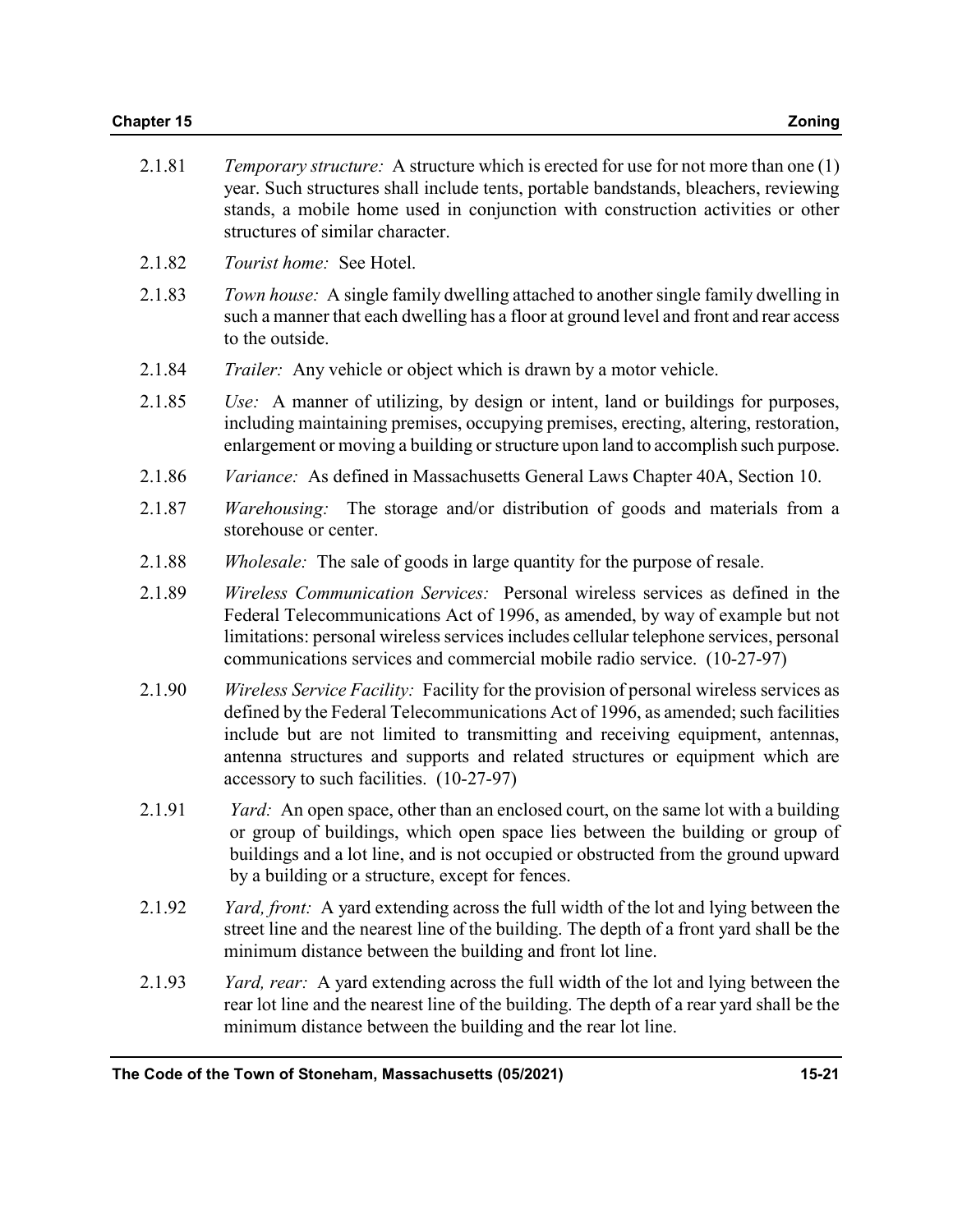| 2.1.94 | <i>Yard, side:</i> A yard between the side lot line of the lot and the nearest line of the |
|--------|--------------------------------------------------------------------------------------------|
|        | building, and extending from the front yard to the rear yard, or, in the absence of        |
|        | either of such yards, to the front or rear lot lines, as may be. The width of a side yard  |
|        | shall be the minimum distance between the building and the side lot line.                  |

2.1.95 *Wireless Communications Facilities:* Any and all materials, equipment, storage structures, towers, and antennas, other than customer premises equipment, used by a telecommunications carrier to provide telecommunications services. (5-5-97, Art. 5)

## 3.0 ESTABLISHMENT OF DISTRICTS

## 3.1 DISTRICTS:

3.1.1 For the purposes of this bylaw, the Town of Stoneham is hereby divided into the following districts:

> Residence A Residence B Neighborhood Business Business Central Business (Overlay) Highway Business Commercial I, II, and III (10-29-98, Art. 22) Medical Recreation/Open Space Education (5-7-98, Art. 13)

## 3.2 LOCATION OF DISTRICTS:

 Said districts are hereby established as shown on a map entitled "Stoneham, Massachusetts, Official Zoning Map," dated October 15, 2018. A true copy of which is on file in the office of the Town Clerk. Said map, together with all explanatory information thereon, is hereby incorporated into and made a part of this bylaw. (10- 26-98, Art. 11) (5-5-08, Art. 7) (10-15-18, Art. 5)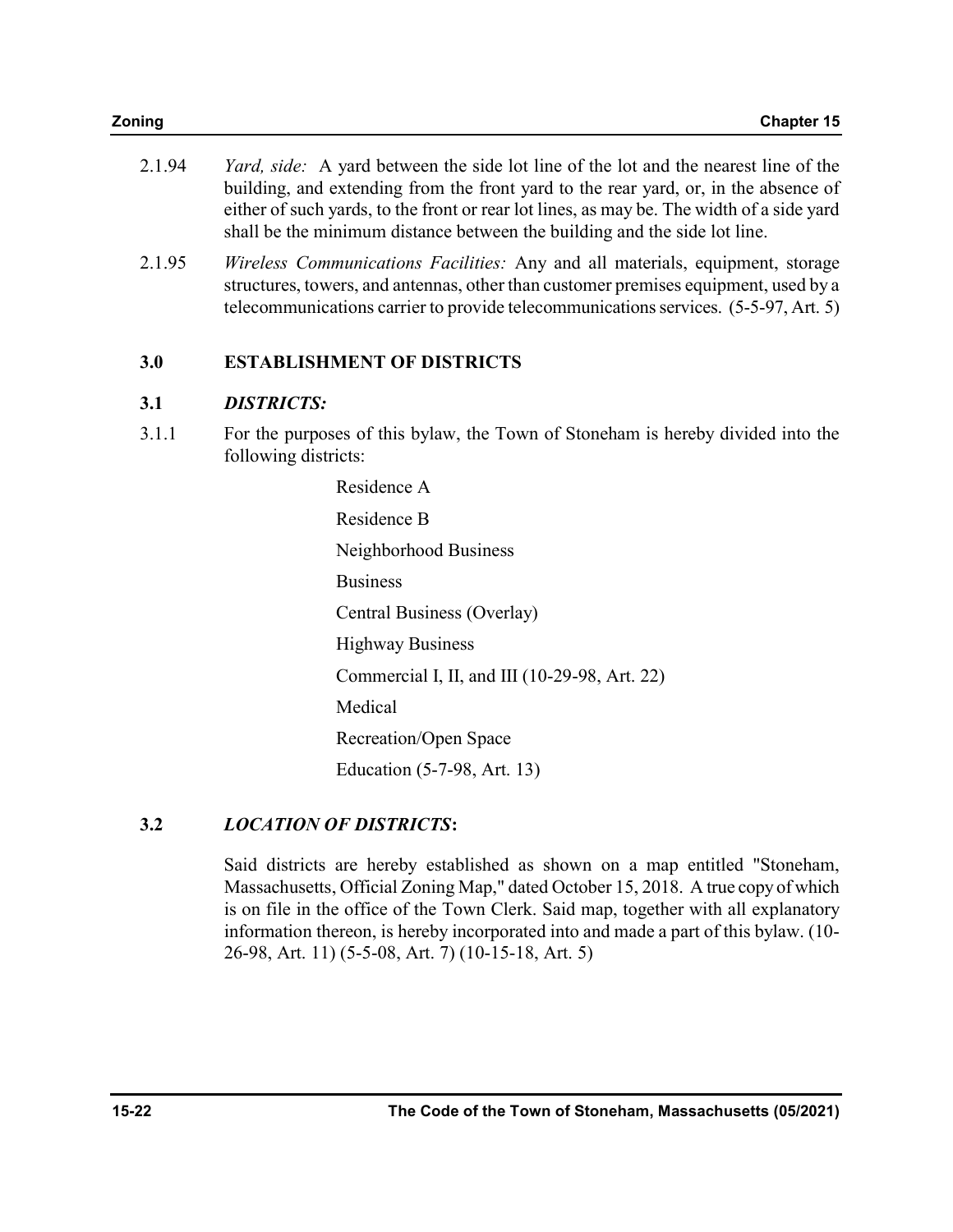## 3.3 INTERPRETATION OF DISTRICT BOUNDARIES:

- 3.3.1 Where a boundary of a district is shown as following a street, railroad, or utility line the boundary shall be the center line thereof unless otherwise indicated.
- 3.3.2 Where boundaries are indicated as property or lot lines and the exact measurements are not defined, the true location shall be such boundary or lot lines.
- 3.3.3 Where boundary lines are fixed by distances from street, property, or lot lines, such measurements shall control.
- 3.3.4 Where a zoning district abuts a waterbody, it shall be considered to extend into said waterbody. Where a single district surrounds a waterbody, said waterbody shall be contained within that district. Where a waterbody is abutted by more than one district, the boundaries thereof shall be determined by the extension of the abutting district boundaries until they intersect within the waterbody.

## 4.0 USE REGULATIONS

## 4.1 APPLICATION OF USE REGULATIONS:

- 4.1.1 Except as provided in Sections 6.0 and 7.0 of this bylaw, all buildings or structures hereafter erected, reconstructed, altered, enlarged or moved, and all uses of land in the Town of Stoneham, shall be in conformity with the provisions of this Section 4.0.
- 4.1.2 Any use not specifically listed or otherwise permitted in a district herein established shall be deemed prohibited.
- 4.1.3 Uses Permitted in All Districts:
- 4.1.3.1 Public building or use, but not including a correctional institution or a mental hospital. An area of up to twenty-five percent (25%) of the net floor area of a public building may be used for a non-public office use(s). (5-1-06, Art. 5)

 An area of up to twenty percent (20%) of any Town of Stoneham owned property used for a public use (other than property used or zoned for open space and recreation) may be used for a non-public use if said use (as a use) is: (i) nonresidential, (ii) not inconsistent with said Town of Stoneham public use, and (iii) not more detrimental to the neighborhood than the current Town of Stoneham public use. (10-18-07, Art. 2).

4.1.3.2 Agricultural uses including the sale of agricultural products raised in or on the subject land, provided, however, that such uses, unless permitted in accordance with Section 4.1.5.1 below, shall be limited to parcels containing at least five (5) acres.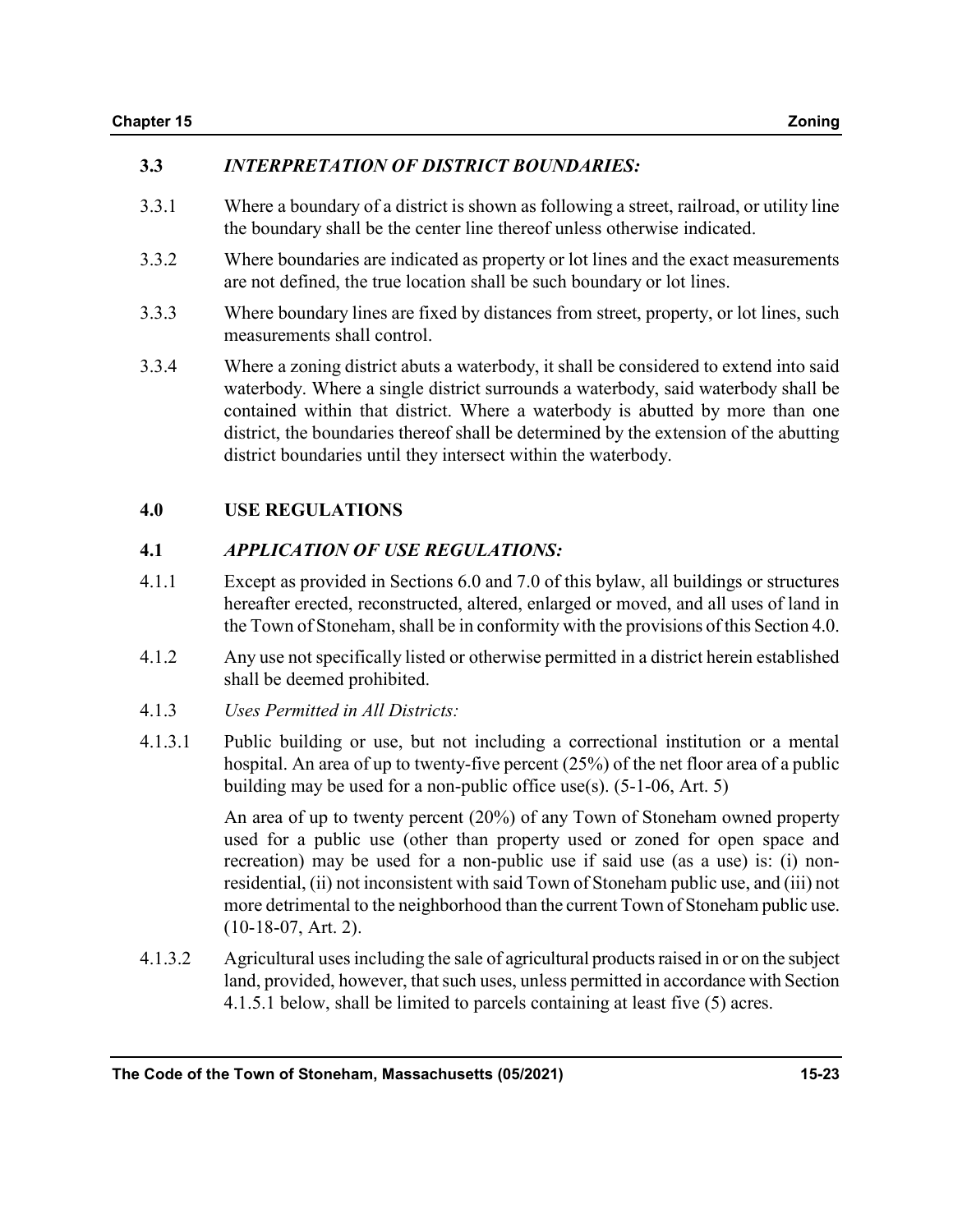| 4.1.3.3 | Horticulture, floriculture, and viticulture, provided that such uses shall be limited to<br>parcels of land containing at least five (5) acres.                                                                                                                                                                                                                                                                                                                                                                                                                                                                                                                                                                  |  |  |
|---------|------------------------------------------------------------------------------------------------------------------------------------------------------------------------------------------------------------------------------------------------------------------------------------------------------------------------------------------------------------------------------------------------------------------------------------------------------------------------------------------------------------------------------------------------------------------------------------------------------------------------------------------------------------------------------------------------------------------|--|--|
| 4.1.3.4 | Motor vehicle parking serving uses not accessory to the public building or public use<br>in the parking area of the public building or public use except on park land or on<br>open space and recreation. (5-7-07, Art. 6)                                                                                                                                                                                                                                                                                                                                                                                                                                                                                       |  |  |
| 4.1.4   | Uses Permitted with Site Plan Approval by the Select Board:                                                                                                                                                                                                                                                                                                                                                                                                                                                                                                                                                                                                                                                      |  |  |
| 4.1.4.1 | Religious institutions, including places of worship, rectories, schools, or convents.                                                                                                                                                                                                                                                                                                                                                                                                                                                                                                                                                                                                                            |  |  |
| 4.1.5   | Uses Permitted in all Districts on a Special Permit Granted by the Planning Board<br>and Site Plan Approval by Select Board: (5-8-89)                                                                                                                                                                                                                                                                                                                                                                                                                                                                                                                                                                            |  |  |
| 4.1.5.1 | Agricultural uses including the sale of agricultural products raised in or on the subject<br>land, on parcels containing less than five (5) acres.                                                                                                                                                                                                                                                                                                                                                                                                                                                                                                                                                               |  |  |
| 4.1.5.2 | Activities accessory to activities otherwise permitted within the District as a matter of<br>right, which activities are necessary in connection with scientific research or<br>scientific development or related production, whether or not on the same parcel as<br>activities permitted as a matter of right.                                                                                                                                                                                                                                                                                                                                                                                                 |  |  |
| 4.1.6   | Uses Prohibited in All Districts:                                                                                                                                                                                                                                                                                                                                                                                                                                                                                                                                                                                                                                                                                |  |  |
| 4.1.6.1 | Race Tracks.                                                                                                                                                                                                                                                                                                                                                                                                                                                                                                                                                                                                                                                                                                     |  |  |
| 4.1.6.2 | Tourist cabins, trailers and trailer camps.                                                                                                                                                                                                                                                                                                                                                                                                                                                                                                                                                                                                                                                                      |  |  |
| 4.1.6.3 | Motels.                                                                                                                                                                                                                                                                                                                                                                                                                                                                                                                                                                                                                                                                                                          |  |  |
| 4.1.6.4 | Quonset huts.                                                                                                                                                                                                                                                                                                                                                                                                                                                                                                                                                                                                                                                                                                    |  |  |
| 4.1.6.5 | Carports.                                                                                                                                                                                                                                                                                                                                                                                                                                                                                                                                                                                                                                                                                                        |  |  |
| 4.1.6.6 | The keeping of poultry, pigeons, dogs, pigs or other animals as a business, except as<br>permitted by Section 4.7.3.5.                                                                                                                                                                                                                                                                                                                                                                                                                                                                                                                                                                                           |  |  |
| 4.1.6.7 | The removal of sod, loam, clay, gravel or stone except in conjunction with a<br>development otherwise permitted by this bylaw and in accordance with the<br>provisions of Section 6.8.10.                                                                                                                                                                                                                                                                                                                                                                                                                                                                                                                        |  |  |
| 4.1.6.8 | No commercial wireless communications facility, including but not limited to towers<br>and antennas and no building or other structure utilized primarily for the installation,<br>support or operation of a commercial wireless communications facility shall be<br>erected, constructed or installed in the Town of Stoneham nor shall a permit for said<br>construction be issued for a period of six months from the effective date of this by-<br>law. This bylaw does not apply to the construction or use of facilities by a<br>conforming federally licensed amateur radio as protected by Massachusetts General<br>Laws C. 40A, Sec. 3 or television antennas which are accessory to a residential use. |  |  |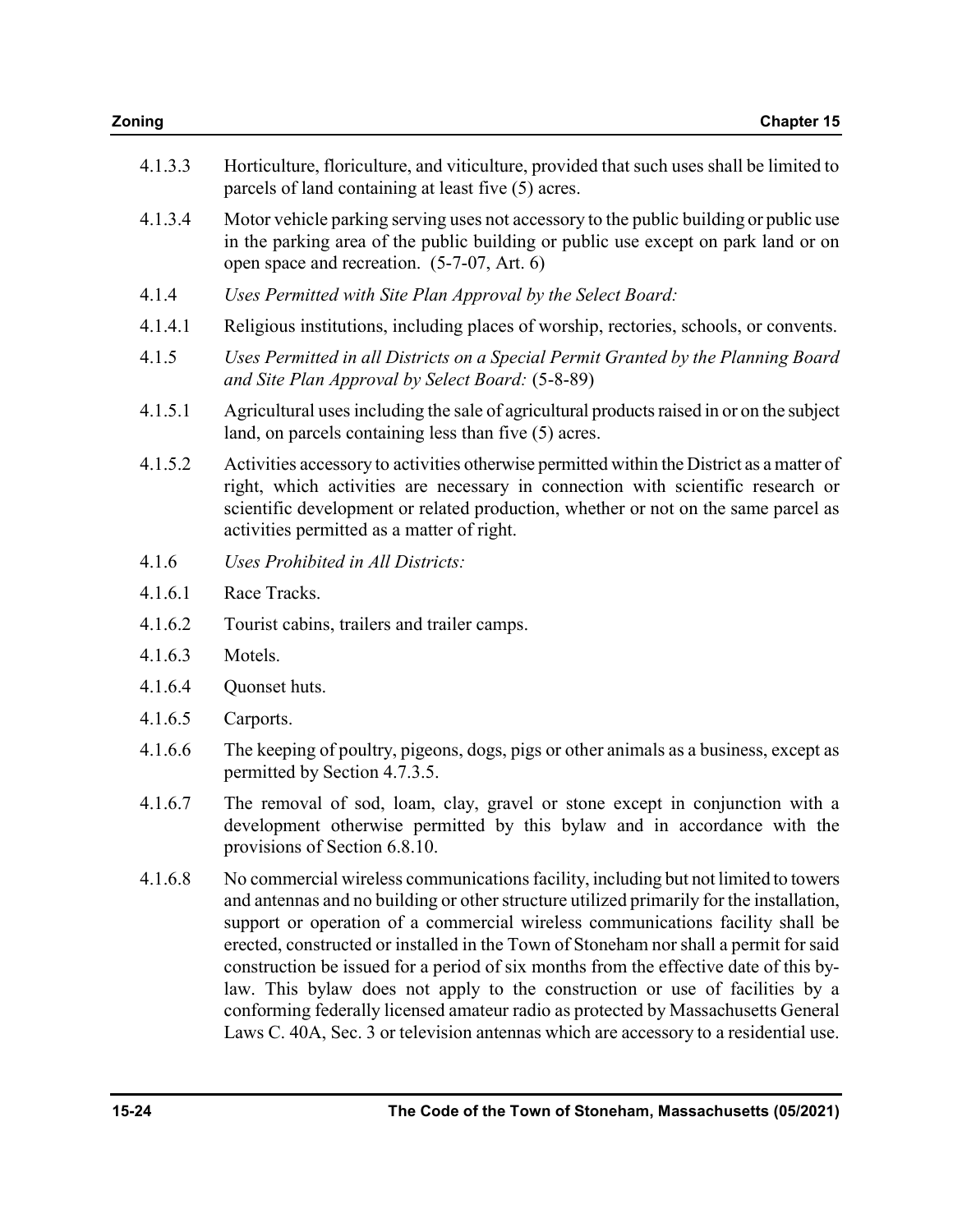If any section of this bylaw or portion thereof is declared invalid it shall not affect the validity or application of the remainder of the bylaw. If the six month moratorium period established hereby is determined by an authority or court of competent jurisdiction to be longer than allowed under law, the moratorium period shall be for the longest period of time allowed by law, but in no event less than three months. (5- 5-97, Art. 5)

- 4.1.6.9 Junkyards. (10-26-98, Art. 12)
- 4.1.6.10 Pawnbrokers. (10-23-00, Art. 7)

### 4.2 RESIDENCE A DISTRICTS:

- 4.2.1 Purpose:
- 4.2.1.1 The purpose of the Residence A District is to provide family suburban residential areas with related public and semi-public uses and accessory uses thereto.
- 4.2.2 Uses Permitted:
- 4.2.2.1 One-family dwelling.
- 4.2.2.2 Accessory uses which are proper and usual with residences and are not injurious to a neighborhood as a place for such residences, including:
	- (a) Private garage for not more than three (3) cars.
	- (b) Private swimming pool.
	- (c) One accessory building subject to the following restrictions:
		- 1. Located in the rear yard or to rear of required front setback and behind actual setback line or structure;
		- 2. Maximum gross floor area one hundred thirty (130) square feet with side and rear setbacks of five (5) feet; provided that the structure is a minimum of ten (10) feet from any abutting principal use or detached garage;
		- 3. Maximum gross floor area of two hundred fifty (250) square feet provided that the accessory building complies with the minimum setback requirements for the district contained in Section 5.2.1;
		- 4. Maximum height of fifteen (15) feet. (5-4-09, Art.10)
	- (d) One (1) unregistered motor vehicle per lot; provided that it is not a commercial vehicle with a gross vehicle weight greater than seventeen thousand five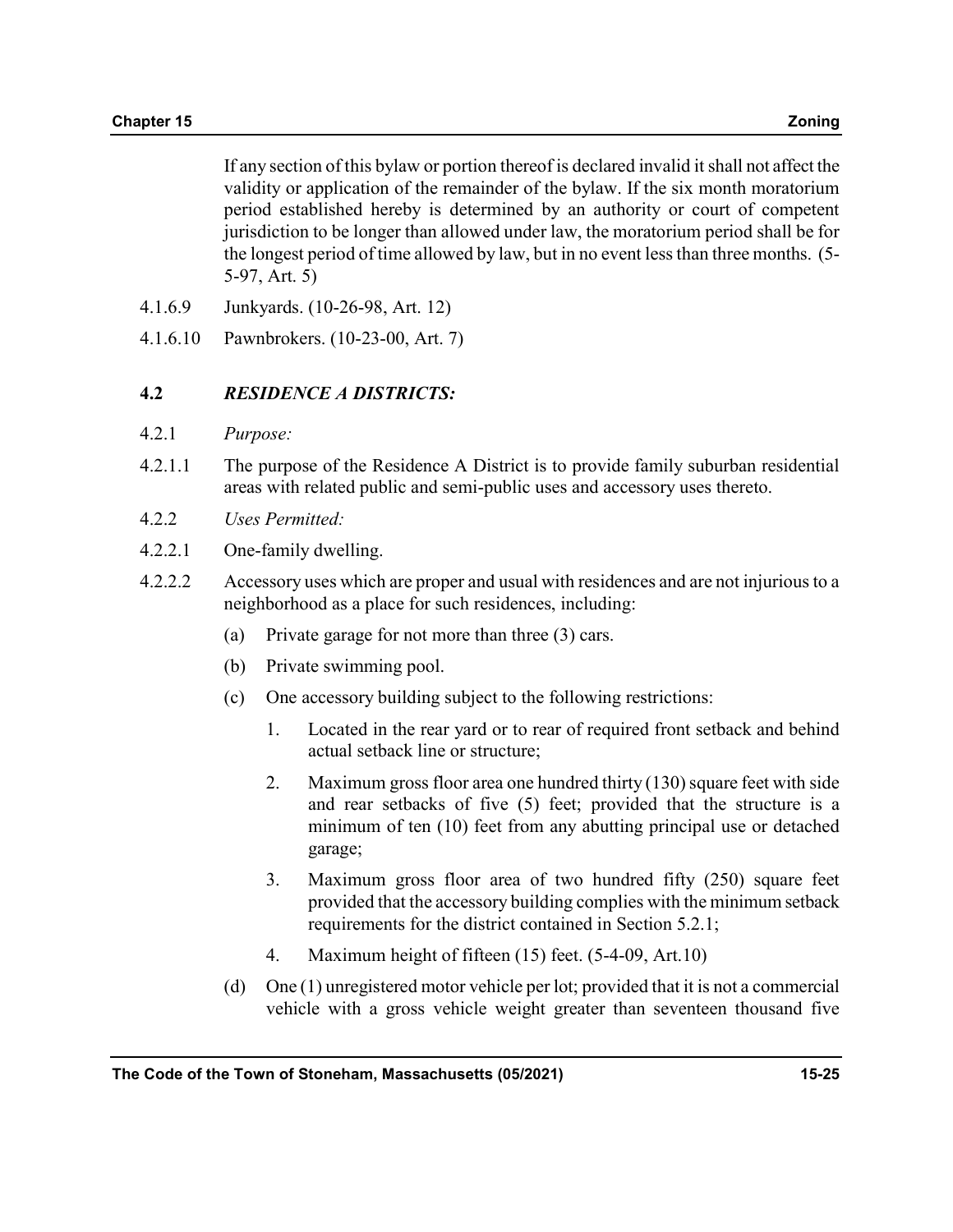hundred (17,500) pounds and that this provision shall not be applicable to any unregistered motor vehicle housed exclusively in a garage on the premises. (10- 26-98, Art. 13)

(e) Parking of a commercial vehicle with a registered gross vehicle weight of no greater than seventeen thousand five hundred (17,500) pounds. (10-26-98, Art. 13)

 Provided, however, that an accessory building or other building, if located in the rear of the principal building with no direct frontage on a public or private way, shall not be used for residence purposes.

- 4.2.2.3 Home occupations or professional offices, provided that:
	- (a) Not more than one (1) non-resident shall be employed therein.
	- (b) The use is carried on strictly within the principal building.
	- (c) Not more than forty (40) percent of the existing gross floor area, but not to exceed five hundred (500) square feet, is devoted to such use.
	- (d) That there shall be no display of goods, wares, or equipment visible from the street.
	- (e) There shall be no advertising on the premises other than a small non-electrical sign not to exceed one (1) square foot in area and carrying only the name and occupation of any occupant of the premises such as artisan, tutor, day nurse, lawyer, architect, engineer, clergyman, accountant and similar occupations or professions.
	- (f) The buildings or premises occupied shall not be rendered objectionable or detrimental to the residential character of the neighborhood due to the exterior appearance, emission of odor, gas, smoke, dust, noise, electrical disturbance or in any other way.
	- (g) The building shall include no features of design not customary in buildings for residential use.
	- (h) Such use as physicians, osteopaths, dentists, clinics, barber shops, beauty parlors, tea rooms, real estate offices, tourist homes, animal hospitals, kennels, animal services and others of a similar nature offering services to the public shall not be considered home occupations.
- 4.2.3 Uses Permitted with Variances Granted by the Board of Appeals:
- 4.2.3.1 Conversion of an existing dwelling to accommodate more than one (1) dwelling unit, provided that:
	- (a) The building was in existence at the time of adoption of this Section.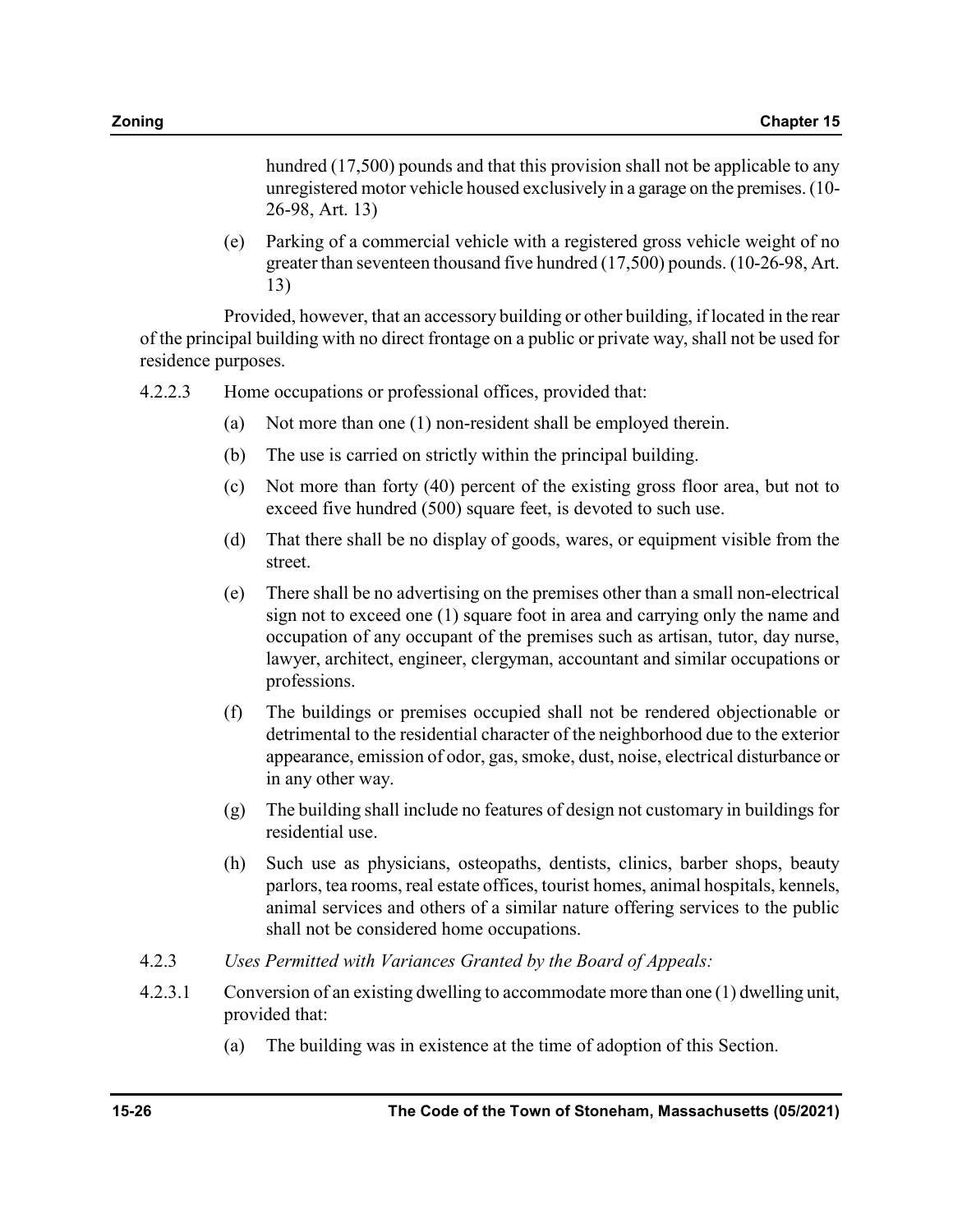- (b) In addition to the requirements of Section 5.0, there shall be a lot area equivalent to the minimum lot area required within the District for each dwelling unit.
- (c) In addition to the requirements in Section 6.0, there shall be at least one  $(1)$ off-street parking space for each bedroom or efficiency unit in the converted portion of the structure.
- (d) Each unit shall be a complete and independent dwelling unit.
- (e) The exterior appearance of the structure shall not be altered except for:
	- 1. Stairways and exits required by law.
	- 2. Restoration consistent with the original architecture of the structure.
	- 3. Additions in the rear or side yards which are not visible from the street and which are not more than ten (10) percent of the original floor area.

Cross-reference - Unlawfully parking large vehicles on street, Sec. 8-8.

- 4.2.4 Uses Permitted on a Special Permit Granted by the Planning Board:
- 4.2.4.1 Accessory Dwellings (family apartments)
	- (a) Owner occupancy required: The owner(s) of the single-family lot and dwelling upon which the accessory dwelling unit, or family apartment, is located or to be located shall occupy at least one (1) of the dwelling units on the subject property. The Special Permit shall be issued to the owner of the subject property and shall be filed with the Registry of Deeds and the Planning Board shall forward a copy to the Inspector of Buildings. In the event there is a change in ownership of the subject property via a transfer to a family member an amendment to the Special Permit must be applied for. The Planning Board retains rights of rescission should any portion of conditions be violated.
	- (b) In the event a change in residence of either family member occurs, or a conveyance occurs that is to someone other than a family member, or a voluntary surrender of the Special Permit, the subject property will automatically revert to a single family dwelling and no longer enjoy the rights granted under the Special Permit that allowed for the accessory dwelling. This does not preclude a new application for a Special Permit in accordance with the described use at any time in the future.
	- (c) The gross floor area of the accessory dwelling, or family apartment, shall not exceed 750 square feet under any circumstance or condition. The accessory dwelling unit must be attached to the subject property primary dwelling unit by way of minimum shared wall coverage of 75% (of length). In addition all utility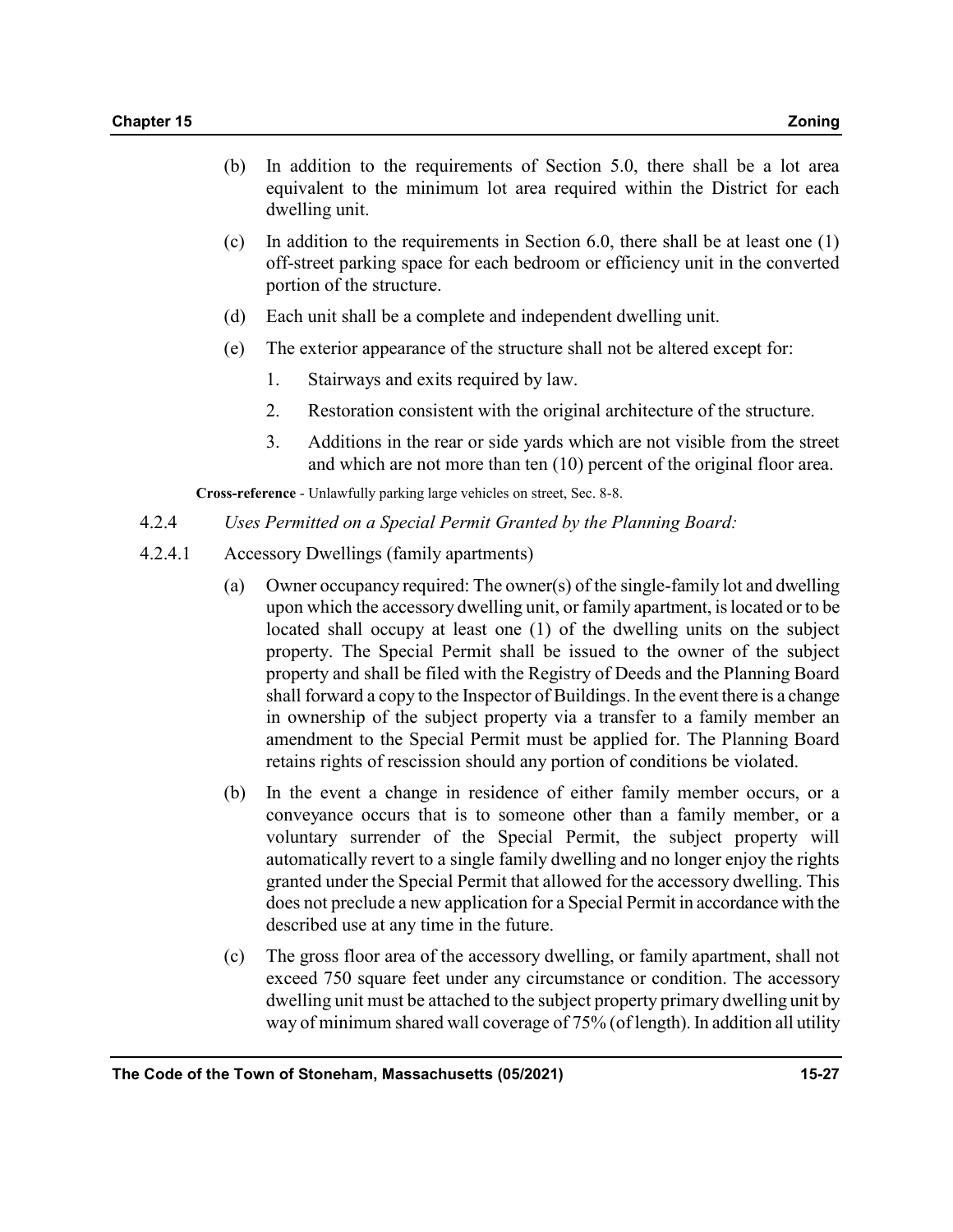services shall be single service (meter) to the subject property primary dwelling and accessory dwelling.

- (d) One additional parking space shall be provided for the accessory dwelling, or family apartment, in addition to a minimum of two spaces for the principal unit, or other parking requirements as determined by the Planning Board.
- (e) Occupancy of the accessory dwelling, or family apartment, shall be limited to two people and may not be used for business or commercial purposes.
- (f) A deed restriction for the affected lot must be filed with the Registry of Deeds to the effect that principal dwelling or accessory dwelling, or family apartment, be owner occupied as a condition for the issuance of an occupancy permit for the subject accessory dwelling, or family apartment.
- (g) Construction and occupancy of the accessory dwelling, or family apartment shall comply with all applicable state, federal, and local laws and regulations. No Certificate of Occupancy shall be issued until evidence of the recording of the Special Permit and Deed Restriction has been provided to the Planning Board and Building Inspector.
- (h) Ownership of the principal dwelling and the accessory dwelling, or family apartment, shall be one and the same, and may not be separated. There shall be one accessory dwelling allowed per single family dwelling. There is to be no other apartment or accessory dwelling unit on the subject lot. (10-27-03, Art. 21)

## 4.3 RESIDENCE B DISTRICT:

- 4.3.1 Purpose: The purpose of the Residence B District is to provide residential areas of medium intensity with a variety of housing types.
- 4.3.2 Uses Permitted:
- 4.3.2.1 All of the uses and accessory uses permitted in Residence A District.
- 4.3.2.2 A dwelling containing one (1) or two (2) dwelling units.
- 4.3.3 Uses Permitted on a Special Permit granted by the Planning Board and Site Plan Approval by the Select Board: (5-1-95, Art. 11)
- 4.3.3.1 Multiple family dwellings, including apartment houses, garden apartments, and town houses, provided that:
	- (a) Apartment sites and improvements and structures thereon, except structures regulated by Chapter 183A, Massachusetts General Laws, shall be constructed and retained as a single entity.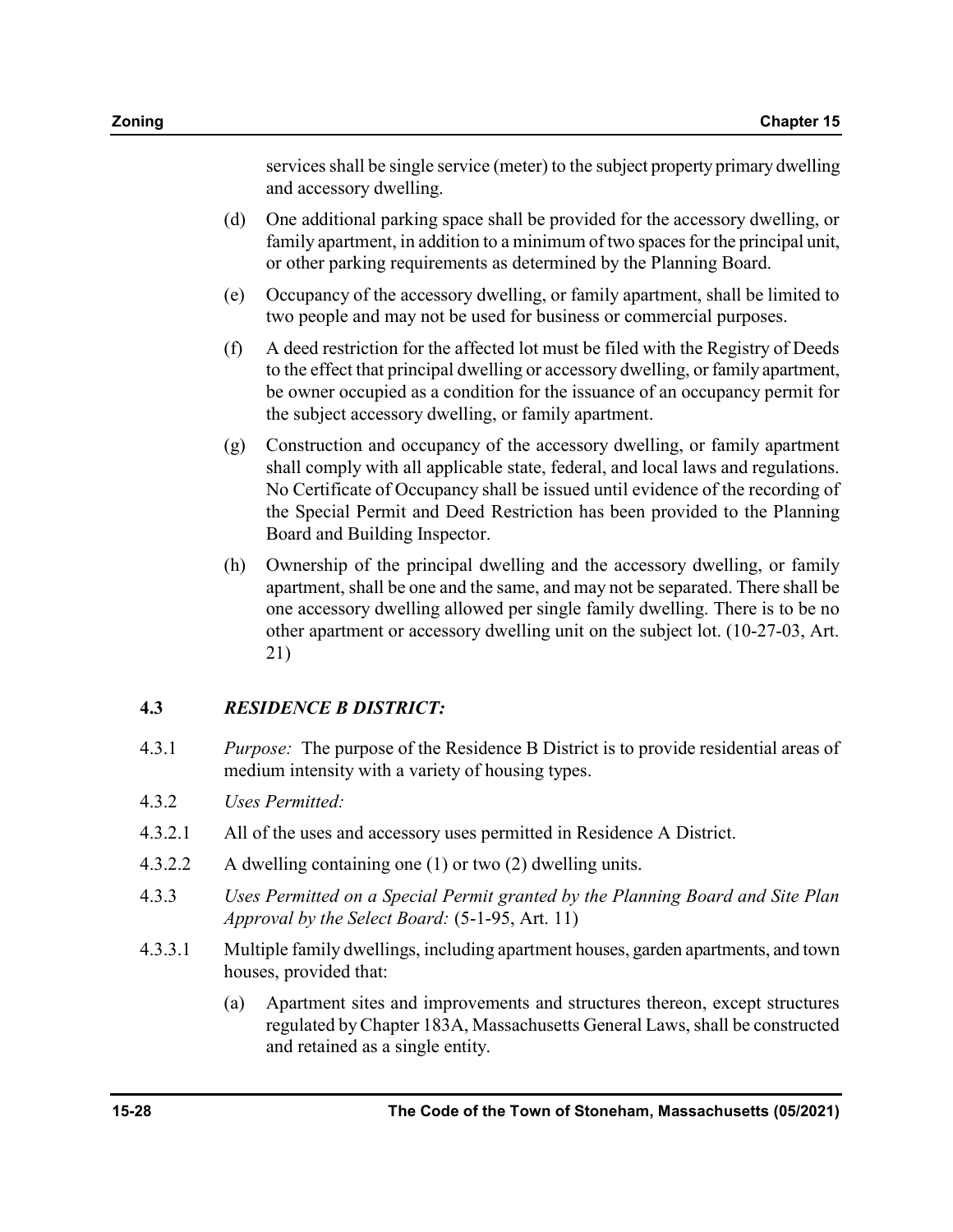- (b) Off-street parking shall be provided as required by Section 6.3, provided that:
	- 1. All parking spaces shall be located to the rear of the front building line.
	- 2. If all the required parking area for a building containing dwelling units is enclosed within the structure of the buildings, the height regulation of Table One may be raised by ten (10) feet for that building.
- (c) Each structure shall be connected to and serviced by municipal water and sewer.
- (d) There shall be seven hundred and fifty (750) square feet of usable common open space per dwelling unit. Usable common open space shall mean areas left substantially in a natural state or improved by such landscaping as required in Section 6.5 and primarily designed and intended for the active and passive recreation of the occupants of the dwellings. Usable common open space shall not include street rights-of-way, open parking, or service areas, driveways, easements for above-ground utilities, required minimum front yards, or any other land deemed unsuitable by the Planning Board or the Select Board for reasons of excessive slope or poor drainage. (5-1-95, Art. 11)
- (e) In cases of public open space dedicated in fee to the Town, such as open space shall be maintained as a public area, accessible to the public.
- (f) In cases of the sale of individual units as in a condominium, there shall be included in the deed a requirement obligating the purchasers to join in an organization of unit owners incorporated under Chapter 183A of the General Laws of the Commonwealth of Massachusetts, as amended. The organization shall file a written report, including the names of officers, with the Town Clerk, to be submitted to the Town Clerk by February 15 of each year. Such report may be the same written report rendered to all unit owners referred to in Chapter 183A, Section 10, Paragraph d.
- (g) All existing or proposed utilities shall be installed underground at the time of initial construction.
- (h) If there is more than one (1) such structure on a lot of record, there shall be at least sixty (60) feet between each structure except for town houses where there shall be at least forty-five (45) feet between each structure. The only exception may be that no more than three (3) buildings may each be interconnected by a covered walkway or breezeway for reasons of convenience and shelter from the elements, if such walkway, in the opinion of the Planning Board and the Select Board, shall not impair services to the buildings by emergency vehicles or equipment. Such buildings so interconnected shall be deemed as separate and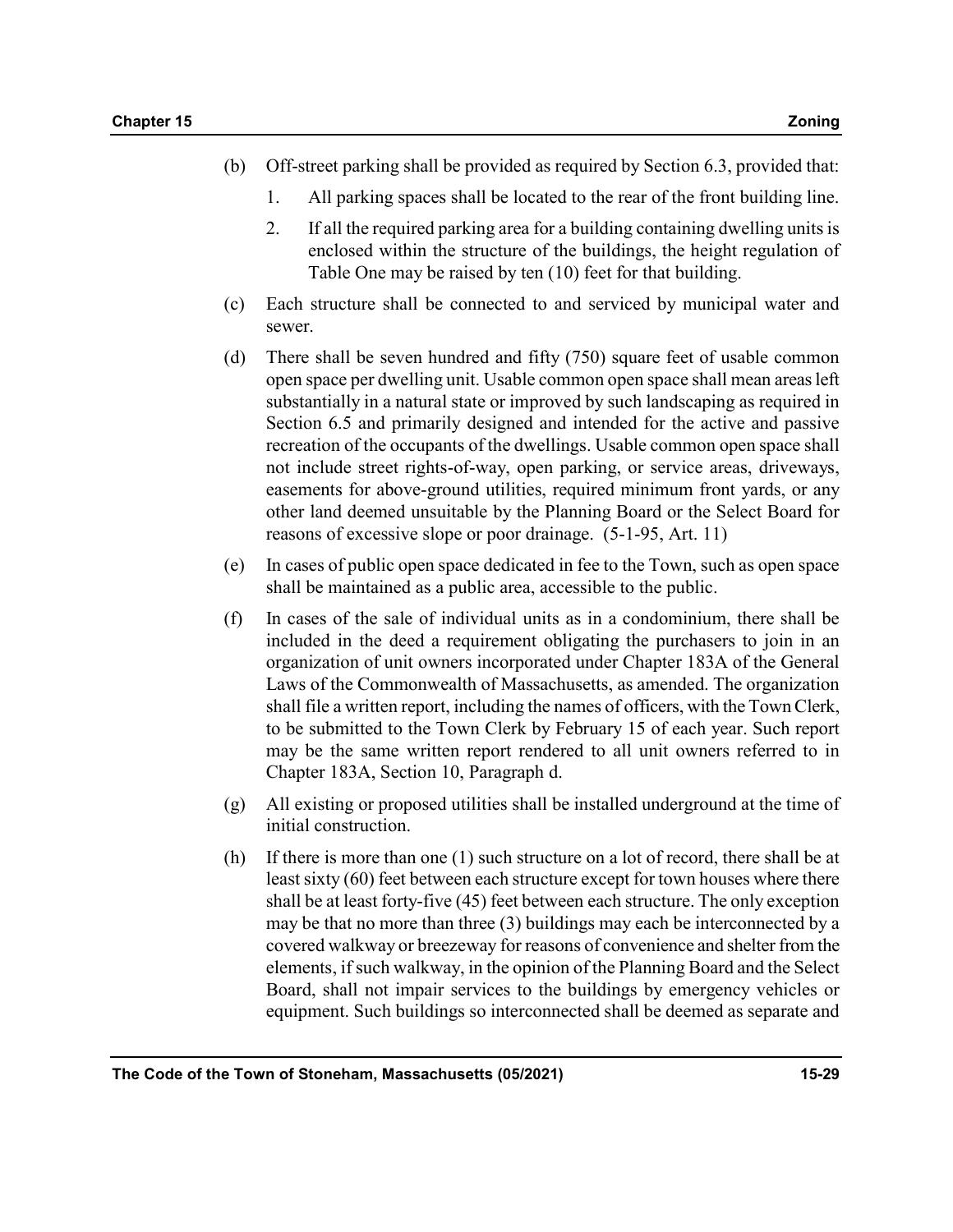individual buildings for the purposes of administering the Rules and Regulations Governing the Subdivision of Land for the Town of Stoneham. (5- 1-95, Art. 11) (1-12-15, Art. 2)

- (i) The applicant must provide documentation that the site is satisfactory as to drainage, water supply, and sewage disposal for the number of units to be constructed, such documentation to be prepared by a registered professional engineer.
- 4.3.4 Uses Permitted on a Special Permit Granted by the Planning Board:
- 4.3.4.1 All of the uses permitted on a Special Permit in Residence A Districts.
- 4.3.4.2 Lodging house or congregate housing.
- 4.3.4.3 Sanitarium or convalescent home.
- 4.3.4.4 Conversion of an existing dwelling to accommodate one (1) additional unit over that otherwise permitted, provided that:
	- (a) The building was in existence at the time of adoption of this Section.
	- (b) In addition to the requirements of Section 5.0, there shall be a minimum additional lot area of two thousand five hundred (2500) square feet for each newly created unit.
	- (c) In addition to the requirements in Section 6.0, there is at least one  $(1)$  off-street parking space for each bedroom and efficiency apartment in the converted portion of the structure, which space shall not be provided in the front or side yard.
	- (d) There is provision for screening by fencing or landscaping of outside storage areas.
	- (e) No unit shall have a floor area of less than five hundred (500) square feet plus one hundred (100) square feet for each bedroom over one (1).
	- (f) The floor area of the newly created unit(s) shall be less than fifty  $(50)$  percent of the total floor area of the principal dwelling unit, after conversion.
	- (g) Each unit shall be a complete and independent dwelling unit.
	- (h) The exterior appearance of the structure shall not be altered except for:
		- 1. Stairways and exits required by law, which shall be in the rear of the building.
		- 2. Restoration consistent with the original architecture of the structure.
		- 3. Additions in the rear or side yard which are not more than ten (10) percent of the original floor area.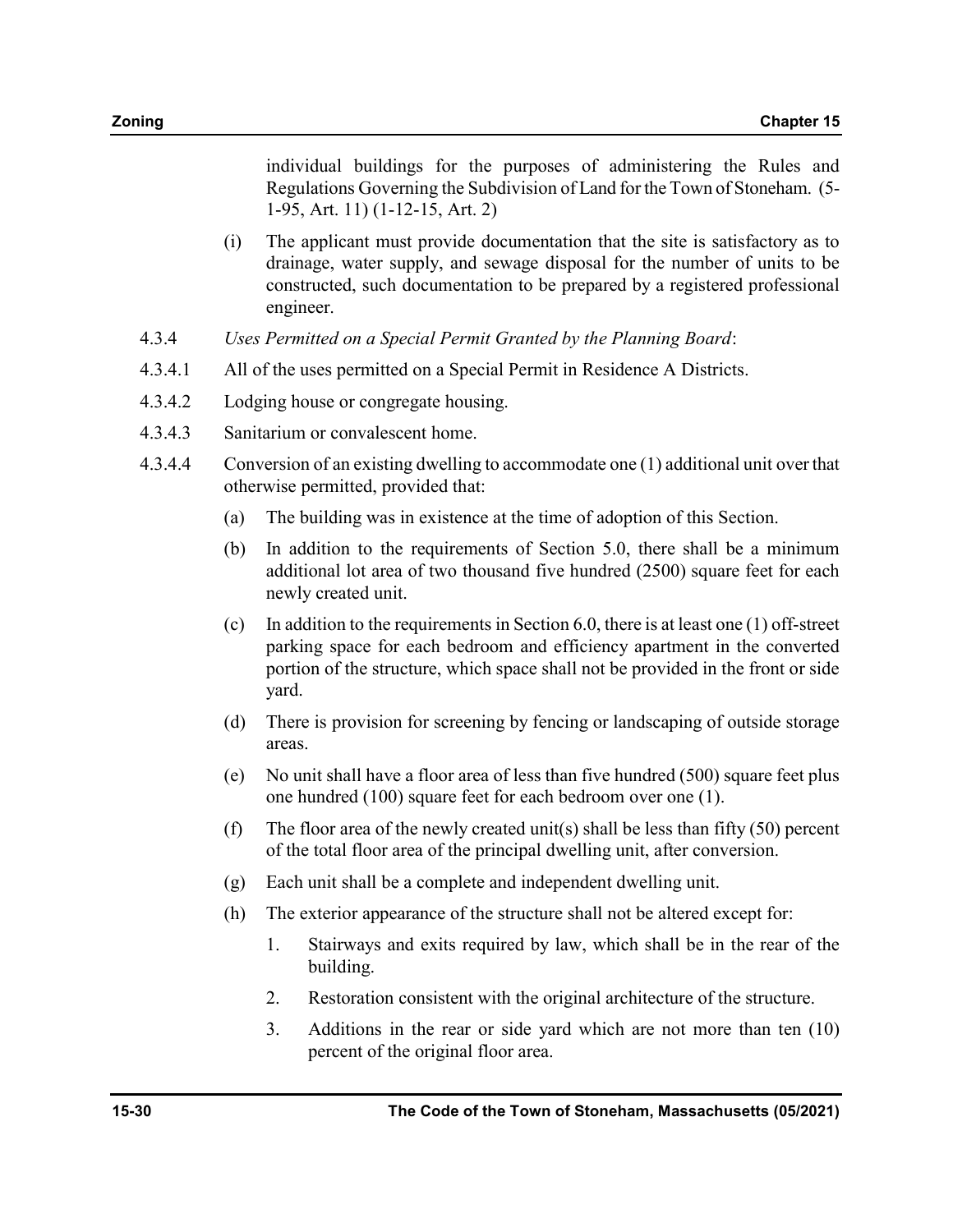Cross reference - Unlawfully parking large vehicles on street, Sec. 8-8.

#### 4.4 NEIGHBORHOOD BUSINESS DISTRICT:

- 4.4.1 Purpose: The purpose of the Neighborhood Business District is to provide area for retail sales and services to satisfy daily need and convenience for a neighborhood or group of neighborhoods.
- 4.4.2 Uses Permitted:
- 4.4.2.1 The following uses are permitted provided that there is no outside display, sales or storage or live or mechanical music or amusement:
	- (a) Retail store with a maximum gross floor area of five thousand (5000) square feet per floor.
	- (b) Service shop, such as barber shop, beauty shop, dry cleaning pick-up shop, with a maximum gross floor area of two thousand (2000) square feet.
	- (c) Repair shop, such as shoe repair, appliance or electronic repair, jewelry repair, with a maximum gross floor area of two thousand (2000) square feet.
	- (d) Enclosed accessory uses normally incidental to the permitted uses.
- 4.4.3 Uses Permitted on a Special Permit Granted by the Planning Board and Site Plan Approval by the Select Board: (10-21-85, Art. 15; 5-4-87 - See editor's note below)
- 4.4.3.1 Restaurant where food and beverages are consumed indoors with a maximum gross floor area of two thousand (2000) square feet and where there is no drive-in service.
- 4.4.3.2 Combined business-residential use in one building, provided that the residential use shall be permitted above or below the ground floor and further provided that no more than five (5) dwelling units shall be allowed in a building. (5-3-99, Art. 20)
- 4.4.3.3 Conversion of a residence existing at the time of adoption of this Section to combined business and residence use or to multiple dwelling units, provided that in either case no more than two (2) dwelling units shall be allowed in a building.

Editor's note - Amendment of Sec. 4.4.3 on 5-4-87 added the requirement of site plan approval to the existing special permit requirement.

### 4.5 BUSINESS DISTRICT:

4.5.1 Purpose: The purpose of the Business District is to provide an area for retail sales and services and other uses associated with a Central Business District.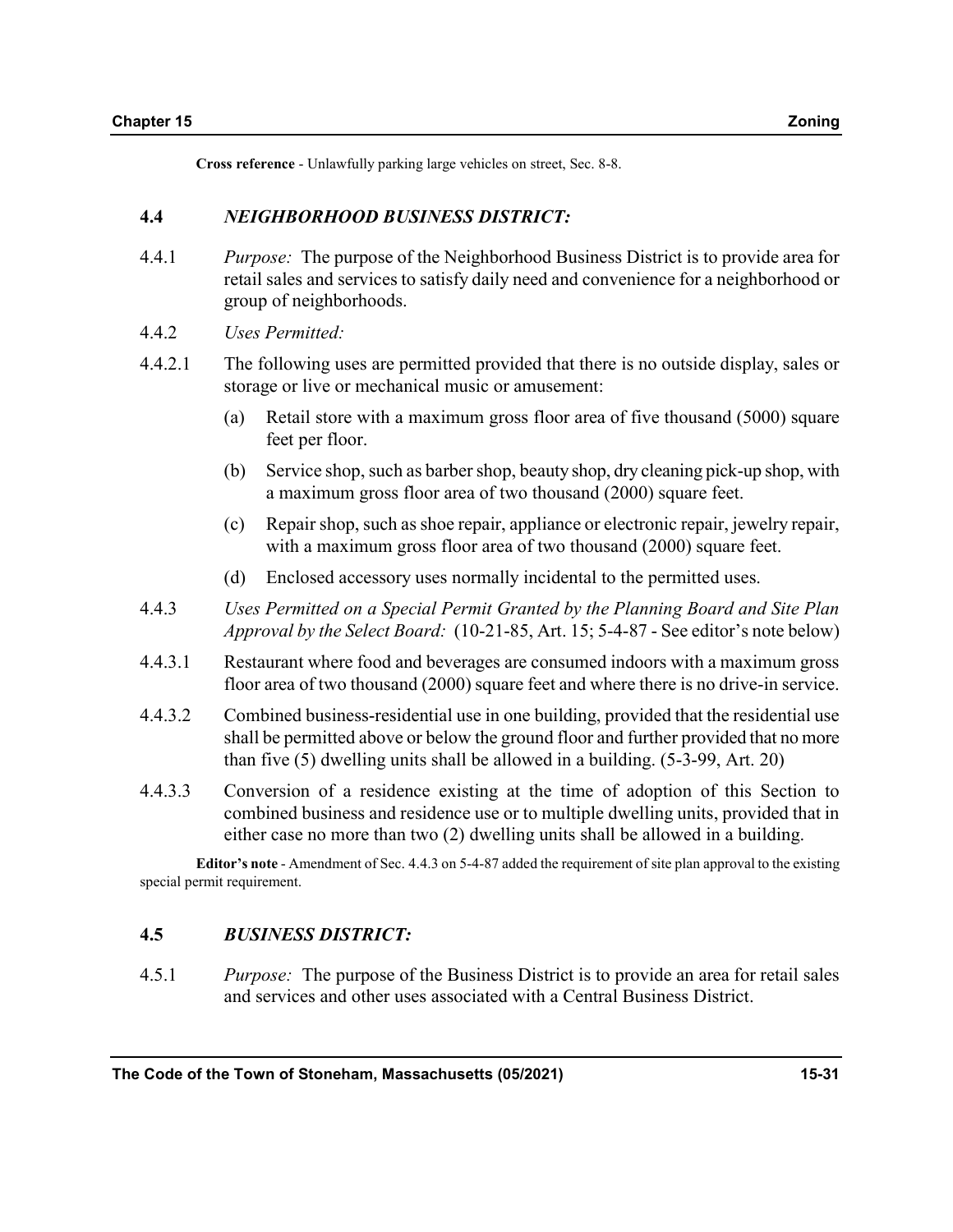| 4.5.2   | Uses Permitted with Site Plan Approval:                                                                                                       |                                                                                                                                                                                                                                                                                                                          |  |  |  |
|---------|-----------------------------------------------------------------------------------------------------------------------------------------------|--------------------------------------------------------------------------------------------------------------------------------------------------------------------------------------------------------------------------------------------------------------------------------------------------------------------------|--|--|--|
| 4.5.2.1 | All of the uses and accessory uses permitted in the Neighborhood Business District,<br>subject to the same conditions.                        |                                                                                                                                                                                                                                                                                                                          |  |  |  |
| 4.5.2.2 | Bank, financial, business, or professional office, telephone exchange.                                                                        |                                                                                                                                                                                                                                                                                                                          |  |  |  |
| 4.5.2.3 | Salesroom, showroom, department store or place for the conduct of retail business in<br>a structure.                                          |                                                                                                                                                                                                                                                                                                                          |  |  |  |
| 4.5.2.4 | Restaurant, public dining room or lunch room, not including any drive-through<br>facilities.                                                  |                                                                                                                                                                                                                                                                                                                          |  |  |  |
| 4.5.2.5 | Accessory uses normal and incidental to uses permitted in Business Districts,<br>including:                                                   |                                                                                                                                                                                                                                                                                                                          |  |  |  |
|         | (a)                                                                                                                                           | Business accessory parking, provided that there is no repair, servicing, sale or<br>storage of motor vehicles and vehicle parts.                                                                                                                                                                                         |  |  |  |
|         | (b)                                                                                                                                           | Off-street loading.                                                                                                                                                                                                                                                                                                      |  |  |  |
|         | (c)                                                                                                                                           | Customary business accessory uses, excluding trailers, but including outside<br>storage not to exceed 10% of the total lot for lots one $(1)$ acre or less or 5% for<br>lots greater than one (1) acre, provided that said storage shall be a minimum of<br>ten $(10)$ feet from any property line. $(4-03-01, Art. 12)$ |  |  |  |
| 4.5.3   | Uses Permitted on a Special Permit Granted by the Planning Board and Site Plan<br>Approval by the Select Board: (5-4-87, Art. 15)             |                                                                                                                                                                                                                                                                                                                          |  |  |  |
| 4.5.3.1 | Hall, club, theater, dance hall, dancing school, gymnasium, library and museum or<br>other place of amusement or assembly within a structure. |                                                                                                                                                                                                                                                                                                                          |  |  |  |
| 4.5.3.2 | Hotel.                                                                                                                                        |                                                                                                                                                                                                                                                                                                                          |  |  |  |
| 4.5.3.3 | Funeral Home or mortuary.                                                                                                                     |                                                                                                                                                                                                                                                                                                                          |  |  |  |
| 4.5.3.4 | Retail business and service establishment for motor vehicles, subject to the<br>following:                                                    |                                                                                                                                                                                                                                                                                                                          |  |  |  |
|         | (a)                                                                                                                                           | Repairs shall be limited to minor repairs and adjustments unless conducted<br>within a building.                                                                                                                                                                                                                         |  |  |  |
|         | (b)                                                                                                                                           | There shall be no outside storage of motor vehicles on the premises other than<br>those awaiting delivery, or required in the operation of the garage or repair<br>shop.                                                                                                                                                 |  |  |  |
|         | (c)                                                                                                                                           | The lot exclusive of required landscaping areas shall be paved.                                                                                                                                                                                                                                                          |  |  |  |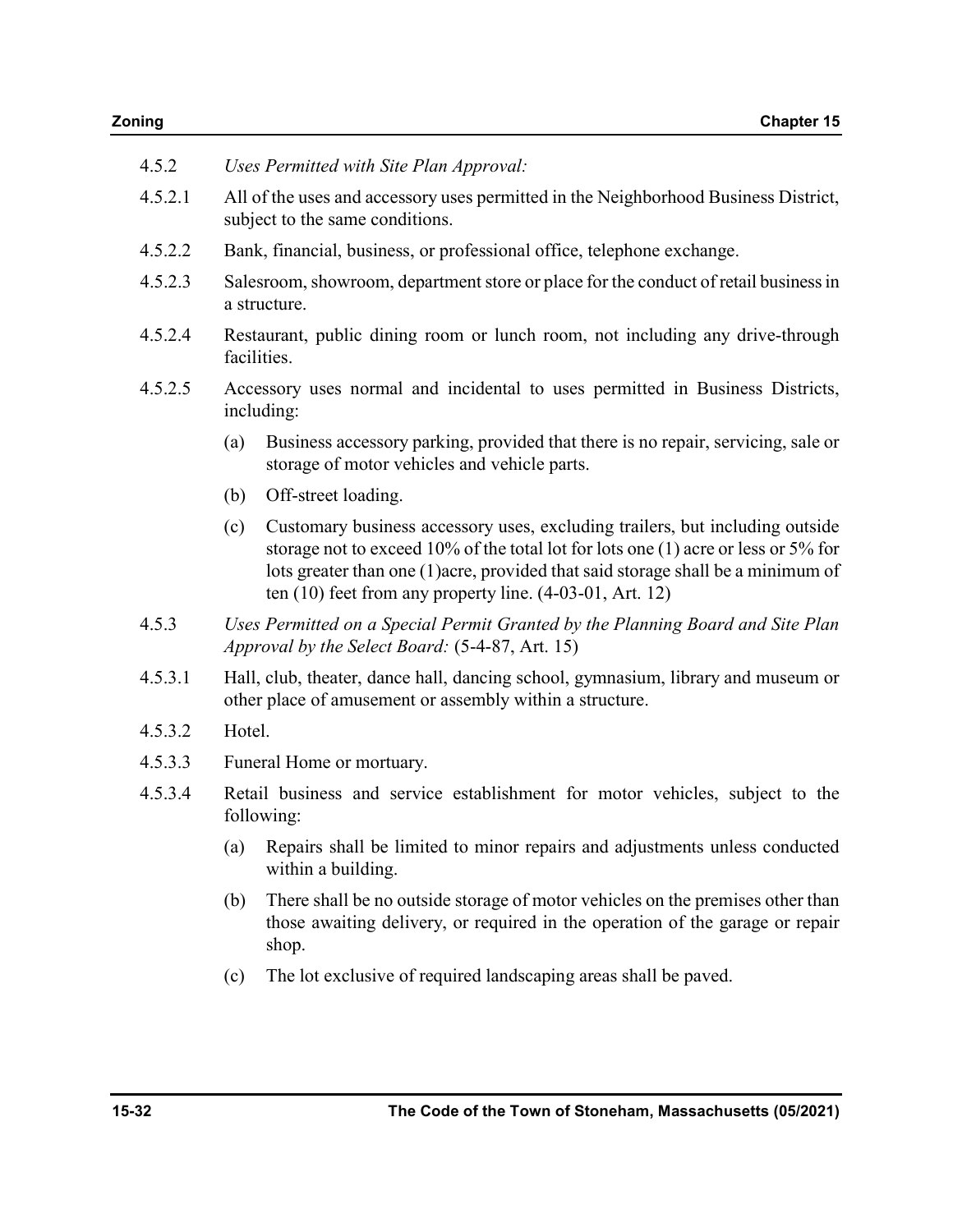#### 4.6 CENTRAL BUSINESS DISTRICT:

- 4.6.1 Purpose: The purpose of the Central Business District is to preserve and improve the character and qualities of Stoneham Square.
- 4.6.2 Uses Permitted:
- 4.6.2.1 All the uses permitted in the Business District, subject to the same conditions.
- 4.6.3 Uses Permitted on a Special Permit Granted by the Planning Board and Site Plan Approval by the Select Board: (10-21-85, Art. 15; 5-4-87, Art. 15 - See editor's note below)
- 4.6.3.1 Dwellings above the first floor of a building used for one of the uses allowed in Section 4.6.2.
- 4.6.3.2 Dwellings on the first floor of a building provided that fifty percent of the gross floor area of the first floor of the building is used for one of the uses allowed in Section 4.6.2 and that the uses allowed in Section 4.6.2 occupy except for entrances, the entire first floor area of the building adjacent to a street. (5-6-13, Art. 5)

Editor's note - Amendment of Sec. 4.6.3 on 5-4-87 added the requirement of site plan approval to the existing special permit requirement.

#### 4.7 HIGHWAY BUSINESS DISTRICT:

- 4.7.1 Purpose: The purpose of the Highway Business District is to provide areas for shopping centers, businesses and services which are highway oriented and/or serve a transient population.
- 4.7.2 Uses Permitted with Site Plan Approval by the Select Board:
- 4.7.2.1 Office, bank or financial institution.
- 4.7.2.2 Retail store or service establishment.
- 4.7.2.3 Salesrooms for automobiles, bicycles, boats, farm implements and similar equipment.
- 4.7.2.4 Building materials salesrooms.
- 4.7.2.5 Photographic studios, medical and dental offices and laboratories and clinics. (10-29- 98, Art. 14)
- 4.7.2.6 Accessory uses within a principal structure.
- 4.7.2.7 Restaurant excluding those permitted in 4.7.3.6.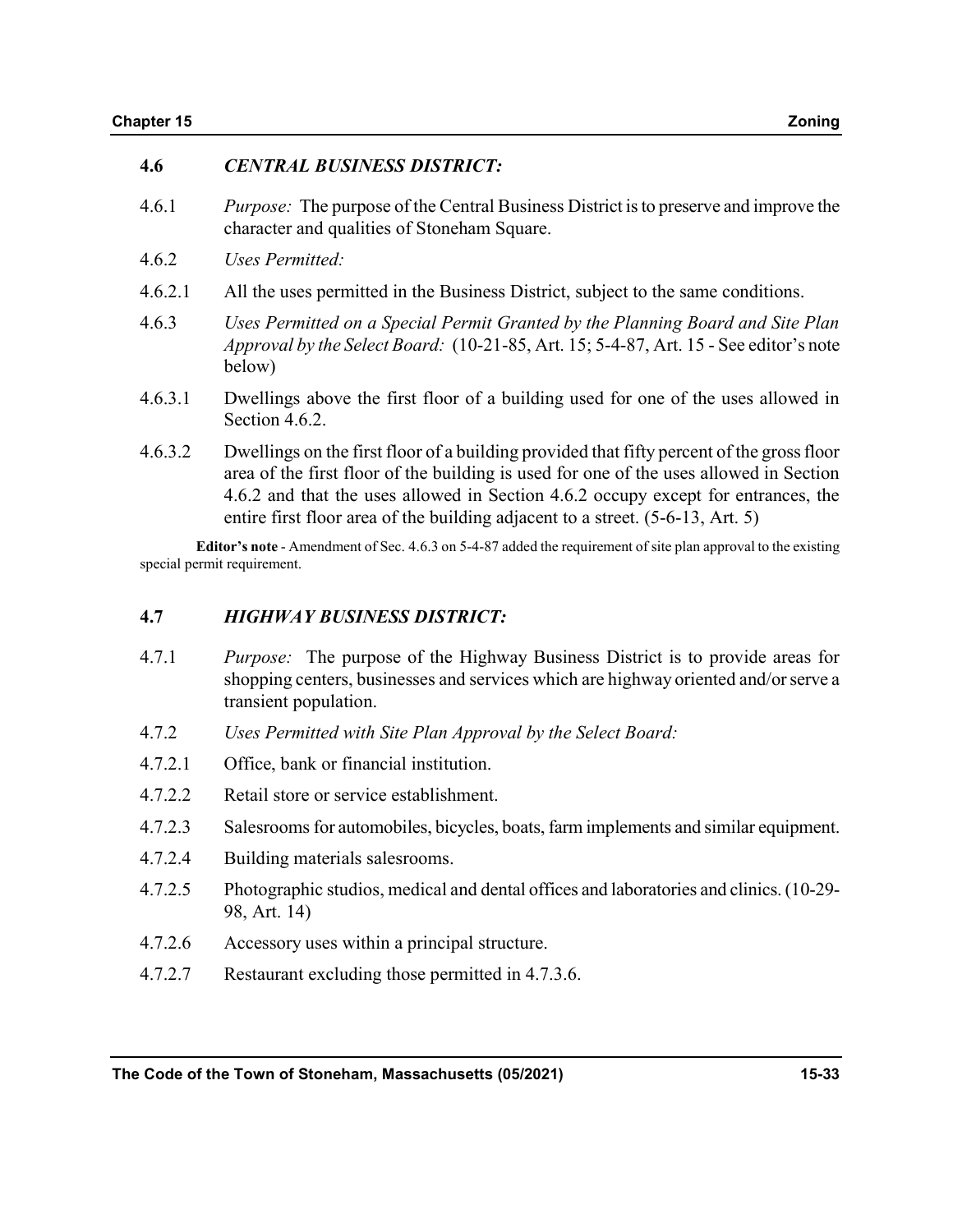| Zoning  |                                                                                                                                                                  | <b>Chapter 15</b>                                                                                                                                                                                                                                    |  |  |
|---------|------------------------------------------------------------------------------------------------------------------------------------------------------------------|------------------------------------------------------------------------------------------------------------------------------------------------------------------------------------------------------------------------------------------------------|--|--|
| 4.7.3   | Uses Permitted on a Special Permit Granted by the Planning Board and Site Plan<br>Approval by the Select Board: (10-21-85; 5-4-87, Art. 15)                      |                                                                                                                                                                                                                                                      |  |  |
| 4.7.3.1 | Any retail establishment or establishments with a combined gross floor area fifty<br>thousand (50,000) square feet or more. (10-21-85, Art. 15; 5-8-89, Art. 19) |                                                                                                                                                                                                                                                      |  |  |
| 4.7.3.2 | Hotels.                                                                                                                                                          |                                                                                                                                                                                                                                                      |  |  |
| 4.7.3.3 | that:                                                                                                                                                            | Indoor recreation or amusements, including entertainment such as the aters, provided                                                                                                                                                                 |  |  |
|         | (a)                                                                                                                                                              | Noise is confined to the building.                                                                                                                                                                                                                   |  |  |
|         | (b)                                                                                                                                                              | Such building is located at least seventy-five (75) feet from structures used or<br>zoned for residential purposes.                                                                                                                                  |  |  |
| 4.7.3.4 |                                                                                                                                                                  | Funeral homes, chapels, mortuaries, and crematoriums.                                                                                                                                                                                                |  |  |
| 4.7.3.5 |                                                                                                                                                                  | Commercial greenhouses, nurseries, and kennels, provided that:                                                                                                                                                                                       |  |  |
|         | (a)                                                                                                                                                              | All displays are set back at least thirty (30) feet from the street right-of-way.                                                                                                                                                                    |  |  |
|         | (b)                                                                                                                                                              | The paved area shall be screened in accordance with the provisions of Section<br>4.7.3.7 (e) below.                                                                                                                                                  |  |  |
| 4.7.3.6 | Drive-in, drive-through or fast food restaurants, and other drive-in retail<br>establishments provided that:                                                     |                                                                                                                                                                                                                                                      |  |  |
|         | (a)                                                                                                                                                              | No vehicles waiting service park or stand on a public way.                                                                                                                                                                                           |  |  |
|         | (b)                                                                                                                                                              | The paved area shall be screened in accordance with the provisions of Section<br>4.7.3.7 (e) below.                                                                                                                                                  |  |  |
| 4.7.3.7 |                                                                                                                                                                  | Retail business and service establishments for the retail distribution of petroleum<br>products, not including wholesale fuel storage and distribution areas, subject to the<br>following:                                                           |  |  |
|         |                                                                                                                                                                  | (a) Repairs shall be limited to minor repairs and adjustments unless conducted<br>within a building.                                                                                                                                                 |  |  |
|         | (b)                                                                                                                                                              | There shall be no storage of motor vehicles, appliances and equipment on the<br>premises other than those in process of repair or awaiting delivery, or required<br>in the operation of the service station, garage or repair shop.                  |  |  |
|         | (c)                                                                                                                                                              | The area used to service, repair or store vehicles shall be paved.                                                                                                                                                                                   |  |  |
|         | (d)                                                                                                                                                              | There shall be an area at least fifteen (15) feet deep between the street line and<br>the paved area which shall be separated from the street by a curb and which<br>shall be seeded and landscaped except at an entrance and exit which shall be at |  |  |

least twenty (20) feet wide and at least fifty (50) feet apart, and further provided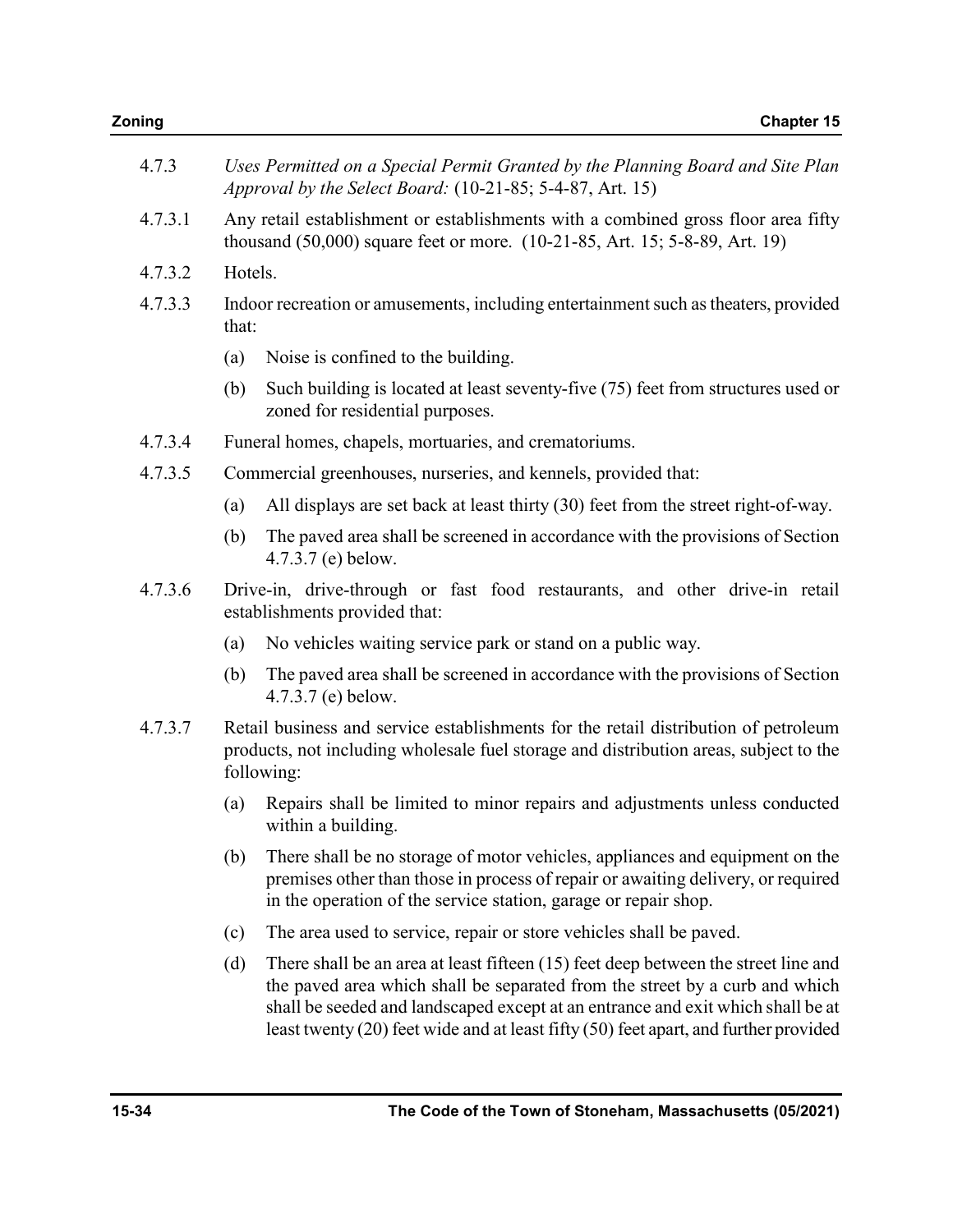that there shall be only one (1) entrance and one (1) exit for each one hundred and fifty (150) feet of street frontage.

- (e) The paved area shall be screened from all adjacent lots, whether on the side or rear, by a strip fifteen (15) feet wide, densely planted with shrubs or trees, which are at least three (3) feet high at the time of planting and are of a type which may be expected to form a year- round dense screen at least five (5) feet high within three (3) years. This screening should not obstruct a view of oncoming traffic when entering or exiting the property.
- 4.7.3.8 Places of amusement or entertainment, including skating rinks; dance halls; restaurants or other establishments with live entertainment; theaters.
- 4.7.3.9 Veterinary Hospital. (5-6-19, Art. 16)

Editor's note - Amendment of Sec. 4.7.3 on 5-4-87 added the requirement of site plan approval to the existing special permit requirement.

#### 4.8 COMMERCIAL DISTRICT I: (10-29-98, Art. 22)

- 4.8.1 Purpose: The purpose of the Commercial District I is to provide areas for light manufacture, assembly, research, industrial parks, office parks, high technology and similar uses. (10-29-98, Art. 22)
- 4.8.2 Uses Permitted with Site Plan Approval by the Select Board:
- 4.8.2.1 Research Laboratory.
- 4.8.2.2 Office Building.
- 4.8.2.3 Light Manufacturing.
- 4.8.2.4 Veterinary Hospital.
- 4.8.2.5 Office Parks.
- 4.8.2.6 Industrial Parks.
- 4.8.2.7 Retail store, service establishment, and retail business of which the gross floor area of the store or establishment is not greater than three thousand  $(3,000)$  square feet.  $(5-8-)$ 89, Art. 20)
- 4.8.2.8 Restaurant, public dining room or lunch room, not including any drive-through, of which the gross floor area of said restaurant, public dining room or lunch room, shall not be greater than three thousand (3,000) square feet and provided that the site in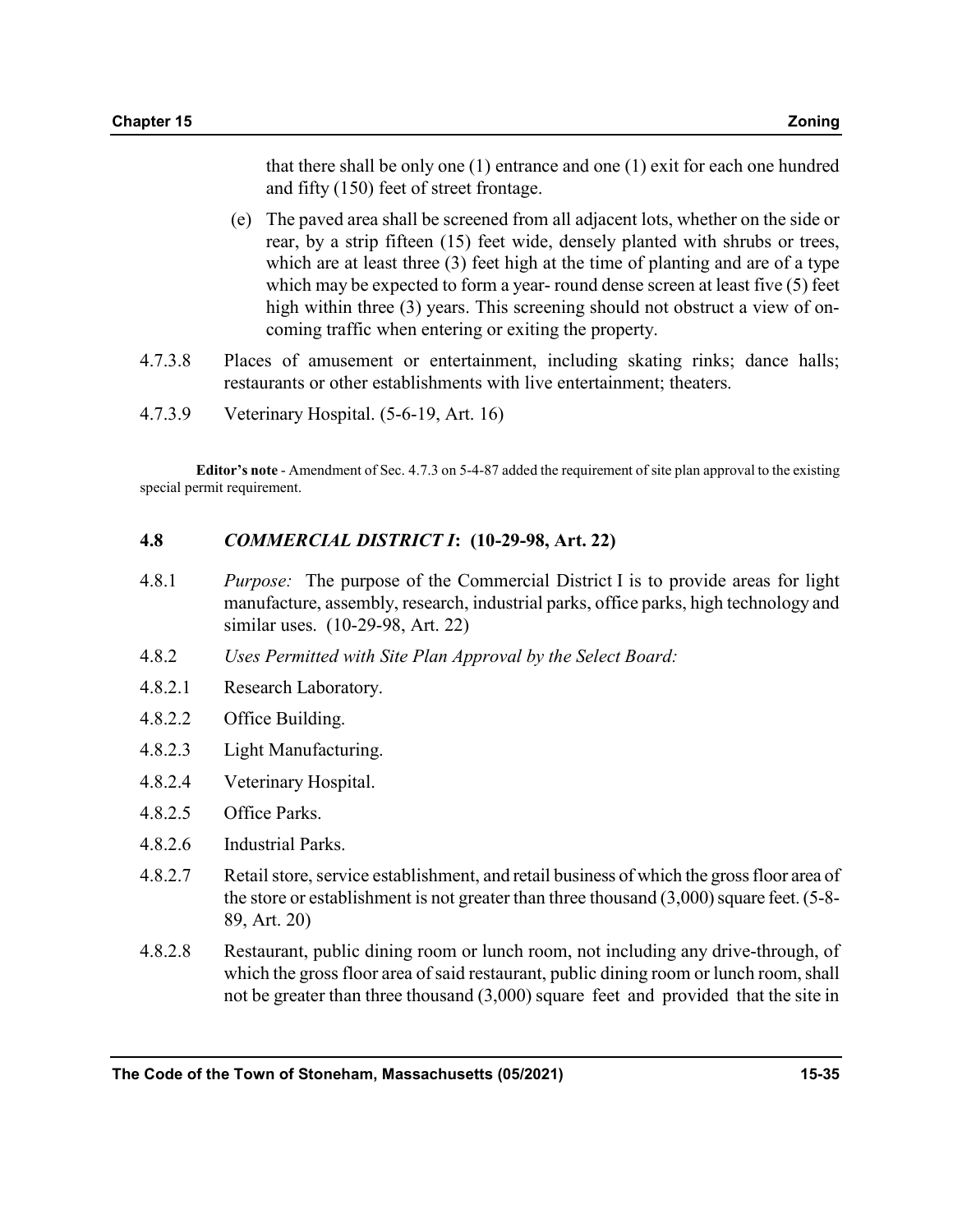total contains fifty thousand (50,000) square feet or more of gross floor area. (10-30- 89, Art. 1)

- 4.8.2.9 Deleted. [Refer to 4.14] (10-29-98, Art. 22)
- 4.8.2.10 Medical and dental offices and laboratories and clinics.
- 4.8.3 Uses Permitted on a Special Permit Granted by the Planning Board and Site Plan Approval by the Select Board: (10-21-85, Art. 15; 5-4-87, Art. 12 - See editor's note below)
- 4.8.3.1 Utility buildings, contractor's storage warehouses and buildings, and wholesale distribution plants.
- 4.8.3.2 Passenger depots and terminals.
- 4.8.3.3 Retail store, service establishment, and retail business with gross floor area in excess of three thousand (3,000) square feet; and service establishment for the retail distribution of petroleum products, provided that such shall not permit gasoline service stations and garages. (10-21-85, Art. 15; 5-8-89, Art. 12)
- 4.8.3.3.1 Any retail store, service establishment or retail business with a combined gross floor area of seventy-five thousand (75,000) square feet or more. (5-8-89, Art. 12)
- 4.8.3.4 Automobile repair services provided that:
	- (a) All service is performed within an enclosed structure.
	- (b) Such building shall be located not less than three hundred (300) feet from properties used or zoned for residential purposes, and not less than six hundred (600) feet from a school.
	- (c) Such building shall be set back at least fifty (50) feet from the street right-ofway.
	- (d) No motor vehicles in an inoperative condition are to remain on such site for more than a two (2) week period unless enclosed in a building or fenced or screened from abutting properties and streets.
	- (e) Screening in accord with Section 6.5 shall be provided and maintained along all adjacent property boundaries.
- 4.8.3.5 Banquet Facilities, Function Halls and Dinner Theaters. (7-28-03, Art. 3)
- 4.8.3.6 Senior Residential Overlay (SRO) District (See Section 4.16 Senior Residential Overlay (SRO) District for additional regulations and requirements)

Editor's note - Amendment of Sec. 4.8.3 on 5-4-87 added the requirement of site plan approval to the existing special permit requirement.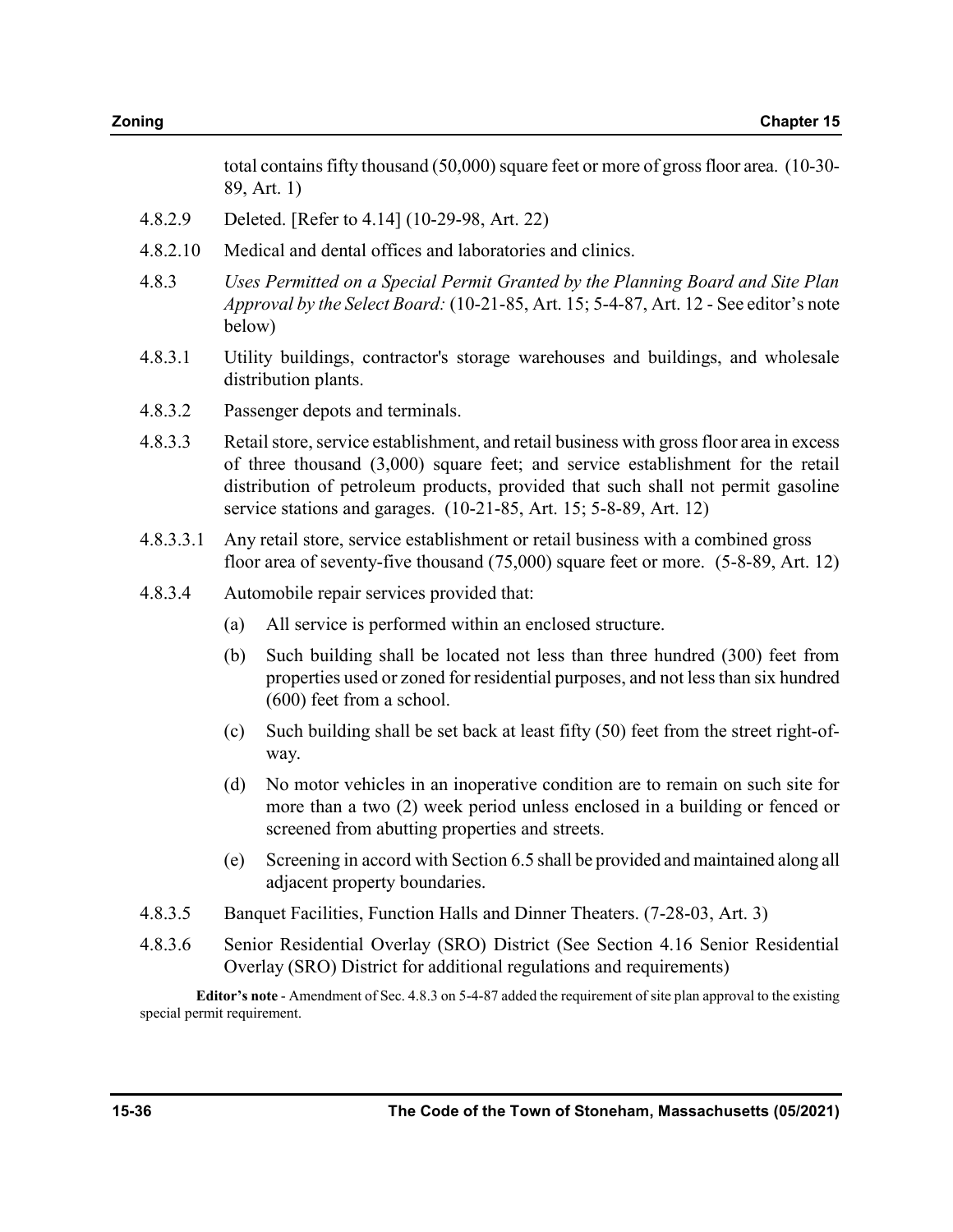## 4.9 MEDICAL DISTRICT:

- 4.9.1 Purpose: The purpose of the Medical District is to provide an area for hospitals and services related to said hospitals, and medical offices and residential uses related to the Medical District uses.
- 4.9.2 Uses Permitted with Site Plan Approval by the Select Board:
- 4.9.2.1 Convalescent home, nursing home, life care facility, day care facility.
- 4.9.2.2 Residential uses related to any other allowed uses in the Medical District provided that the total residential uses shall not exceed forty percent (40%) of the total area of a lot or all contiguous lots in the Medical District.
- 4.9.3 Uses Permitted on a Special Permit Granted by the Planning Board and Site Plan Approval by the Select Board:(5-4-87, Art. 15) (See editor's note below)
- 4.9.3.1 Semi-public, philanthropic, or charitable institutions, but not including a correctional institution or a place of detention.
- 4.9.3.2 Library or museum.
- 4.9.3.3 Hospital.
- 4.9.3.4 Health Care Facility.
- 4.9.3.5 Activities accessory to uses otherwise permitted, either with Site Plan Approval and by Special Permit, within the District, including medical professional offices and medical schools or training facilities. (5-7-87, Art. 5)

 A certain tract of land located in the town of Stoneham, Middlesex County, Massachusetts. Beginning at an iron pin at the most southwesterly corner of the property on Franklin Street thence running

 N 29º08'30"E a distance of three hundred eight six and 20/100 (386.20) feet to an unmarked point, thence running

 S75º29'36"E a distance of one hundred seventy three and 64/100 (173.64) feet to an unmarked point, thence running

 S 14º50'15"W a distance of two hundred forty three and 44/100 (243.44) feet to an unmarked point, thence running

 S73º29'30"E a distance of forty nine and 80/100 (49.80) feet to an unmarked point, thence running

 S15º44'45"W a distance of thirty and 69/100 (30.69) feet to an unmarked point thence running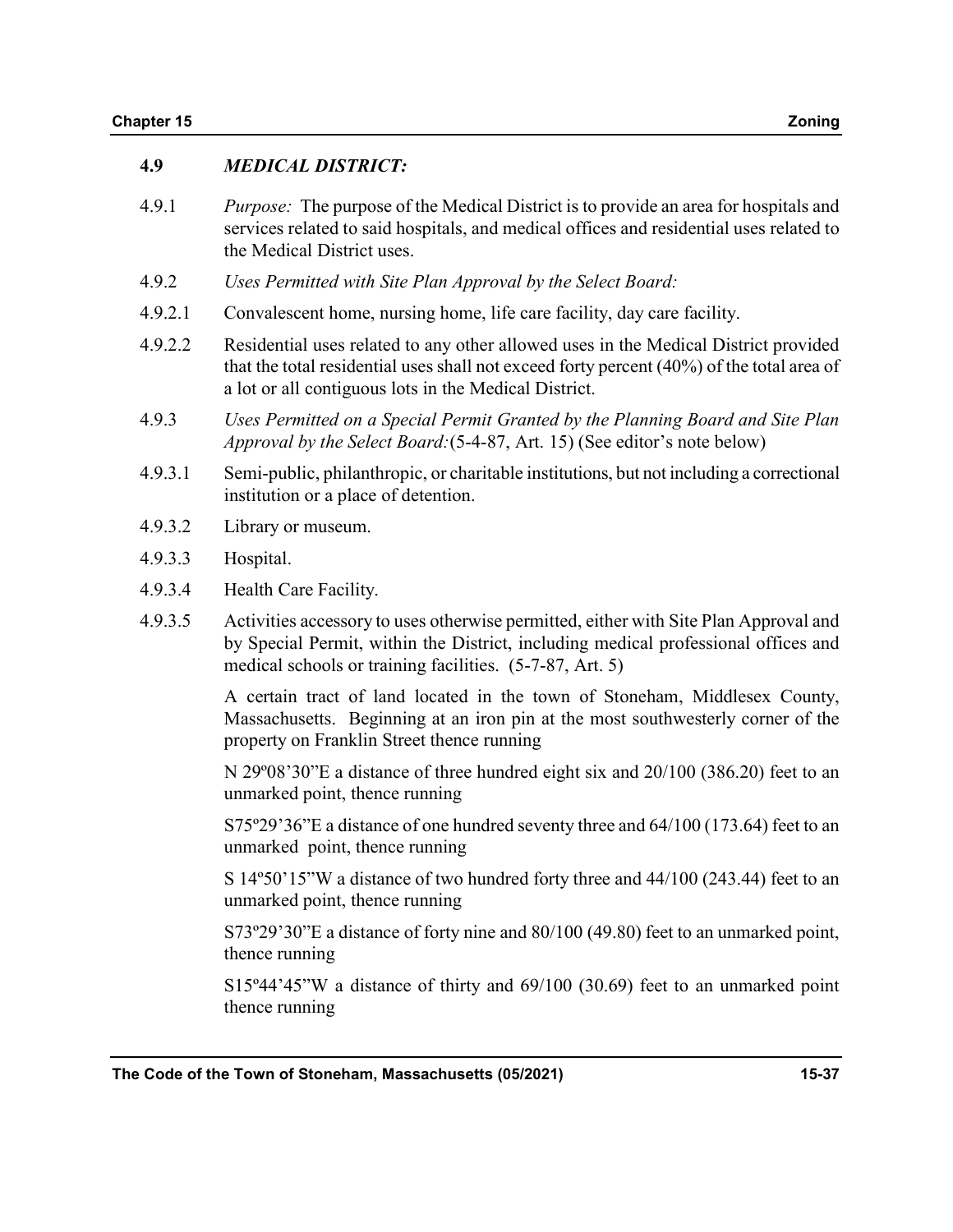S26º42'15"W a distance of one hundred six and 57/100 (106.57) feet to an unmarked point, thence running

 S16º36'46"W a distance of one hundred fourteen and 45/100 (114.45) feet to an unmarked point, thence running

 S34º19'00"E a distance of eight four and 57/100 (84.57) feet along Franklin Street to a stone bound, thence running

 One hundred thirty three and 46/100 (133.46) feet along an arc with a radius of two hundred sixty three and 08/100 (263.08) feet to an unmarked point, thence running

 N63º23'00"W a distance of eleven and 23/100 (11.23) feet along Franklin Street to the point of beginning (10-1-12, Art. 3)

Editor's note - Amendment of Sec. 4.9.3 on 5-4-87 added the requirement of site plan approval to the existing special permit requirement.

#### 4.10 RECREATION/OPEN SPACE DISTRICT:

- 4.10.1 Purpose: The purpose of the Recreation/Open Space District is to provide areas of low intensity public and semi-public uses which serve to protect and preserve the water supply, ground water quality and natural features and/or features which serve a regional purpose.
- 4.10.2 Uses Permitted:
- 4.10.2.1 Conservation areas for water, water supply, plants, and wildlife, flood protection and dams necessary for achieving these purposes.
- 4.10.2.2 Agriculture, floriculture, horticulture, viticulture, forests, and tree farms, provided that any equipment necessary for these uses is normally stored in an enclosure, and is not visible from District or property boundaries.
- 4.10.2.3 Cemeteries.
- 4.10.2.4 Recreational, cultural, civic and not for profit uses when the land/structures are owned by the Town of Stoneham. (06-29-20, Art. 5) (5-12-86)
- 4.10.3 Uses Permitted on a Special Permit Granted by the Planning Board and the Select Board: (06-29-20, Art. 5) (5-4-87, Art. 15) (See editor's note below)
- 4.10.3.1 Recreational, cultural, civic and not for profit uses when the land/structures are not owned by the Town of Stoneham. (06-29-20, Art. 5) (5-12-86)
- 4.10.3.2 Zoos, public gardens, day camps, picnic areas and nature study areas.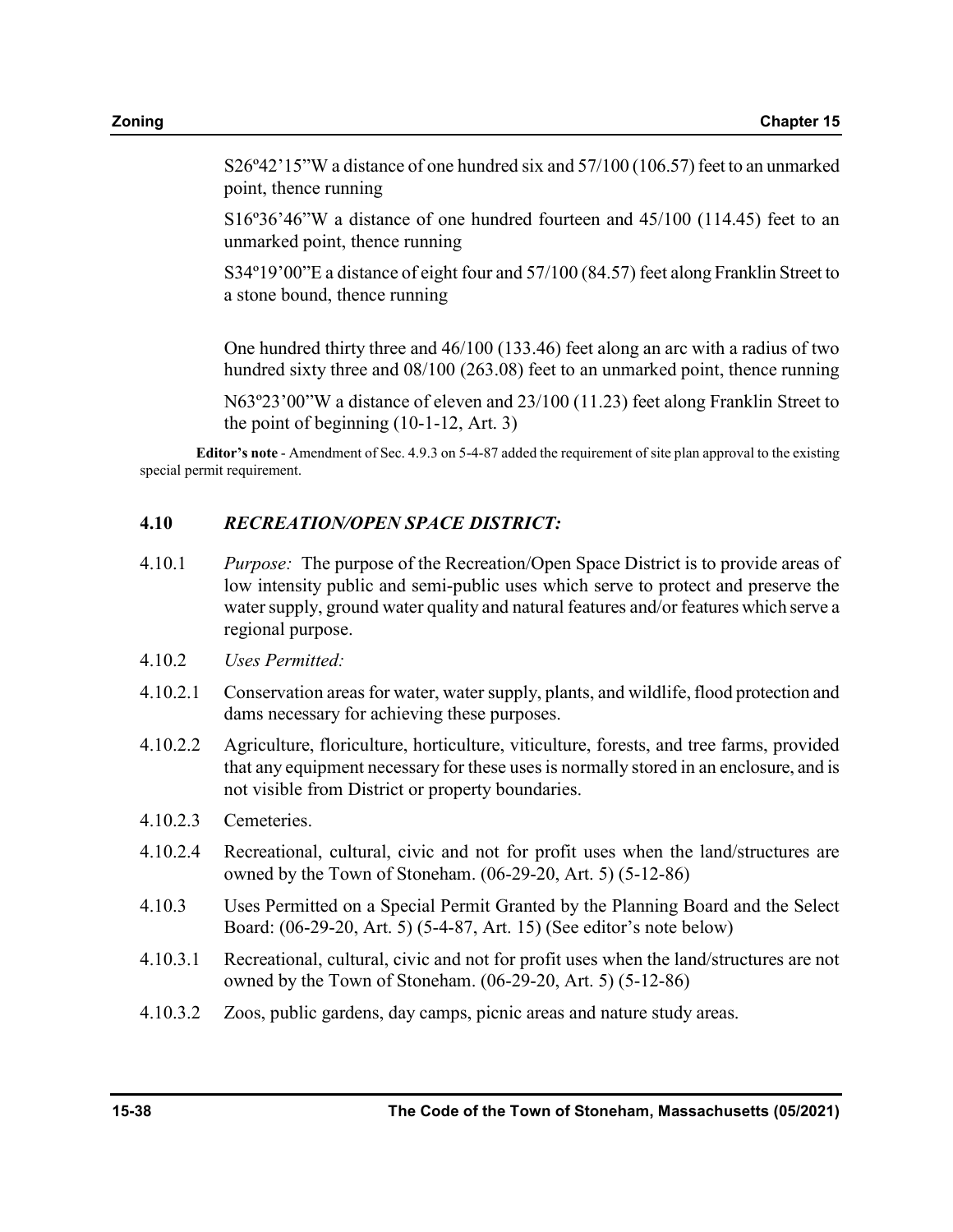4.10.3.3 Accessory uses, including snack bars, pro shops and retail sales in connection with and incidental to a permitted use.

Editor's note - Amendment of Sec. 4.10.3 on 5-4-87 added the requirement of site plan approval to the existing special permit requirement.

#### 4.11 WIRELESS SERVICE FACILITIES OVERLAY DISTRICT: (10-29-98, Art.20)

#### 4.11.1 Purpose:

 This bylaw is adopted for the regulation and restriction of the construction, erection, installation, placement and/or use of Wireless Service Facilities and the protection of the general public from the impacts associated with Wireless Service Facilities. It is the purpose of this bylaw to: (1) minimize the adverse impacts of wireless communications facilities on adjacent properties and residential neighborhoods; (2) limit the overall number and height of such facilities; (3) encourage the most appropriate use of the land; (4) promote shared use of existing facilities to reduce the need for additional facilities and (5) guide sound development while promoting the health, safety and general welfare of the Town consistent with applicable federal law. This bylaw is intended to be used in conjunction with any and all other applicable bylaws and regulations adopted by the Town. (10-29-98, Art. 20)

### 4.11.2 Applicability:

 The provisions of other sections of this zoning bylaw notwithstanding, the regulations and restrictions set forth herein shall apply to the construction, erection, installation, placement and/or use of Wireless Service Facilities including, but not limited to personal wireless service facility and free-standing devices. No Wireless Service Facility shall be constructed, erected, installed, placed and/or used on land, buildings, and/or structures within the Town of Stoneham on or after the date of enactment of this bylaw except in accordance with the provisions of this Section 4.11. Wireless Service Facilities lawfully in existence on the date of enactment of this bylaw may be maintained and shall be kept in good condition. (10-29-98, Art. 20)

 This section does not apply to the construction or use of facilities by a conforming federally licensed amateur radio used in accordance with said license as protected by Massachusetts General Laws c.40A, Sec. 3 or television antennas, including so-called satellite dishes, which are necessary to a residential use and protected by applicable federal law. (10-29-98, Art. 20)

#### 4.11.3 Uses Permitted: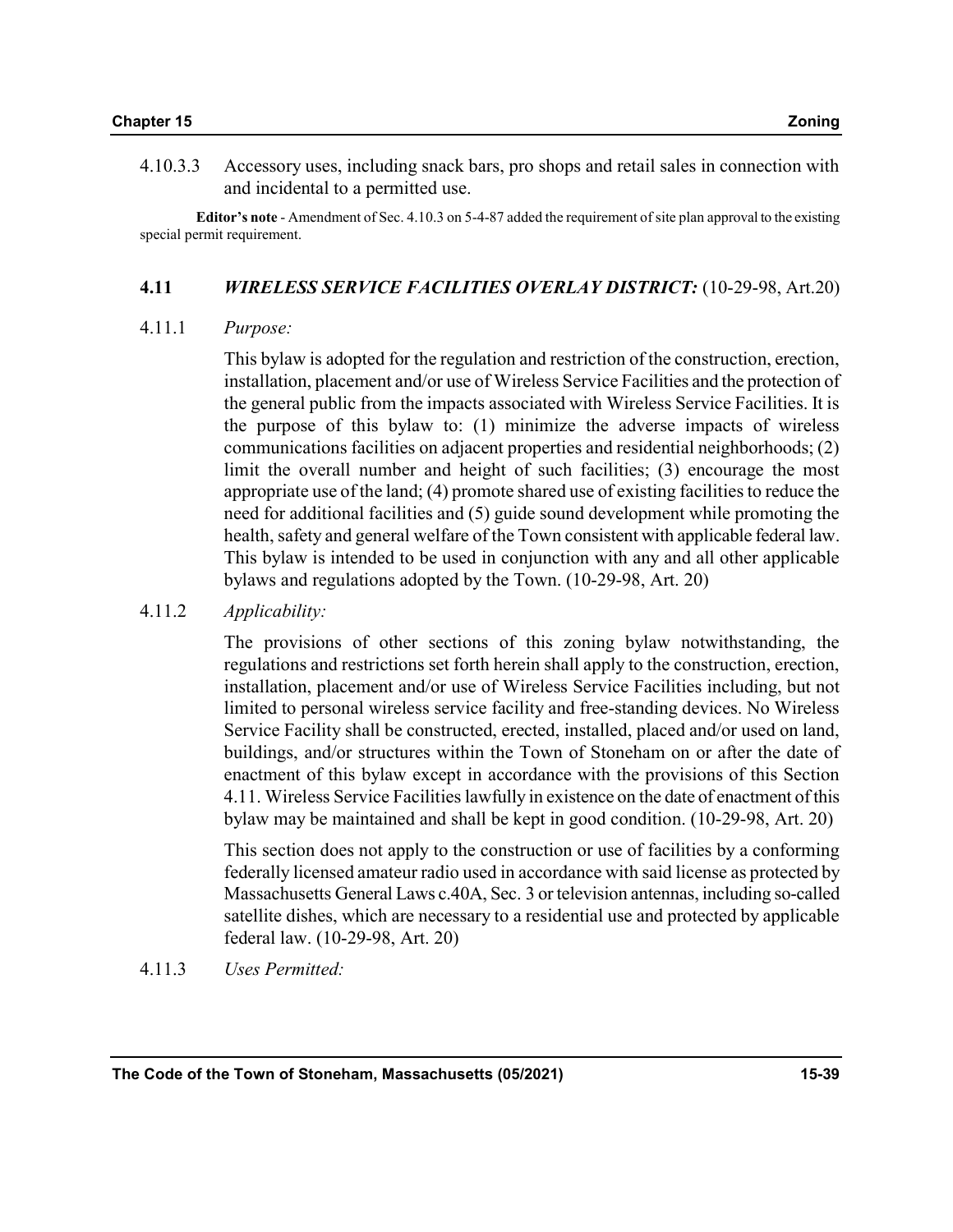The following Wireless Service Facilities may be constructed, erected, installed and/or used in the Wireless Service Facilities Overlay District subject to the issuance of a building permit by the Inspector of Buildings:

- (a) A Wireless Service facility may be installed on: (i) a building, excluding buildings used for one to four family residential use or (ii) other structure, excluding any structure constructed or used primarily as a mount for antennas or other appurtenances to a Wireless Service Facility and excluding utility or similar poles and billboards or signs, provided that such Wireless Service Facility, including its supports, is:
	- 1. Finished in a manner designed to be aesthetically consistent with the exterior finish of such building or structure, and
	- 2. Mounted in such a manner so that it does not:
		- (a) Extend above the building height (not including any structures on the roof of the building) by more than fifteen (15') feet.
		- (b) Extend above the height of a structure other than a building by more than 15 feet;
		- (c) Extend beyond the face of any wall, or exterior surface in case of structures that do not have walls, by more than 18 inches;
		- (d) Extend below the top of any wall, or exterior surface in case of structures that do not have walls, by more than 12 feet;

When a Wireless Service Facility extends above the height of a building or the face of a structure as provided in subparagraphs (a) and (b), above, the Wireless Service Facility shall extend the minimum necessary for the proper functioning of the Wireless Communication Services to be provided by the Wireless Service Facility at that location, and every effort shall be made to conceal the Wireless Service Facility within or behind existing architectural features to limit its visibility from public ways. A Wireless Service Facility mounted on a roof shall be stepped back from the front facade in order to limit its impact on the building's silhouette; and

- 3. Individually or in the aggregate have a front surface facing surrounding streets and adjacent properties that does not exceed fifty (50) square feet in area.
- (b) A Wireless Service Facility installed wholly within and not protruding from the interior space of any existing building or structure, excluding buildings used for one to four family residential use.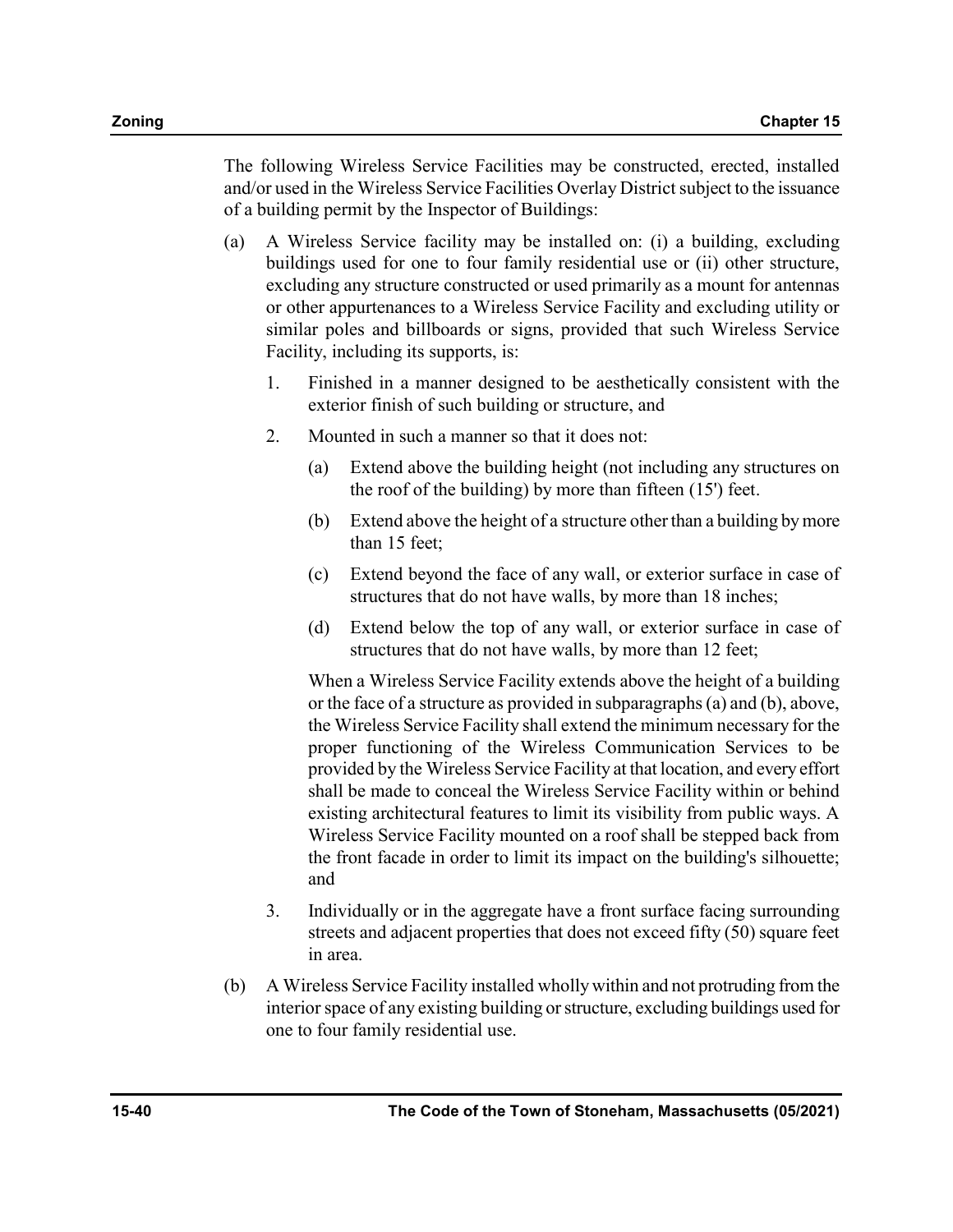(c) A Wireless Service Facility used exclusively for non-commercial municipal public safety purposes.

> Wireless Service Facilities constructed, erected, installed, placed and used pursuant to this as-right provision shall, unless otherwise provided, also be subject to the following Sections of this bylaw: 6.11.3.4 Color, 6.11.3.8 Lighting, 6.11.3.10 Historic, 6.11.4 Environmental Standards, 6.11.5 Safety Standards, 6.11.6.6 Noise Filing Requirements, 6.11.6.7 Radio Frequency Radiation Requirements, 6.11.8 Monitoring and Maintenance, and 6.11.10 Abandonment or Discontinuance of Use. (10- 25-99, Art. 24)

#### 4.11.4 Severability

If any section of this bylaw or portion thereof is declared invalid it shall not affect the validity or application of the remainder of the bylaw (10-29-98, Art. 20)

Editor's note – 5-8-16, Article 14 adds the Stoneham Senior Center to the Wireless Services Facility Overlay District. See 10.29.98, Article 21 for initial placement of land into the Wireless Services Facility Overlay District.

- 4.12 EDUCATION DISTRICT: (5-7-98, Art.13) (See editor's note)
- 4.12.1 Purpose:

The purpose of the Education District is to provide an area for educational instruction and recreation.

- 4.12.2 Uses Permitted:
- 4.12.2.1 Educational facilities owned or operated by the Town of Stoneham as utilized by the Stoneham School Committee for educational purposes or operated by any other governmental entity for educational purposes.

Editor's Note - The Education District was renumbered as 4.12 from 4.13 to allow for Commercial District II as a result of the October 26, 1998 Town Meeting, Article 22.

## 4.13 COMMERCIAL/MIXED USE DISTRICT: (10-15-12, Art. 2)

- 4.13.1 Purpose: The purpose of the Commercial District II is to provide for the development and redevelopment of the Fallon Road area. The district provides for commercial, office, and light industrial use.
- 4.13.2 Uses In The Commercial District II Permitted As Of Right: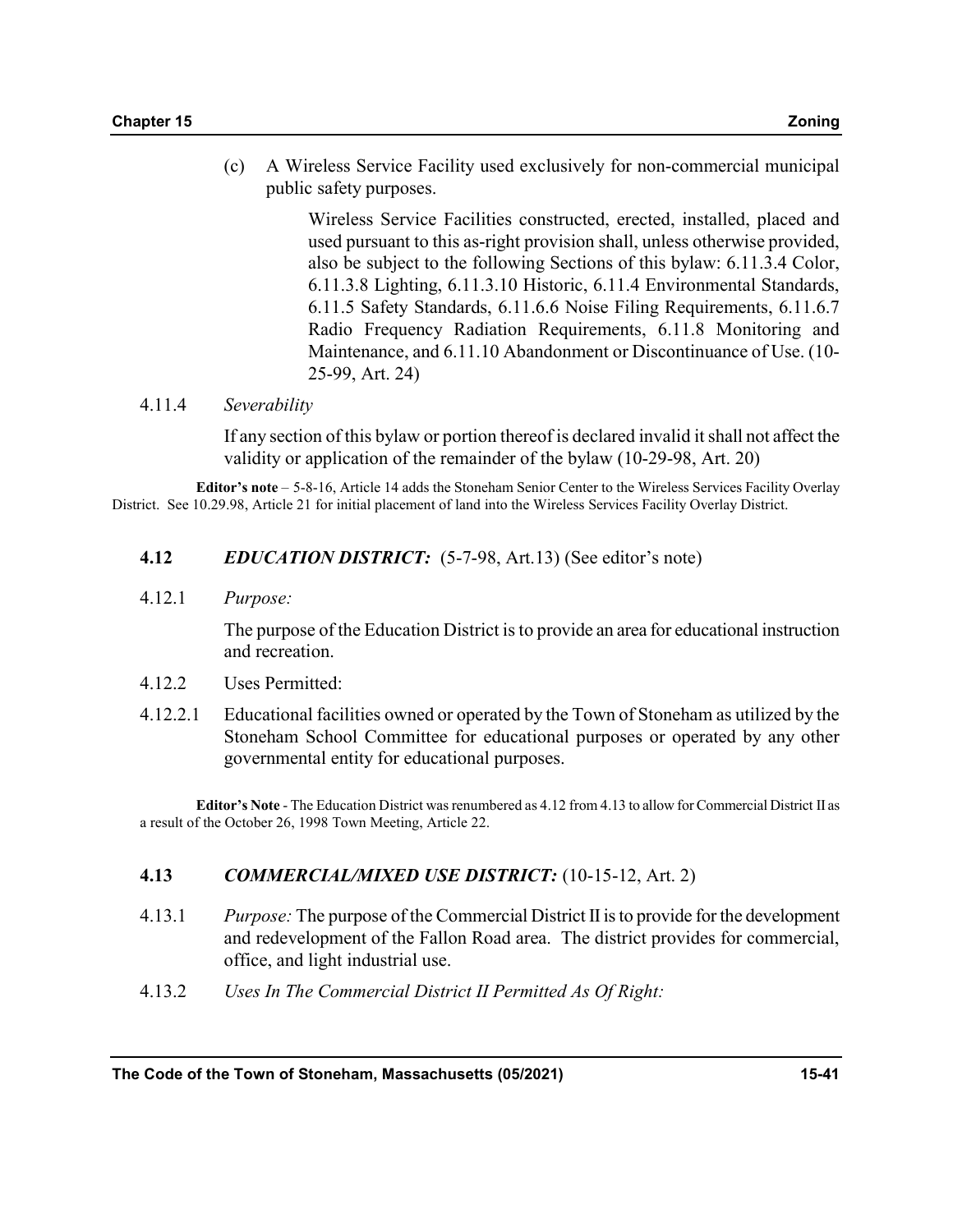- 4.13.2.1 Restaurant, public dining room or lunch room with a gross floor area not greater than five thousand (5,000) square feet
- 4.13.2.2 Retail store, service establishment, and retail business with gross square floor area not greater than fifty thousand (50,000) square feet.
- 4.13.2.3 Medical and dental offices, laboratories and clinics.
- 4.13.2.4 Office Buildings.
- 4.13.2.5 Office Parks.
- 4.13.2.6 Research and Development Laboratory engaged in any one of the following: experimental research and testing activities and production, including but not limited to the fields of life sciences, biology, chemistry, electronics, engineering, geology, medicine and physics excluding nuclear and hazardous biological uses.
- 4.13.2.7 Light Manufacturing.
- 4.13.2.8 Industrial Parks.
- 4.13.2.9 Elder Congregate housing, resident care living facility, including without limitation, nursing facility, assisted living facility, hospice care facility and long term care facility.
- 4.13.2.10 Storage warehouses and distribution buildings.
- 4.13.3 Uses permitted with a Special Permit Granted by Planning Board:
- 4.13.3.1 Wireless Service Facility (including its supports) subject to the provisions of 6.11 Wireless Service Facility Regulations and Restrictions.
- 4.13.4 Uses Permitted with a Special Permit Granted by the Planning Board and Site Plan Approval by Select Board: (10-21-85, Art. 15; 5-4-87, Art. 12 – See editor's note below)
- 4.13.4.1 Restaurant, public dining room or lunch room with gross floor area of greater than five thousand (5,000) square feet with or without drive through facilities.
- 4.13.4.2 Retail store, service establishment, and retail business with gross floor area greater than fifty thousand (50,000) square feet.
- 4.13.4.3 Hotels including both full service and extended stay and related accessory uses in support of a hotel such as fitness and dining facilities, business center, restaurant, meeting rooms and retail shops wholly within the premises.
- 4.13.4.4 Electric utility substation.
- 4.13.4.5 Auto repair services provided that:
	- (a) All service is performed within an enclosed structure.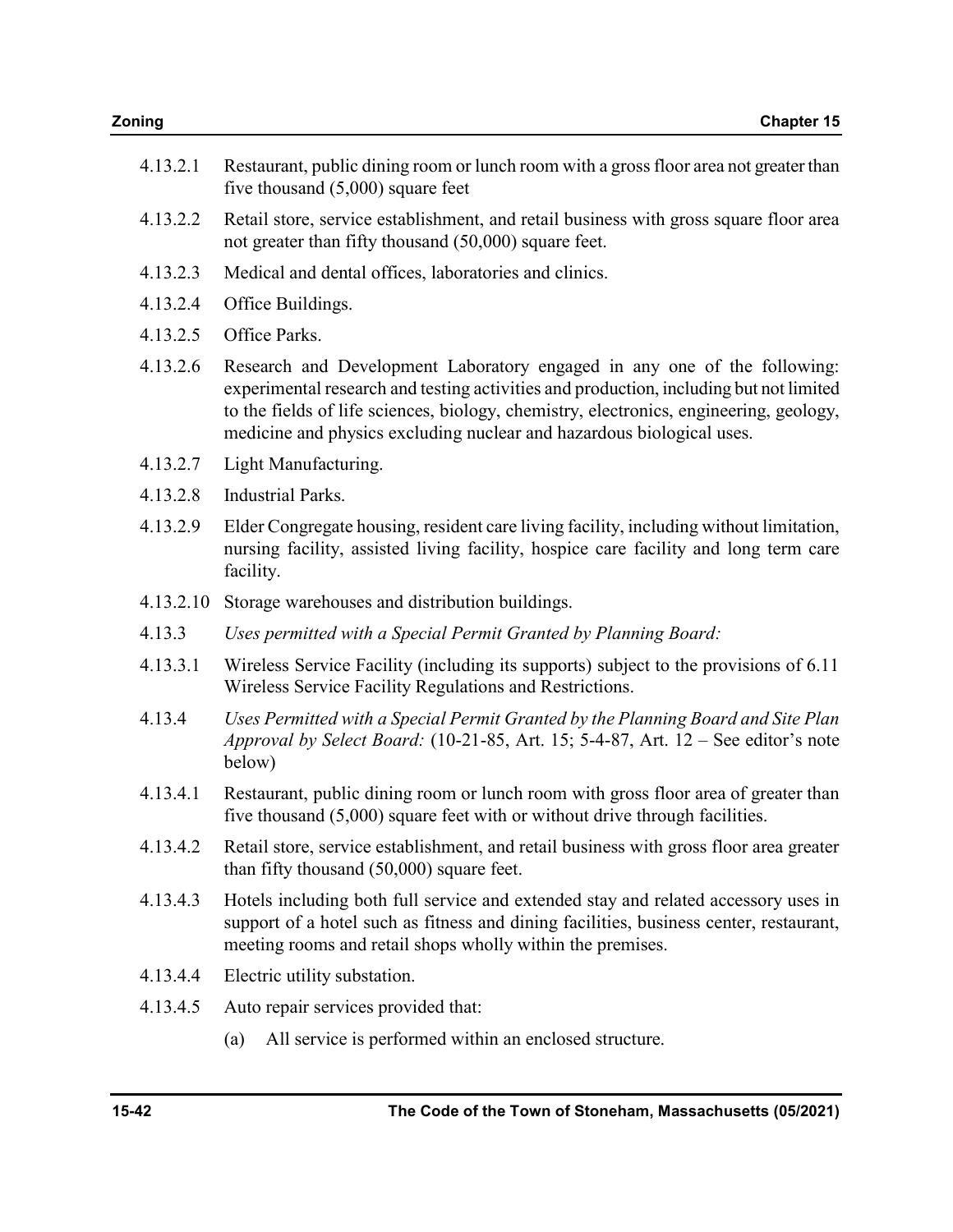- (b) Such building shall be located not less than one hundred (100') feet from properties used or zoned for residential purposes, and not less than six hundred (600) feet from a school.
- (c) Such building shall be set back at least fifty (50) feet from the street right-ofway.
- (d) No motor vehicles in an inoperative condition are to remain on such site for more than a two (2) week period unless enclosed in a building or fenced or screened from abutting properties.
- 4.13.4.6 Banquet Facilities, Function Halls, and Dinner Theaters.
- 4.13.5 Off-Street Parking, Layout, and Loading Requirements for Commercial District II shall be in accordance with Section 6.3 Off-Street Parking Requirements except as follows:
	- (a) Parking spaces shall be on the same lot as the principle use except that parking spaces may be provided on an adjacent lot provided there is a special permit granted for said parking by the Planning Board.
	- (b) A minimum of one (1) off-street loading area per office, commercial or retail building.

#### **4.14 COMMERCIAL DISTRICT III:** (10-29-98, Art. 22)

- 4.14.1 Purpose: The purpose of the Commercial District III is to provide areas for light manufacture, assembly, research, industrial parks, office parks, high technology and similar uses, wireless service facilities, large scale retail and other uses.
- 4.14.2 Uses Permitted with Site Plan Approval by the Select Board:
- 4.14.2.1 All uses permitted with Site Plan Approval in Commercial District I.
- 4.14.2.2 Any retail store, service establishment or retail business with a combined gross floor area of no less than one hundred thousand (100,000) square feet or more than one hundred fifty thousand (150,000) square feet. (5-3-93, Art. 6)
- 4.14.2.3 Truck deliveries restricted to the hours of 7:00 A.M. to 3:00 P.M. No deliveries allowed on Sunday. (5-3-93, Art. 6)
- 4.14.2.4 The establishment shall not open until 9:00 A.M. except Sundays when they may not open until 12 noon. (5-3-93, Art. 6)
- 4.14.3 Uses permitted on a Special Permit Granted by Planning Board: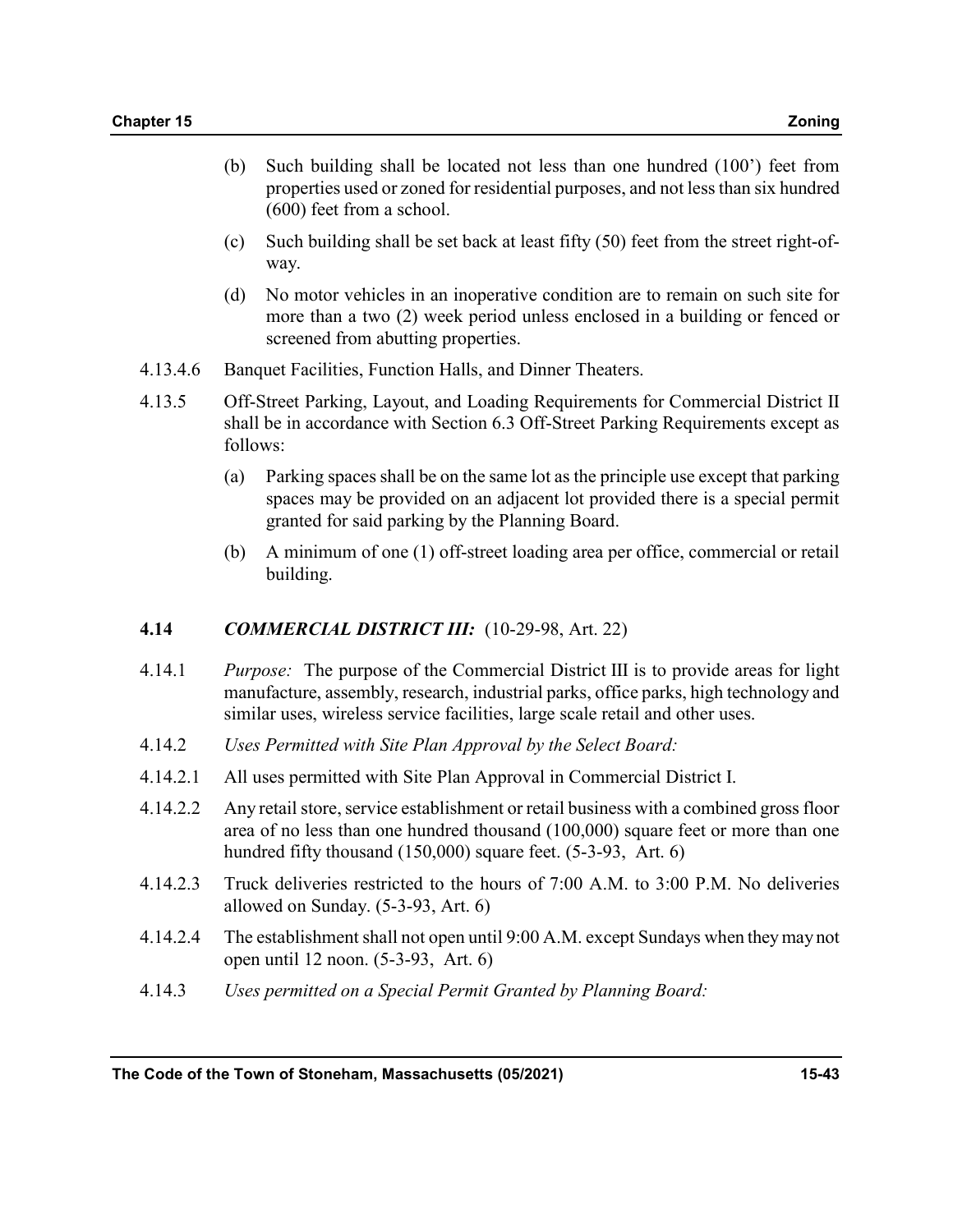| 4.14.3.1 Wireless Service Facility (including its supports) subject to the provisions of 6.11 |
|-----------------------------------------------------------------------------------------------|
| Wireless Facility Regulations and Restrictions.                                               |

- 4.14.4 Uses Permitted on a Special Permit Granted by the Planning Board and Site Plan Approval by the Select Board: (10-21-85, Art. 15; 5-4-87, Art. 12 - See editor's note below)
- 4.14.4.1 All uses permitted on a Special Permit and Site Plan Approval in Commercial District I.
- 4.14.4.2.1 Body Art Establishments (4-03-01, Art. 10)
- 4.14.4.2.2 Adult Uses an establishment, a building or portion thereof, or a use of land having a substantial or significant portion of its business activity, stock in trade, or other matter or material for sale, rental, distribution, or exhibition, which are distinguished or characterized by their emphasis on depicting, describing or relating to sexual conduct or sexual excitement as defined in G.L. c. 272, Sec. 31, including, but not limited to the following: adult bookstores, adult dance clubs, adult motion picture theatre, adult paraphernalia store, adult theatre, adult video stores and establishments which display live nudity for their patrons, subject to the following:
	- (a) An adult use may not occur or be located:
		- i. Within 300 feet of a lot line of a church or other place of worship;
		- ii. Within 300 feet of a public park, playground or athletic field;
		- iii. Within 300 feet of public or private elementary or secondary school or licensed day care center.
		- iv. Within 1000 feet of any other adult use within the Town of Stoneham;
	- (b) With the exception of an adult motion picture theatre, adult theatre and establishments which display live nudity for their patrons, adult entertainment uses may not exceed three thousand (3,000) square feet gross floor area. In addition all adult uses are subject to lawful conditions imposed pursuant to Section 7.4.3 of these bylaws and the site plan process, regardless of whether or not more restrictive than a provision of this Section.
	- (c) No advertisement, display or other promotional material which contains nudity, sexually explicit graphics or sexually explicit text shall be visible to the public from outside of the building.
	- (d) No special permit shall be issued to any person convicted of violating the provisions of section sixty-three of chapter one hundred and nineteen (G.L. c. 119, Sec. 63) or section twenty-eight of chapter two hundred and seventy-two (G.L. c.272, Sec. 28).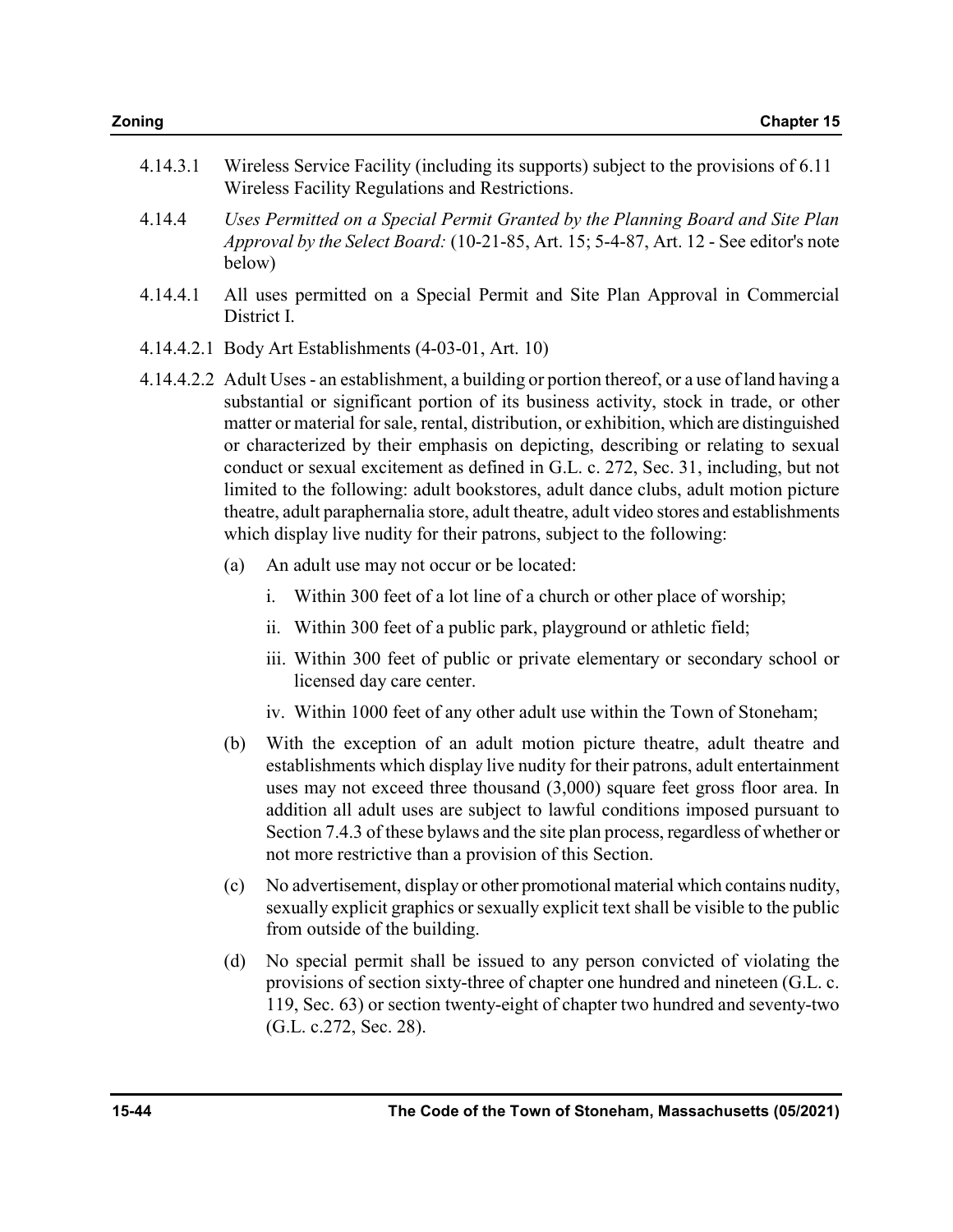- (e) A special permit granted under this section shall lapse within two years, and including such time required to pursue or await the determination of an appeal from the grant thereof, if a substantial use thereof has not sooner commenced except for good cause or, in the case of a permit for if construction has not begun by such date except for good a cause. (12-2-96, Art. 4)
- 4.14.4.3 In addition to the requirements of this Section, the special permit granting authority shall adopt and from time to time amend rules relative to the issuance of special permits hereunder, and shall file a copy of said rules in the office of the town clerk. Such rules shall prescribe a size, form, contents, style, and number of copies of plans and specifications and the procedure for a submission and approval of such permits. (12-2-96, Art. 4)

It is the purpose and intent of this bylaw to address and mitigate the secondary effects of sexually oriented businesses referenced herein, since such secondary effects have been found by the Select Board and Planning Board of Stoneham and after other public input, to include increased crime, adverse impacts on public health, adverse impacts on the business climate of the Town, adverse impacts on the quality of life in the town, all of which secondary impacts are adverse to the health, safety and general welfare of the Town of Stoneham and its present and future inhabitants. The provisions of this bylaw have neither the purpose nor effect of imposing a limitation or restriction on the content of any communicative matter or materials, including sexually oriented matter or materials. Similarly, it is not the purpose, intent nor effect of this bylaw to restrict or deny access by adults to sexually oriented matter or materials protected by the Constitution of United States or of the Commonwealth of Massachusetts, nor restrict or deny rights that distributors or exhibitors of such matter or materials may have to sell, distribute or exhibit such matter or materials. Neither is it the intent nor effect of this bylaw to legalize the distribution of obscene matter or materials. (12-2-96, Art. 4)

Editor's Note - West of I-93 bounded by Woburn/Stoneham Line.

Editor's Note - Amendment of Sec. 4.8.3 on 5-4-87 added the requirement of site plan approval to the existing special Permit requirement.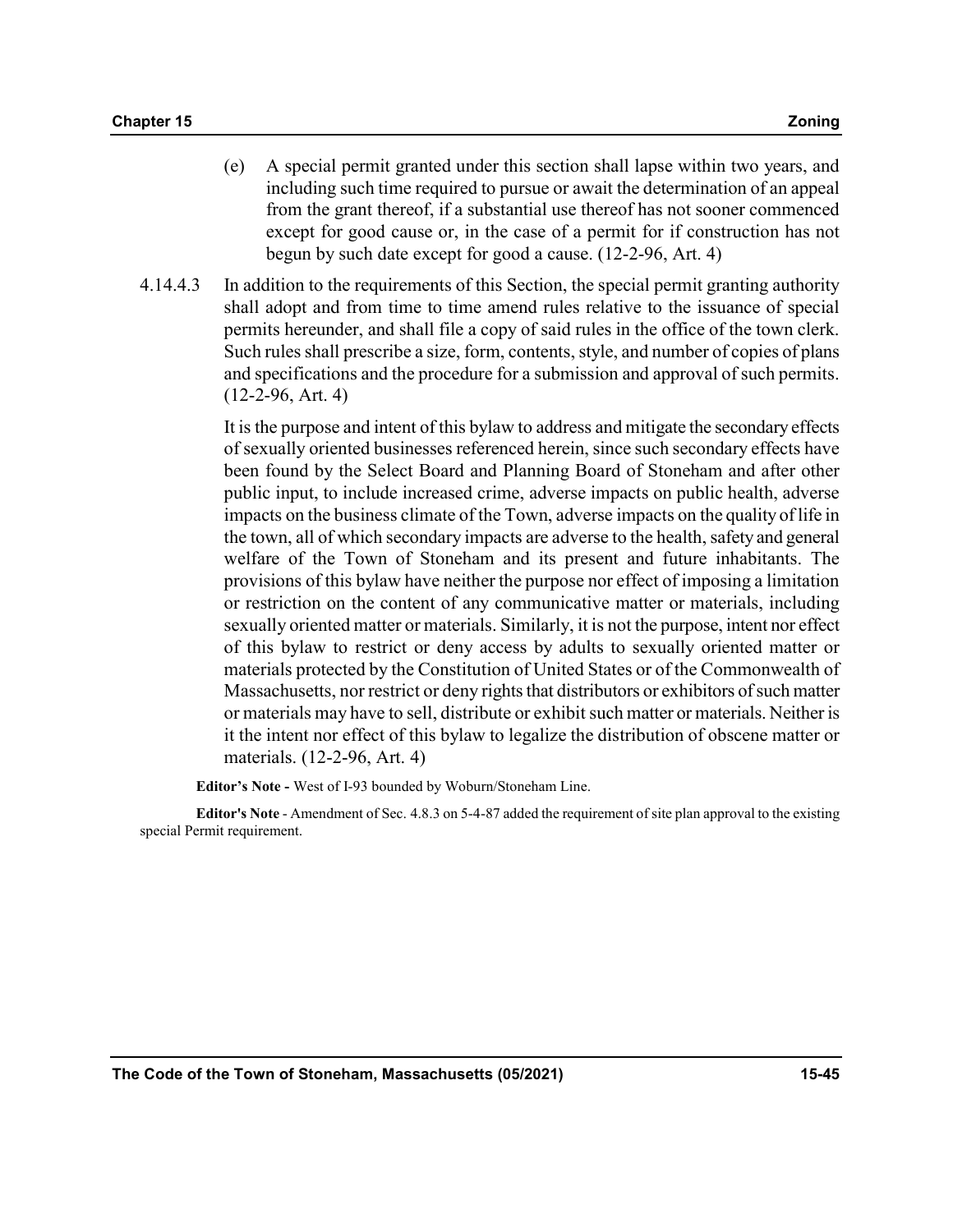- 4.14.4.5.1 Definitions
	- (a) Medical Marijuana Treatment Center: A "Medical Marijuana Treatment Center" shall mean a not-for-profit entity, as defined by Massachusetts law Chapter 369 of the Massachusetts Acts and Resolves of 2012 (St. 2012, Ch. 369) which codifies the Citizens Initiative Petition #11-11, Question #3 on the November, 2012 state ballot] and applicable regulations of the Massachusetts Department of Public Health [105 CMR 725] only, registered under said law and regulations, that acquires, cultivates, possesses, processes (including development of related products such as food, tinctures, aerosols, oils, or ointments), transfers, transports, sells, distributes, dispenses, or administers marijuana, products containing marijuana, related supplies, or educational materials to qualifying patients or their personal caregivers. Unless otherwise specified, a Medical Marijuana Treatment Center refers to the site(s) of dispensing, cultivation, and preparation of marijuana. A Medical Marijuana Treatment Center is pursuant to 105 CMR 725 "to be known as a "Registered Marijuana Dispensary", and as such requirements of this bylaw, or other law or regulations applicable hereto, shall be applicable regardless of whether the term Medical Marijuana Treatment Center or Registered Marijuana Dispensary is used.
	- (b) Marijuana for Medical Use: Marijuana that is designated and restricted for use by, and for the benefit of, Qualifying Patients in the treatment of Debilitating Medical Conditions as defined in G.L. c. 94G and the applicable regulations of the Massachusetts Department of Public Health, 105 CMR 725.
	- (c) Marijuana: The same substance defined as "marihuana" under Chapter 94C of the Massachusetts General Laws.; and the substance defined as "marijuana" by 105 CMR 725.

## 4.14.4.5.2 Purpose

The purpose of this bylaw is to:

- (a) limit the establishment of Medical Marijuana Treatment Centers to appropriate locations under strict conditions in accordance with St. 2012, ch. 369 and 105 CMR 725.
- (b) minimize the adverse impacts of Medical Marijuana Treatment Centers on adjacent properties, residential neighborhoods, schools and other places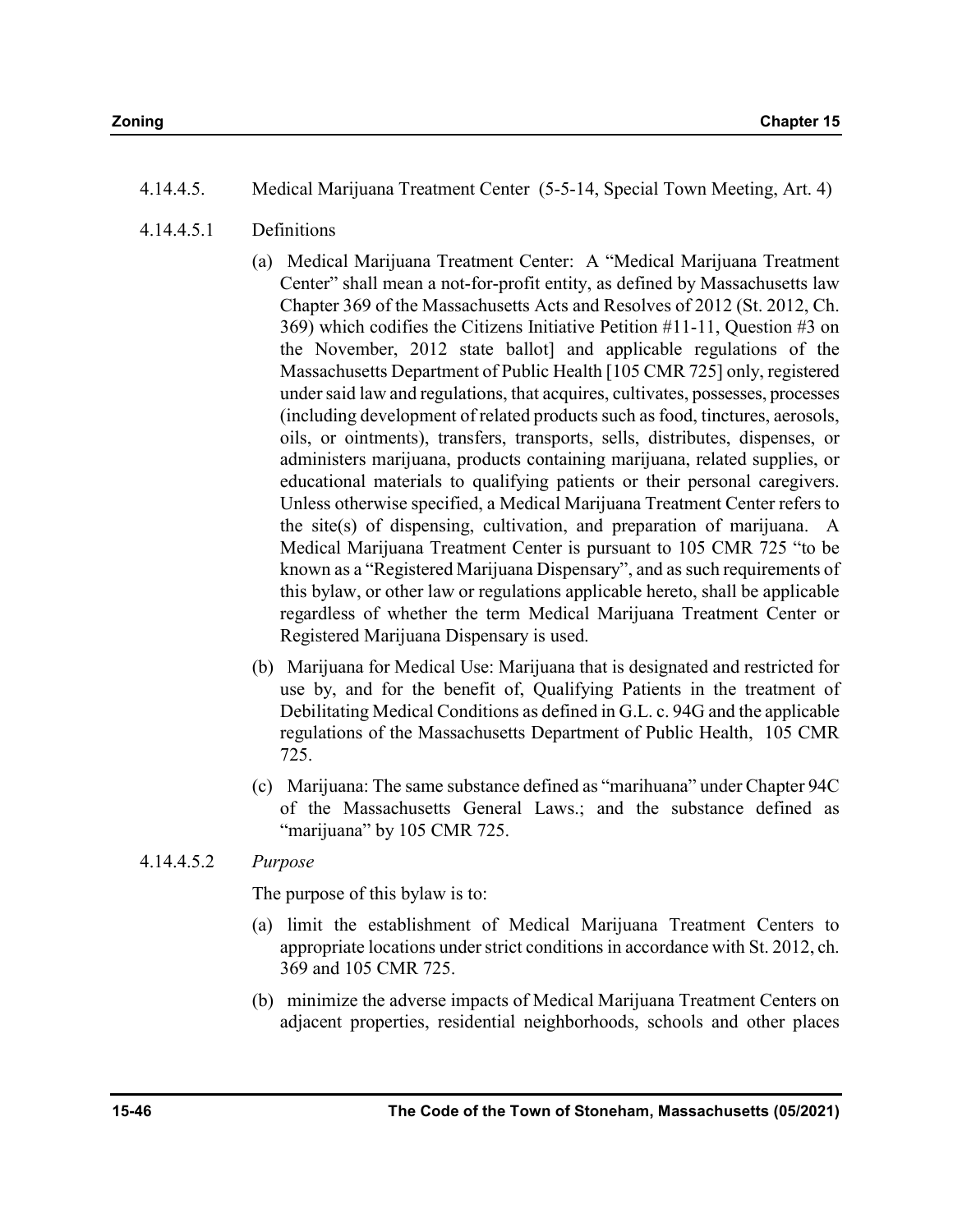where children congregate, local historic districts, and other land uses potentially incompatible with said Facilities.

(c) regulate the siting, design, placement, security, safety, monitoring, modification, and removal of Medical Marijuana Treatment Centers.

#### 4.14.4.5.3 Applicability

- (a) No Medical Marijuana Treatment Center shall be established except in compliance with the provisions of this Section 4.14.5.
- (b) The commercial cultivation, production, processing, assembly, packaging, retail or wholesale sale, trade, distribution or dispensing of marijuana for medical use is prohibited unless permitted as a Medical Marijuana Treatment Center under this bylaw.
- (c) Nothing in this Bylaw shall be construed to supersede any state or federal laws or regulations governing the sale and distribution of narcotic drugs. The commercial cultivation, production, processing, assembly, packaging, retail or wholesale, trade, distribution or dispensing of Marijuana for Medical Use is prohibited unless permitted as a Medical Marijuana Treatment Center under this bylaw.
- 4.14.4.5.4 General Requirements and Conditions for all Medical Marijuana Treatment Centers.

The following requirements and conditions shall apply to all Medical Marijuana Treatment Centers:

- (a) All Medical Marijuana Treatment Centers not otherwise specifically exempted by State law shall be contained within a building or structure.
- (b) No Medical Marijuana Treatment Center shall have a gross floor area of less than 1,000 square feet or in excess of 20,000 square feet.
- (c) Medical Marijuana Treatment Center shall not be located in buildings that contain any medical doctor's offices or the offices of any other professional practitioner authorized to prescribe the use of medical marijuana.
- (d) The hours of operation of Medical Marijuana Treatment Center shall be set by the Special Permit Granting Authority and the Select Board as Site Plan Granting Authority, but in no event shall a Medical Treatment Center be open and/or operating between the hours of 8:00 PM and 8:00 A.M.
- (e) No Medical Marijuana Treatment Center shall be located on the same lot or a lot which abuts any of the following within the Town of Stoneham: a public or Private school, licensed child care facility or any public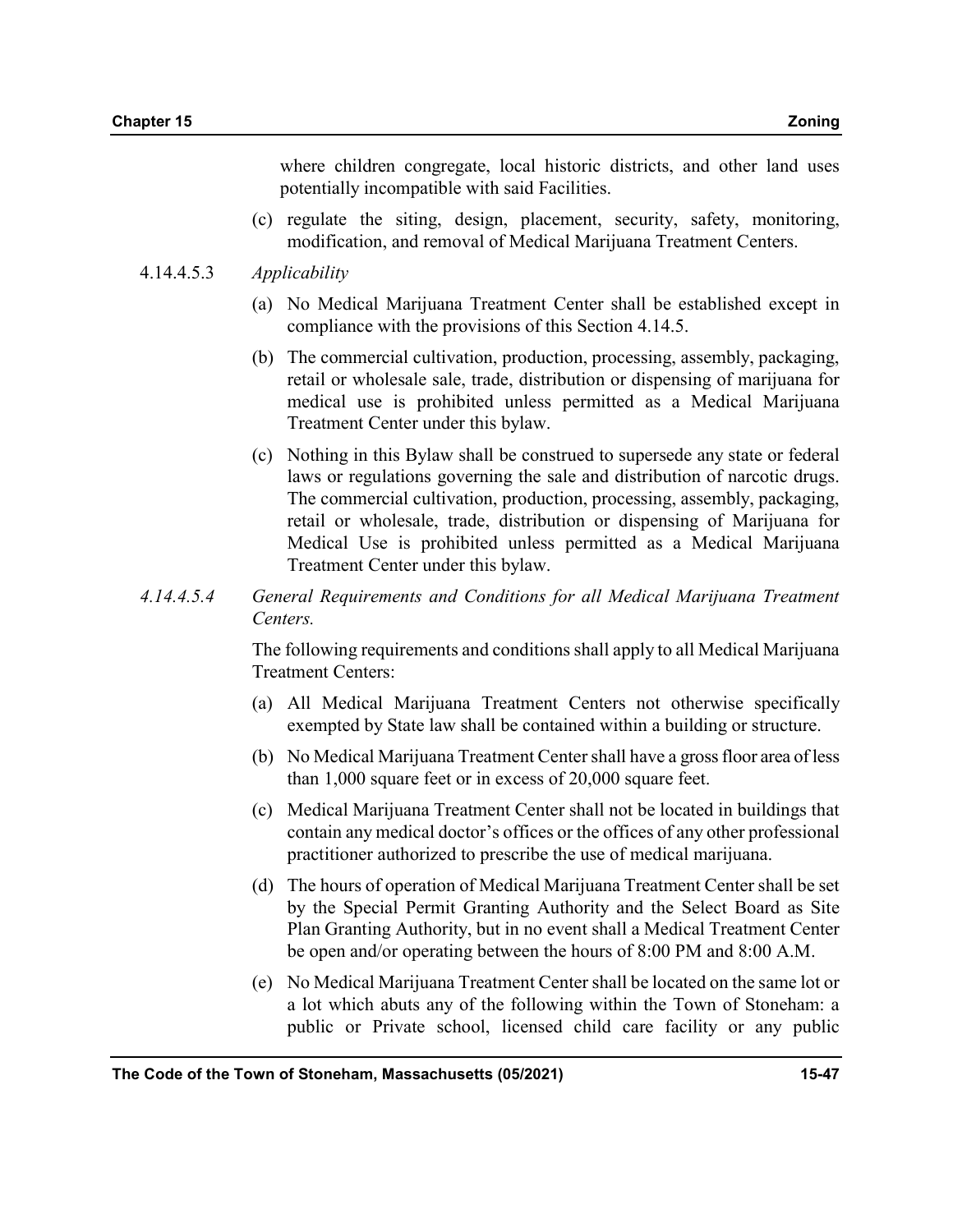playground, recreation facility, athletic field or other park where children congregate within the Town of Stoneham.

- (f) No smoking, burning or consumption of any product containing marijuana or marijuana-related products shall be permitted on the premises of a Medical Marijuana Treatment Center.
- (g) Medical Marijuana Treatment Centers shall not be located inside a building containing residential units, including transient housing such as motels and dormitories, or inside a trailer, recreational vehicle, movable or stationary mobile vehicle.
- (h) No products shall be displayed in the facilities windows or be visible from any street or parking lot.
- (i) Notwithstanding any provisions of Section 6.7 of the Zoning Bylaws, signage for all Medical Marijuana Treatment Centers shall include the following language: "Registration card issued by the MA Department of Public Health required." The required text shall be a minimum of two inches in height. The sign shall be located in a visible location near the main entrance to the facility. Exterior signs shall identify the name of the establishment but shall not contain any other advertising information.
- (j) Medical Marijuana Treatment Centers shall provide the Stoneham Board of Health, the Stoneham Police Department, and the Stoneham Fire Department with the names, phone numbers and email addresses of all management staff and keyholders to whom one can provide notice if there are operating problems associated with the center and update that list whenever there is any change in management staff or keyholders.
- 4.14.4.5.5 Special Permit Requirements
- 4.14.4.5.5.1 A Medical Marijuana Treatment Center shall only be allowed by special permit in accordance with G.L. c. 40A, §9 and Section 7.4 of the Zoning Bylaws, subject to the regulations, requirements, conditions and limitations of contained in Section 4.14.5.
- 4.14.4.5.5.2 A Special Permit for a Medical Marijuana Treatment Center shall be limited to one or more of the following uses that shall be determined by the Planning Board:
	- (a) cultivation of Marijuana for Medical Use (horticulture) except that sites protected under Chapter 40A Section 3 shall not require a Special Permit;
	- (b) processing and packaging of Marijuana for Medical Use, including Marijuana that is in the form of smoking materials, food products, oils, aerosols, ointments, and other products; or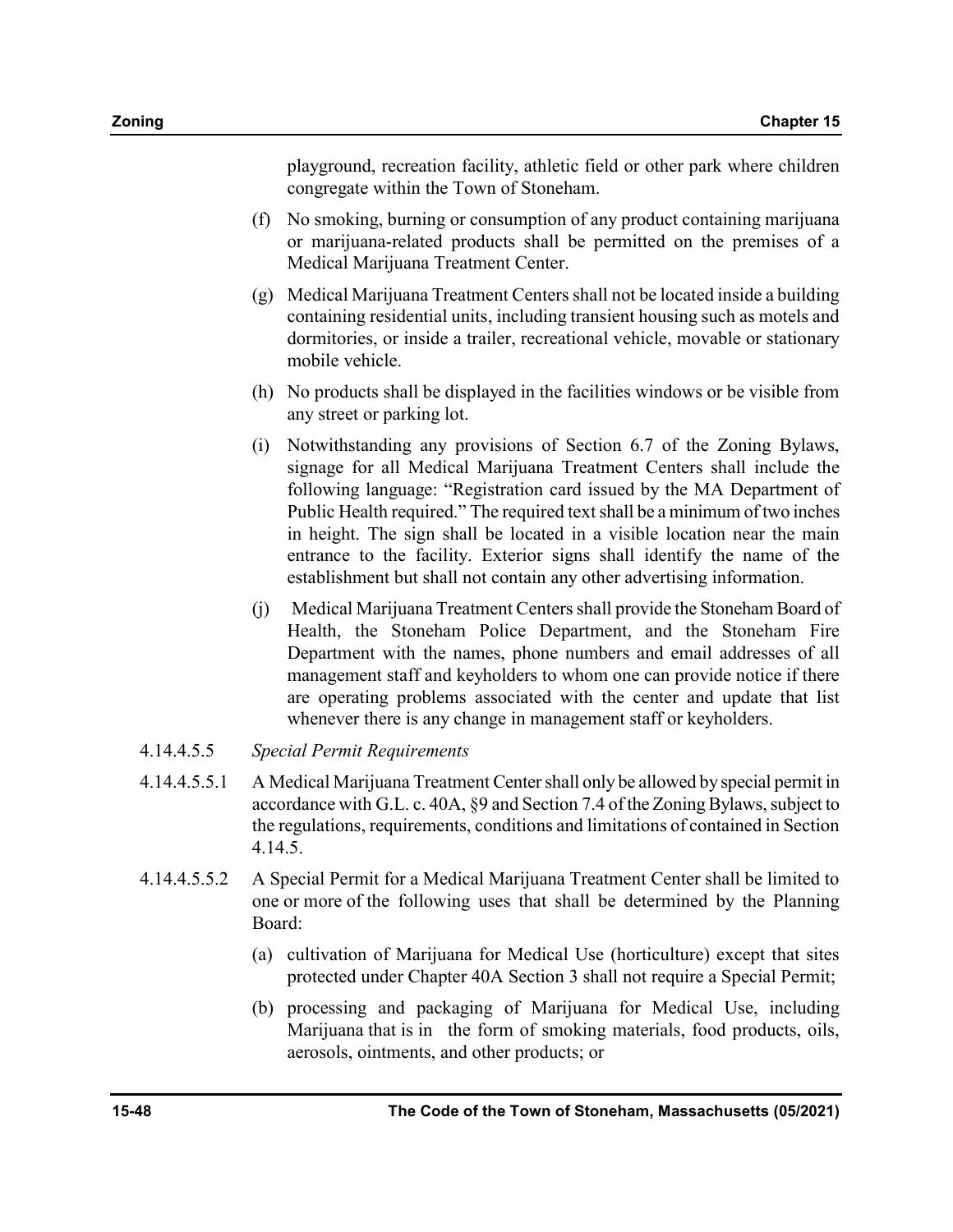- (c) retail sale or distribution of Marijuana for Medical Use to Qualifying Patients;
- 4.14.4.5.5.3 In addition to the application requirements set forth in this Section 4.14.4.5, the Zoning Bylaws and the Rules and Regulations of the Planning Board, a Special Permit application for a Medical Marijuana Treatment Center shall include the following:
	- (a) the name and address of each owner of the establishment and property owner;
	- (b) copies of all required licenses and permits issued to the applicant by the Commonwealth of Massachusetts and any of its agencies for the establishment;
	- (c) evidence of the applicant's right to use the site for the establishment, such as a deed, or lease;
	- (d) if the applicant is a business organization, a statement under oath disclosing all of its owners, shareholders, partners, members, managers, directors, officers, or similarly-situated individuals and entities and their addresses. If any of the above are entities rather than persons, the applicant must disclose the names and addresses of all individuals associated with that entity;
	- (e) Proposed security measures for the Medical Marijuana Treatment Center, including lighting, fencing, surveillance cameras, gates and alarms, to help to best ensure the safety of persons and to protect the premises from theft. The security measures shall be reviewed and approved by the Police Department.

#### 4.14.4.5.6 Mandatory Findings

In addition to the findings required under Section 7.4 of the Zoning Bylaws, the Planning Board shall not issue a Special Permit for a Medical Marijuana Treatment Center unless it finds that:

- (a) the establishment is designed to minimize any adverse visual or economic impacts on abutters and other parties in interest, as defined in G.L. c. 40A, §11;
- (b) the applicant clearly demonstrates that it will meet all the permitting requirements of all applicable agencies within the Commonwealth of Massachusetts and is in compliance with all applicable State laws and regulations; and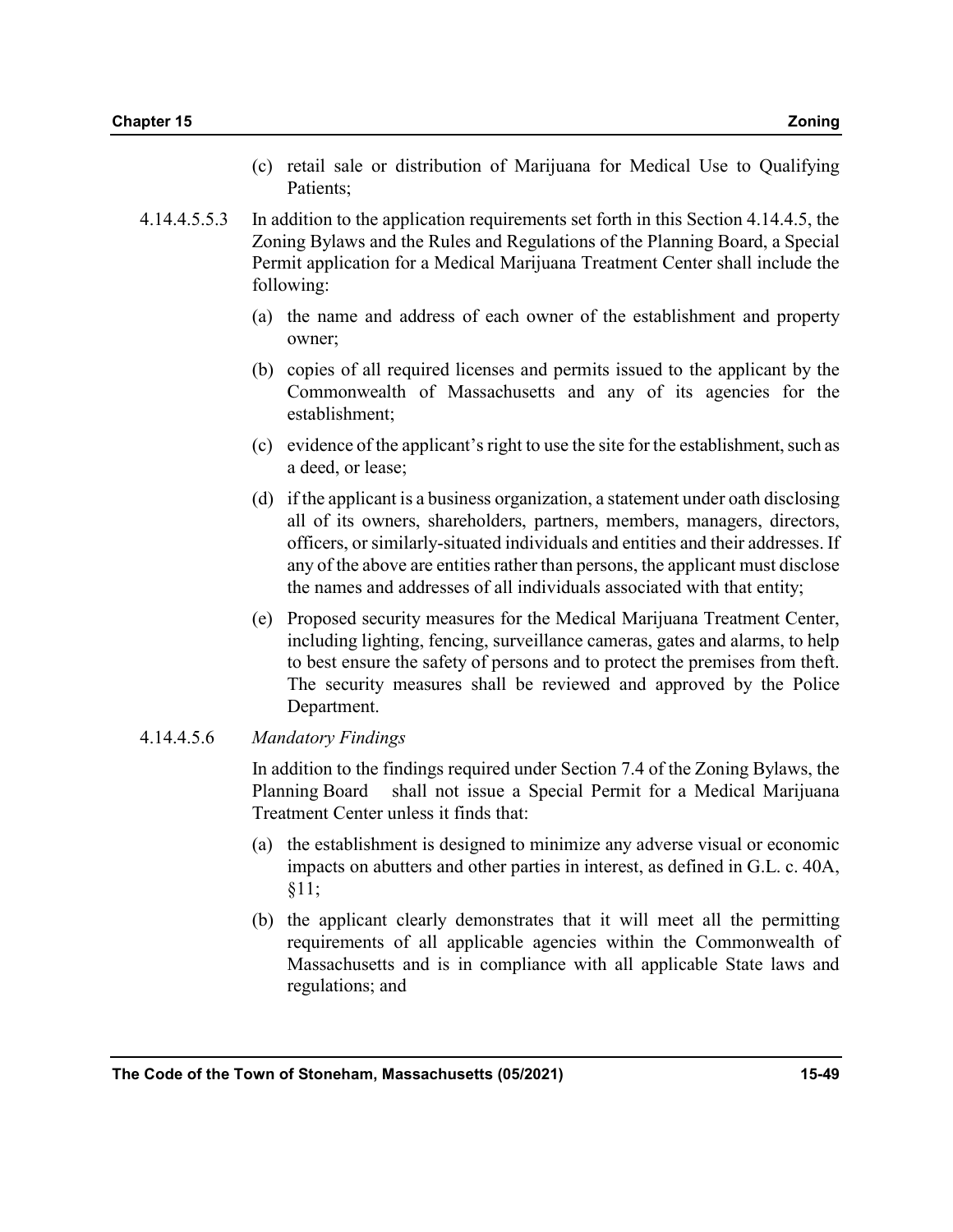(c) the applicant has satisfied all of the conditions and requirements of this Section 4.14.4.5.

## 4.14.4.5.7 Annual Reporting

Any Medical Marijuana Treatment Centers permitted under this Bylaw shall as a condition of its Special Permit file an annual report with the Planning Board, Select Board, Building Inspector and Town Clerk no later than January 31st of each year. The Annual Report shall include a copy of all current applicable state licenses for the establishment and/or its owners and demonstrate continued compliance with the conditions of the Special Permit. In the event that the Annual Report is not received by January 31st or if the report is incomplete, the owner(s) of the Medical Marijuana Treatment Center may be required to appear before the Select Board or its designee to provide the required information.

## 4.14.4.5.8 Term of Special Permit

- (a) A special permit issued pursuant to this Section 4.14.4.5 shall be valid for a period of five (5) years from the date of issuance. Any renewal of the special permit shall be governed by the standards and procedures set forth in this Section 4.14.4.5 and the rules and regulations of the Planning Board. A special permit shall remain in effect until the conclusion of the public hearing and filing of the decision on the renewal. In granting the renewal, the Planning Board may impose additional conditions. Nothing in this Section 4.14.4.5.8 shall prevent or restrict the Planning Board from placing a shorter time limitation on the length of a special permit granted pursuant to this Section 4.14.4.5.6 if specific circumstances warrant.
- (b) A Special Permit granted under this Section 4.14.4.5 shall have a term limited to the duration of the Special Permit applicant's ownership or lease of the premises as a Medical Marijuana Treatment Center. A Special Permit may be transferred to another party only with the approval of the Planning Board in the form of an amendment to the special permit with all information required in this Section 4.14.4.5. This term limitation shall be independent of the five (5) year special permit time limit above, and shall neither affect nor negate said five (5) year limitation.

## 4.14.4.5.9 Bond

The Planning Board shall require the applicant that obtains the special permit to post a bond prior to the issuance of a building permit to cover costs for the removal of the Medical Marijuana Treatment Center in the event contrary to the requirements of Section 4.14.4.5.10 below and applicable law and regulations, the Town must remove said Center and to properly transfer or dispose of all equipment, materials and other items. The value of the bond shall be based upon the ability to completely said removal, transfer and disposal, and properly clean the facility at prevailing wages.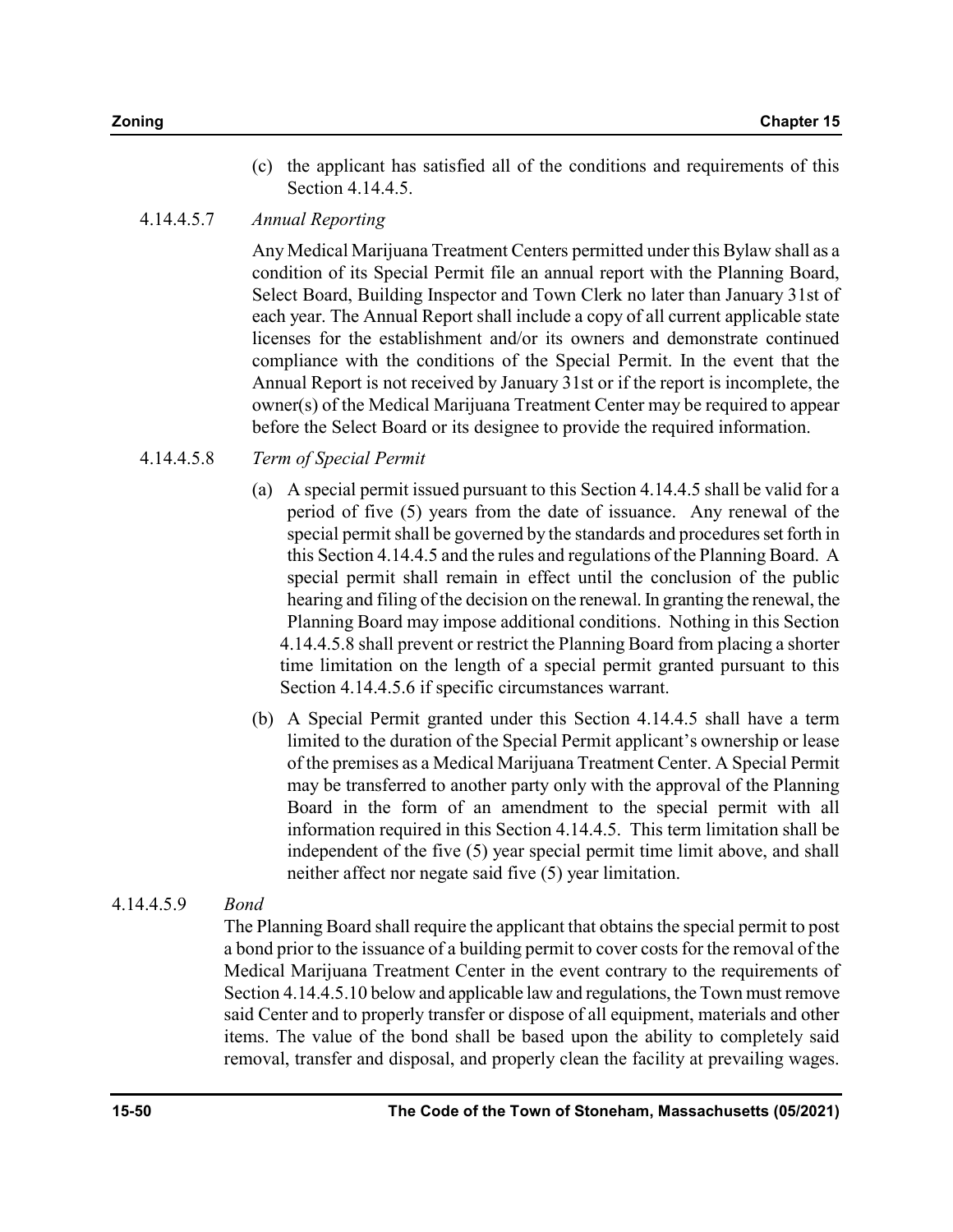The value of the bond shall be based upon the applicant providing the Planning Board with three (3) written bids to meet these requirements. An incentive factor of 1.5 shall be applied to all bonds to ensure adequate funds for the Town to remove the improvement in compliance with applicable law.

4.14.4.5.10 Abandonment or Discontinuance of Use

A Medical Marijuana Treatment Center shall be required to remove all materials, plants equipment and other paraphernalia: (a) prior to surrendering its state issued licenses or permits; or (b) within six (6) months of ceasing operations; whichever comes first.

4.14.4.5.11 Site Plan - Additional Submission Requirements

In addition to the application requirements for Site Plan contained in the Zoning Bylaws and the Select Board's Site Plan Regulations, an applicant for Site Plan approval for a Medical Marijuana Treatment Center shall submit with the Site Plan application and each copy of the application submitted to the Select Board, copies of the application submitted to the Planning Board for its special permit, and any subsequent amendments to said application, and shall update any information that has changed since the time of that application or the grant of the special permit.

#### Severability

If any provision of this Section or the application of any such provision to any person or circumstance shall be held invalid, the remainder of this Section, to the extent it can be given effect, or the application of those provisions to persons or circumstances other than those to which it is held invalid, shall not be affected thereby, and to this end the provisions of this Section are severable. (5-5-14, Special Town Meeting, Art. 4)

The Code of the Town of Stoneham, Massachusetts (05/2021) 15-51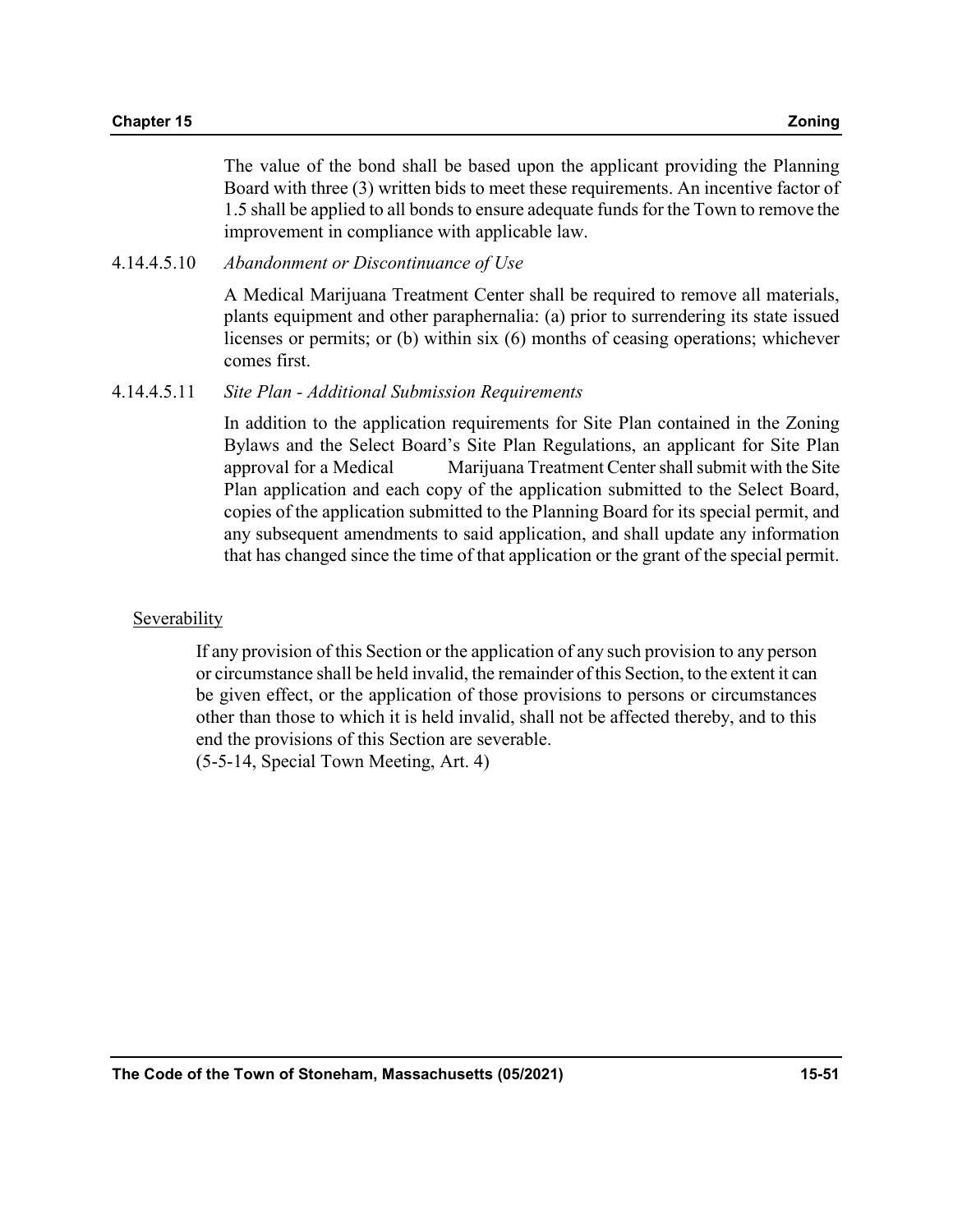## 4.15 MEDICAL/OFFICE/RESIDENTIAL/DISTRICT:

- 4.15.1 Purpose: The purpose of the Medical/Office/Residential District is to provide an area for medical and related services, and to provide for a development of general office, technological, and research related uses and to provide for multi-family residential uses.
- 4.15.2 Uses related to the Medical/Office District permitted as of right:
- 4.15.2.1 Elder congregate housing.
- 4.15.2.2 Hospital, related medical treatment, diagnostic care and services.
- 4.15.2.3 Health Care Practice and Services whether offered in an individual or group practice setting, including free standing and mobile diagnostic facilities.
- 4.15.2.4 Garden or Town house design dwelling units not to exceed 310 units in the Medical/Office/Residential District provided that there is a maximum of thirty (30) units per acre for Garden dwellings and a maximum of ten (10) units per acre for Town house style dwellings.
- 4.15.2.5 Medical, Professional, Administrative, Executive or Management Offices.
- 4.15.2.6 Office Buildings.
- 4.15.2.7 Office Parks.
- 4.15.2.8 Research laboratory with uses such as, but not limited to, electronics, engineering and software.
- 4.15.2.9 Accessory uses incidental to and in support of any of the as of right uses described above are permitted in Section 4.15.2. Accessory uses greater than 2,500 square feet of the gross floor area shall be allowed only with the grant of a Special Permit pursuant to Section 4.15.4.3. Further provided that there shall be no exterior advertising of accessory uses. A clubhouse for the residents of Garden and Town house design dwelling units is a permitted accessory use not to exceed 5,000 square feet without a special permit.
- 4.15.2.10 Off-street Parking, Layout, Screening and Loading Requirements for Medical/Office/Residential District are in accordance with Section 6.3 except as follows:
	- (a) Minimum of 1.7 parking spaces per dwelling unit.
	- (b) Parking spaces shall be a minimum of eight (8') feet by sixteen (16') feet.
	- (c) Minimum aisle width of twenty-two (22') feet.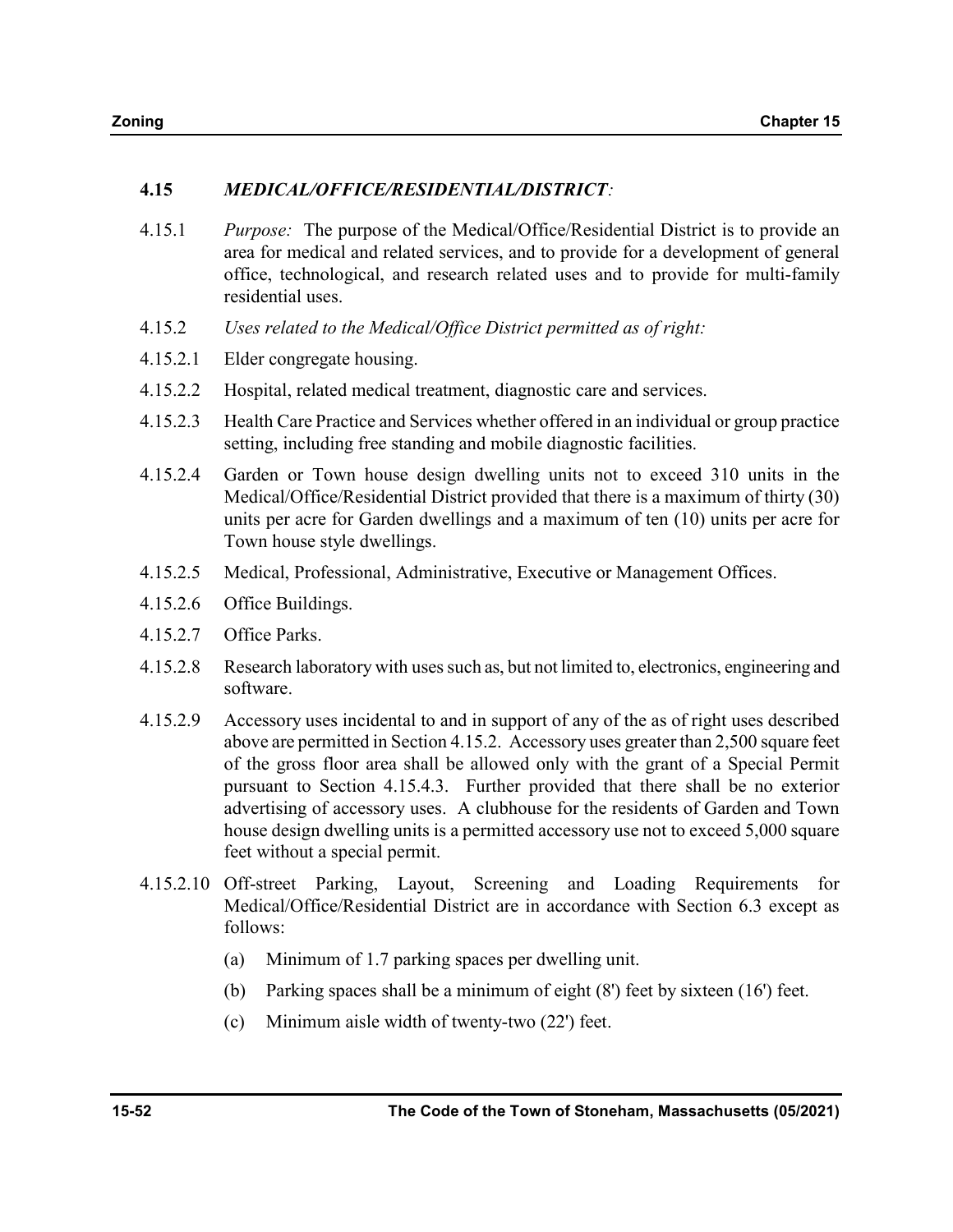- (d) No minimum or maximum for the number of driveways permitting entrance to and exit from a lot to a street.
- (e) Parking spaces shall be on the same lot as the principle use except that parking spaces may be provided on an adjacent lot provided there is a recorded parking easement for said parking.
- (f) Tandem parking spaces are allowed for Town house use.
- (g) No side and/or rear parking setbacks are required and the parking setback for any street is two (2') feet except the parking setback for Woodland Road is ten (10') feet.
- (h) No requirement for off-street loading area for Garden or Town house design residential use and a minimum of one (1) off-street loading area per office building.
- (i) No requirement to protect abutting properties from headlight glare.
- 4.15.2.11 The four (4) foot wide area of landscaping adjacent to the property boundary required by Section 6.5.2.4 is not required in Medical/Office/Residential District.
- 4.15.2.12 Up to two levels of parking within the building footprint is allowed beneath the uses permitted as described in 4.15.2 above.
- 4.15.2.13 Pre-existing wireless facilities subject to the provisions of 4.11 Wireless Facility Regulations and Restrictions.
- 4.15.3 Uses in the Medical/Office/Residential District Permitted with Site Plan Approval by the Select Board:
- 4.15.3.1 Resident care living facility, including, without limitation, nursing facility, assisted living facility, hospice care facility, and long term care facility.
- 4.15.3.2 Medical laboratories, or clinics, dental laboratories or clinics.
- 4.15.3.3 Clinics and facilities licensed by the Department of Public Health or by the Department of Mental Health or any successor agency.
- 4.15.4 Uses Permitted in the Medical/Office/Residential District with a Special Permit Granted by the Planning Board and Site Plan approval by the Select Board after concurrent hearings held by the Boards:
- 4.15.4.1 Medical schools, medical training facilities and training facilities for health professions.
- 4.15.4.2 Conference center.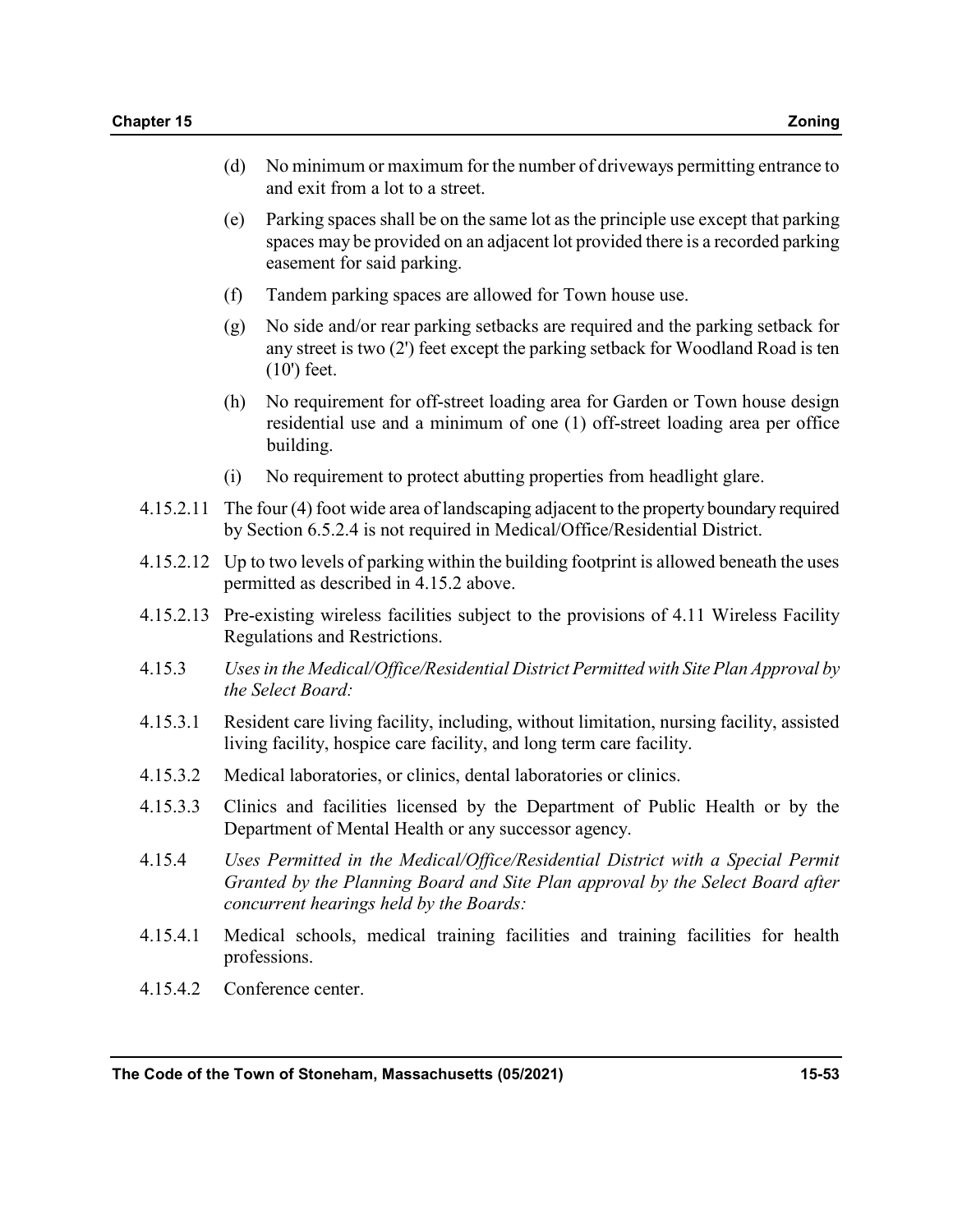| Zoning | <b>Chapter 15</b> |
|--------|-------------------|

- 4.15.4.3 Hotels, including both full service and extended stay and related accessory uses in support of a hotel such as fitness and dining facilities, business center, restaurant, meeting rooms and shops wholly within the premises.
- 4.15.4.4 Research and Development Laboratory engaged in any one of the following: research, experimental and testing activities, and production, including but not limited to the fields of life sciences, biology, chemistry, electronics, engineering, geology, medicine and physics excluding any high hazard uses.
- 4.15.4.5 Restaurant, public dining room or lunch room, with a gross floor area not greater than five thousand (5,000) square feet.
- 4.15.4.6 Multi-level parking facility accessory to a principal use permitted in Section 4.15.2, 4.15.3 or 4.15.4 including enclosed and open facilities and above and below ground.
- 4.15.4.7 Non-residential uses that provide services ancillary to uses permitted by right or on a special permit in the Medical/Office/Residential District, including, without limitation, maintenance shop, machine shop, water tower, steam plant and power plant. (05-02-11, Art. 5)

## 4.16 SENIOR RESIDENTIAL OVERLAY (SRO) DISTRICT:

- 4.16.1 Purpose: The purpose of the SRO District is to encourage the development of safe, independent senior housing within the Commercial 1 District in order to provide the following: a variety of housing options for a senior couple or individual who are Qualified Occupants who are/is capable of living independently; to create a style of housing which reflects the desires of a maturing population; to encourage social interaction through the utilization of an increased density of development; to provide access to existing commercial and retail amenities to minimize dependence on vehicles; and to provide links to transportation and recreational opportunities.
- 4.16.2 Uses within the SRO District are permitted on a Special Permit Granted by the Planning Board and Site Plan Approval by the Select Board:
- 4.16.3 Definitions:
	- (a) Qualified Project and Qualified Occupants:

 Any application within the SRO District for the development of independent senior housing shall provide evidence of compliance with the requirements of MGL, Chapter 151B, Section 4, subsection 6, which permits the creation of age restricted housing subject to the units being owned or rented by at least one (1) person who is fifty-five (55) years of age or older or sixty-two (62) years of age or older on a property consisting of five (5) or more acres. The application shall also include a preliminary agreement or restrictive covenant which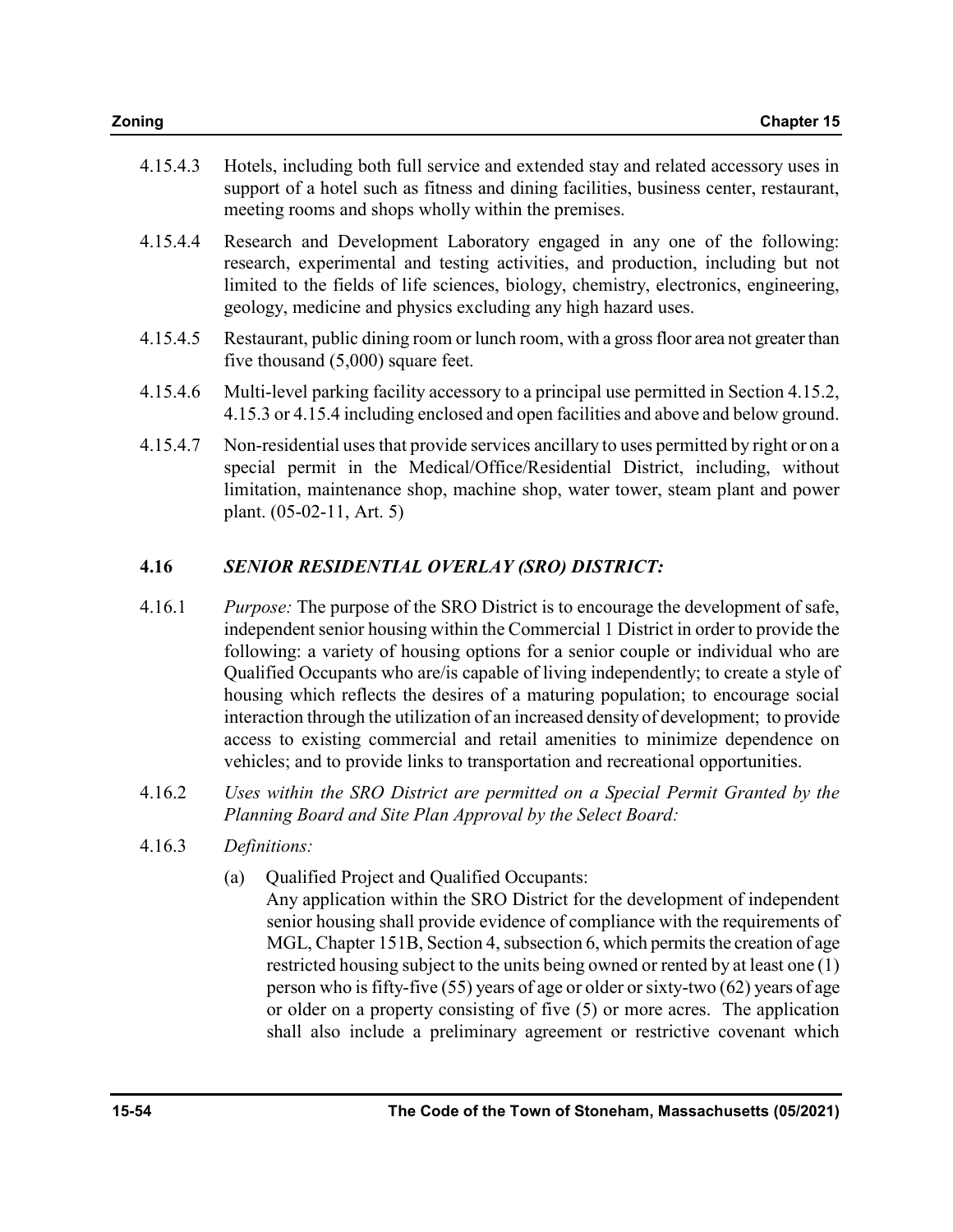outlines how the units will be regulated to ensure compliance with these restrictions.

(b) Independent Senior Housing:

 A residential facility consisting of a multi-unit building or buildings that provide accommodations for independent senior adults who are Qualified Occupants. These residences and associated structures may include common areas, a common dining facility, and space for social, psychological and/or educational programs. Home health care or other community based services may be used on an individual basis. There may be management and maintenance staff but there is no permanent on-site medical staff.

#### 4.16.4 Application of SRO District Regulations:

- (a) Overlay District: This by-law is adopted as an overlay district for all qualifying properties within the Commercial 1 District and sets forth the design and dimensional standards that apply to all developments of an SRO District Project. These standards shall apply to any development proposing a new building or any redevelopment that will require the alteration of an existing building and parking area. All applications under this SRO District shall comply with Section 6.8 "Performance Standards" and Section 7.4 "Special Permit", of the Zoning By-Laws.
- (b) Application Process: The Planning Board shall be the Special Permit Granting Authority and the Select Board shall be the Site Plan Granting Authority for developments proposed under Section 4.16 "Senior Residential Overlay (SRO) District". Applicants shall comply with the procedures for Site Plan and Special Permit review as listed elsewhere in this by-law.
- (c) Waivers: The Planning Board may, as part of any Special Permit decision, modify or waive any dimensional requirement of the SRO District, unless otherwise noted, upon a finding that due to unique conditions effecting the property, project location, or other beneficial site designs, that the dimensional requirements of this section would unreasonably restrict the use of the property or would be detrimental to the orderly development of the area or would create a better project. In granting such modifications or waivers, the Board may impose conditions it deems necessary to protect the public interest and to insure that the development will be consistent with the purpose of this section. The Planning Board may not waive the Minimum Lot Area requirement of 5 acres, unless such provision is modified under M.G.L., Chapter 151B, § 4.
- (d) Review by other agencies: Any Special Permit application submitted to the Planning Board or a Site Plan application submitted to the Select Board under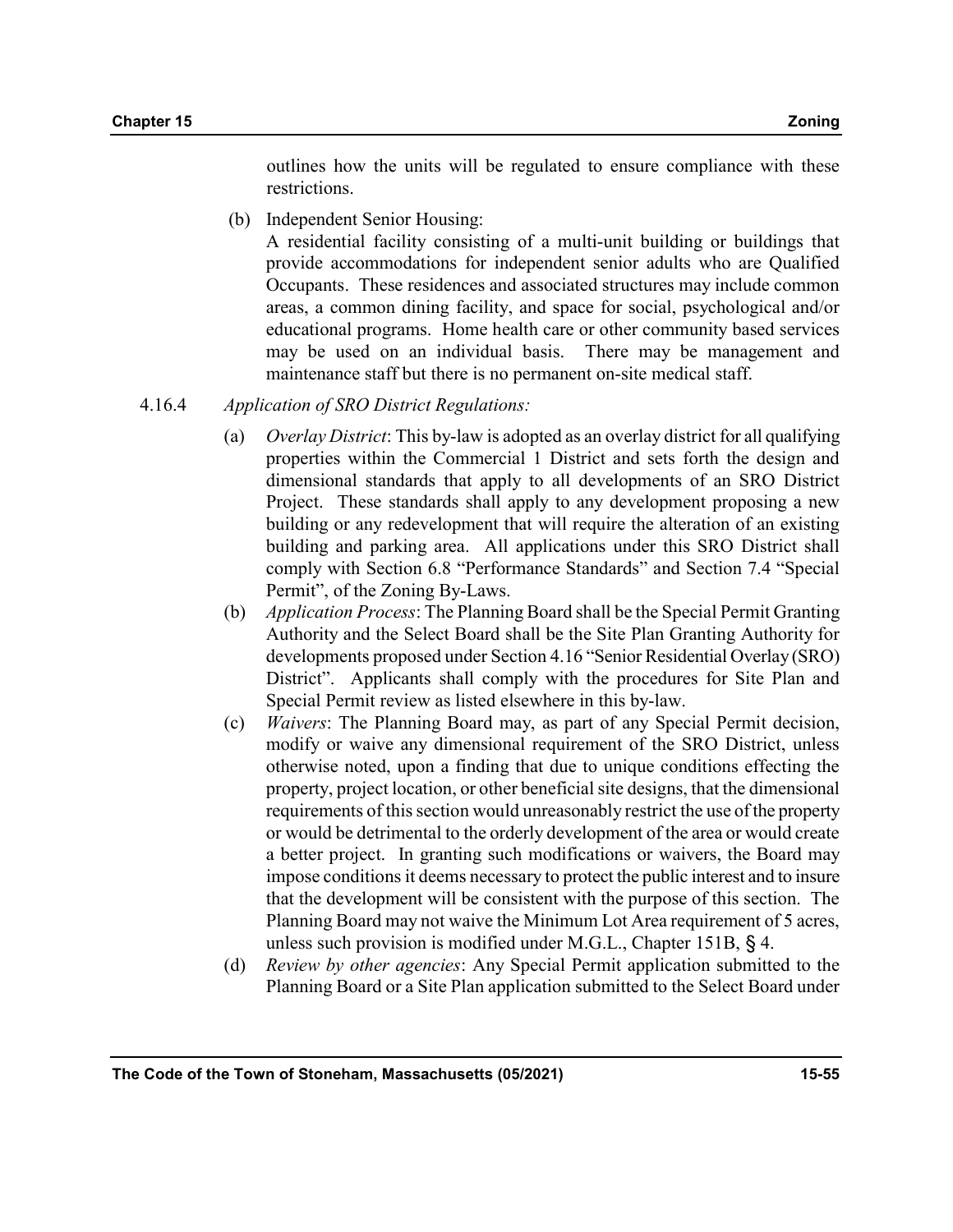Section 4.16 shall comply with all local review requirements and procedures for Special Permit and Site Plan review.

## 4.16.5 General Requirements:

- (a) Design: The site layout shall utilize appropriate building placement and landscape design to reasonably protect project residents from excessive noise, lights and traffic, emanating from adjacent properties.
- (b) Infrastructure: The proposed site shall be served by municipal water and sewer services and shall comply with all utility design standards imposed by the Town Department of Public Works and Town Engineer.

### 4.16.6 Signage:

- (a) Developments constructed under the SRO District By-law shall comply with the signage requirements of the Commercial 1 District, as described within Section 6.7 "Signs and Illumination" contained elsewhere within this By-law.
- 4.16.7 Dimensional Requirements and Additional Regulations:
	- (a) Dimensional restrictions shall be consistent with the limitations specified for the Commercial 1 District, as described within Section 5.2.1 "Table One - Dimensional Requirements", of this By-law, subject to the following requirements below and waiver provisions as detailed in Section 4.16.3 (c) of this By-Law.
	- (b) Minimum Lot Size: 5 Acres (This dimensional requirement is not permitted to be reduced or waived by the Planning Board, subject to Section 4.16.3 (c) of this By-Law.)
	- (c) Building Height: If some or all of the required parking spaces for the proposed dwelling units are enclosed within the structure of the building, the height requirement specified within Section 5.2.1 "Table One - Dimensional Requirements", is permitted to be raised by ten (10) feet for that specific structure.
	- (d) Multiple Structures: The SRO District allows for the construction of multiple structures on one lot in order to minimize sprawl and to encourage the creation of useable open space for residents. In all cases, the buildings shall maintain a minimum separation of thirty (30) feet and shall be subject to applicable Massachusetts State Building Code requirements. The building locations shall be designed to ensure that adequate emergency vehicle access is provided.
	- (e) Connections: Buildings may be connected by a series of covered walkways, pursuant to applicable Massachusetts State Building Code requirements
	- (f) Common Open Space: The development shall provide an area of useable common open space which will be accessible by residents of the development for passive recreational opportunities. Qualifying useable common open space shall mean (i) Existing vegetated areas which are left substantially in a natural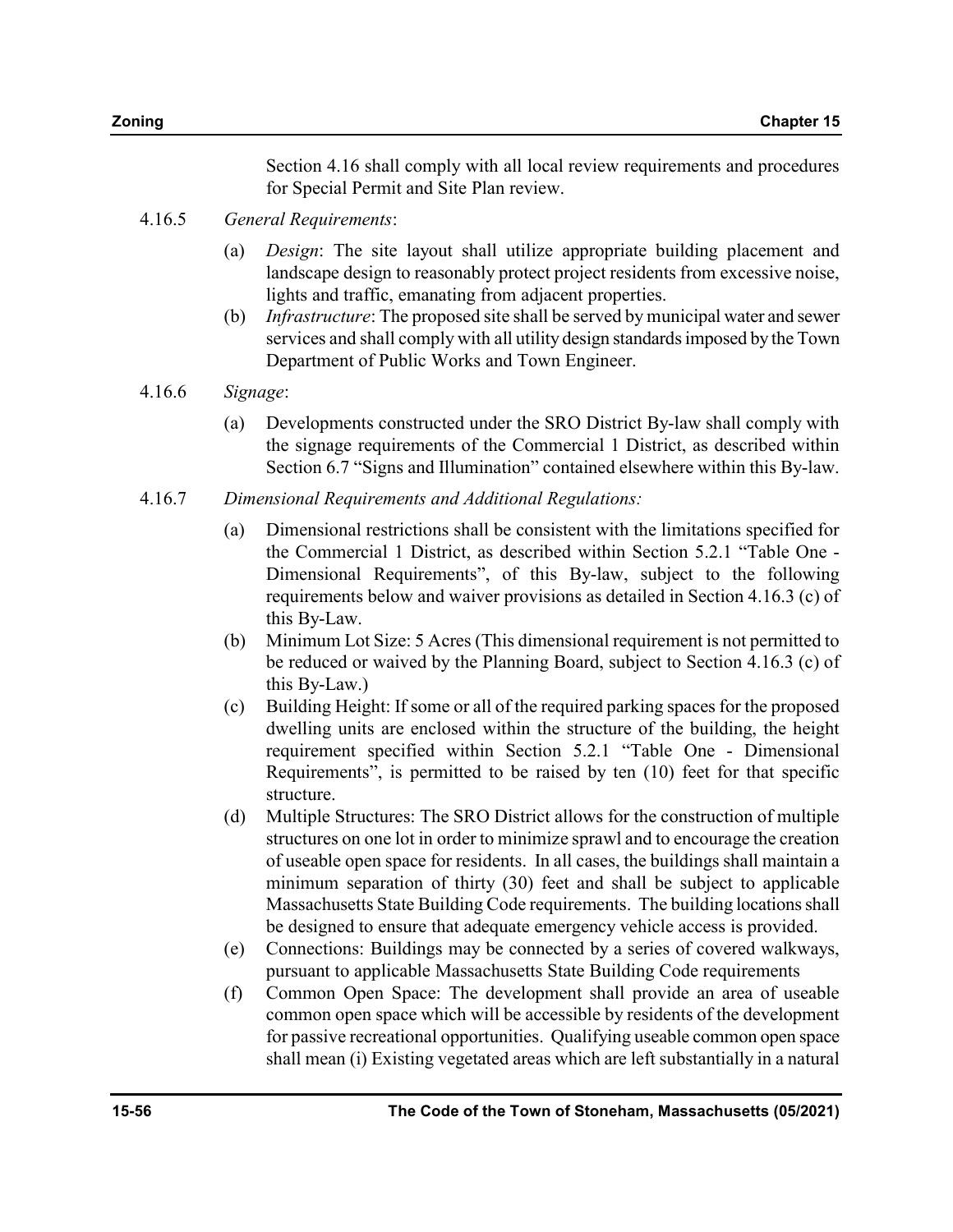state; (ii) areas improved by such landscaping as required in Section 6.5 and primarily designed and intended for passive recreational opportunities; or (iii) enclosed common space (i.e., clubhouse), which provides gathering areas, entertaining space or exercise facilities, available for use only by residents of the facility and their guests. Useable common open space shall not include a public or privately owned right-of-way, open parking or service areas, or driveways.

- (g) Base Unit Density: Subject to the dimensional requirements and restrictions outlined within this By-law, the base number of units permitted within an SRO development shall be limited to 2 units per 2,000 square feet of total land area, inclusive of wetlands or other land areas regulated by the Conservation Commission.
- (h) Density Bonus: Notwithstanding the limitations set out above, the Planning Board may, at their discretion, authorize an increase in the permissible intensity of an SRO District development over the Base Unit Density, provided the applicant offers one or more of the following public benefits: (In no event shall the Density Bonus increase the Base Unit Density more than 10%)
	- 1. Traffic or pedestrian improvements (such as, but not limited to, bike path connections, off-site sidewalks or pedestrian improvements; traffic mitigation).
	- 2. Landscaped open space which adds unusual value or character to the community or provides enhanced protection to an environmentally sensitive area.

## 4.17 RESIDENTIAL /BUSINESS OVERLAY DISTRICT

- 4.17.1 Purpose: The purpose of the Residential/Business Overlay District is to allow the development of housing within portions of the Business and Central Business Districts.
- 4.17.2 Uses within the Residential/Business Overlay District are permitted on a Special Permit granted by the Planning Board and Site Plan approval by the Select Board.
- 4.17.2.1 Residential use is allowed on all floors in the Residential/Business Overlay District provided that no more than five (5) dwelling units shall be allowed in a building.  $(5-7-12)$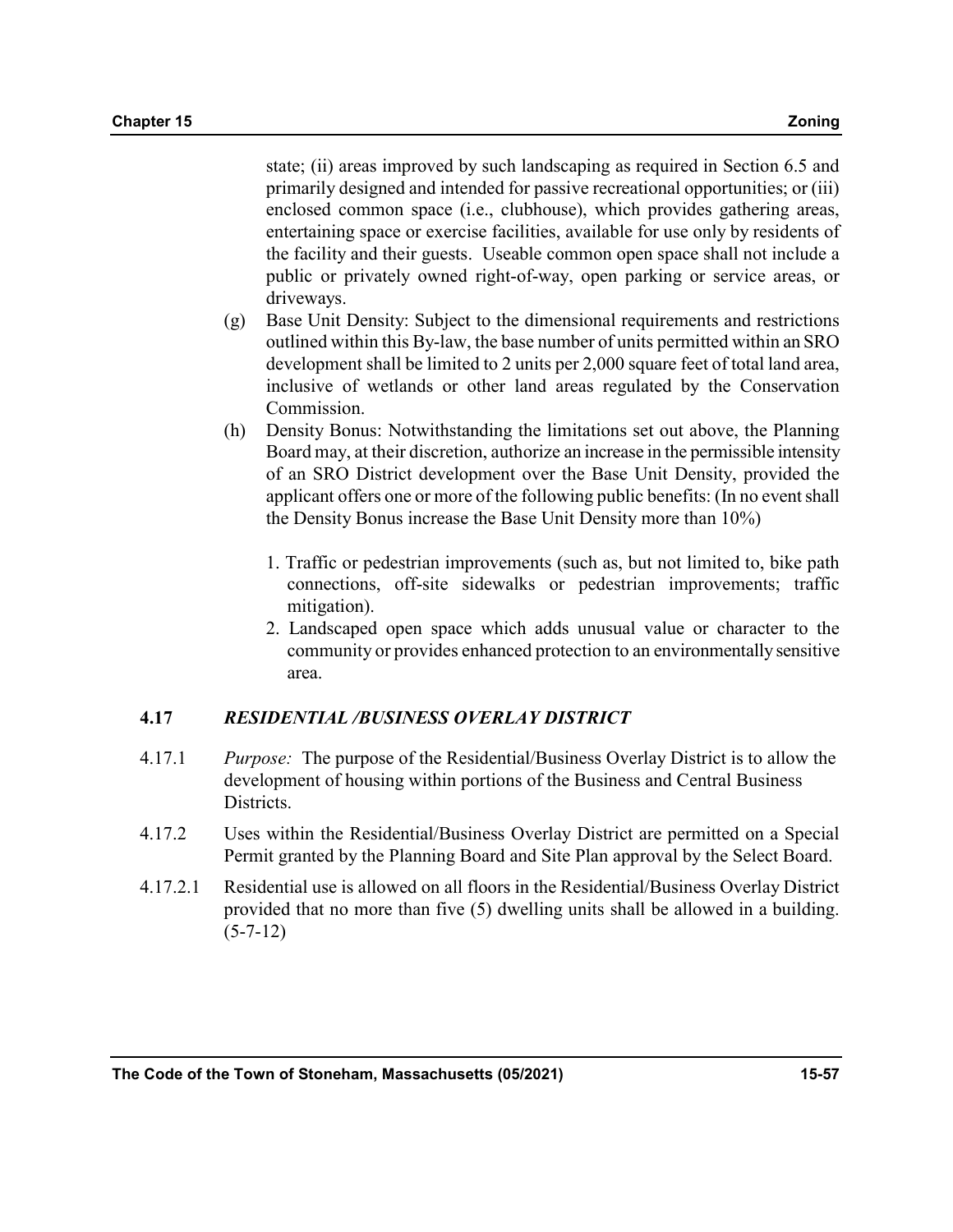## 4.18 RAILROAD RIGHT-OF-WAY DISTRICT:

- 4.18.1 Purpose: To allow for the temporary use of a portion of the former Railroad Rightof-Way as described in Section III below, for business uses as described in Section 4.18.2 below for a period of time no longer than the earlier of the following: (i) the commencement of construction of the former Railroad Right-of-Way as a bikeway, linear park, or other recreation area, or (ii) June 30, 2014. The Railroad Right-of-Way Overlay District confers additional land use options and does not eliminate or alter zoning rights permitted in the underlying zoning district.
- 4.18.2 Uses Permitted As Of Right:
- 4.18.2.1 All of the uses and accessory uses allowed in the Business District, Central Business District, Highway Business District, and Commercial District I, regardless of whether any such uses or accessory uses requires a Special Permit or other approval in said zoning district, shall be allowed as of right in the Railroad Right-of-Way Overlay District, other than the following uses: (i) automobile repair services and (ii) gasoline station or other service establishment for the retail distribution of petroleum products.
- 4.18.2.2 Uses, as allowed by Section 4.18.2.1 above, shall be limited for a period of time no longer than the earlier of the following: (i) the commencement of construction of the former Railroad Right-of-Way as a bikeway or linear park, or (ii) June 30, 2014.
- 4.18.2.3 Structures (defined in Section 2.1.79 of these Zoning Bylaws) shall be limited to temporary structures. For purposes of this Railroad Right-of-Way Overlay District "temporary' shall, notwithstanding the time period set out in Section 2.1.81 of these Zoning Bylaws, mean with a time limit no greater than that allowed for uses authorized pursuant to said Section 4.18 as described above (no longer than the earlier of the following: (i) the commencement of construction of the former Railroad Right-of-Way as a bikeway or linear park, or (ii) June 30, 2014).
- 4.18.2.4 Any temporary structure in excess of seven hundred fifty (750) square feet of gross floor area shall have one (1) parking space for every seven hundred fifty (750) square feet of gross floor area. There shall be no other parking requirements for a use in this Railroad Right-of-Way Overlay District. [See also M.G.L. c.40, Sec. 54A.]
- 4.18.2.5 The Performance Standards of Section 6.8 of these Zoning Bylaws shall be applicable to any use in this Railroad Right-of-Way Overlay District. (4-7-09. Art. 11)
- 4.19 RESERVED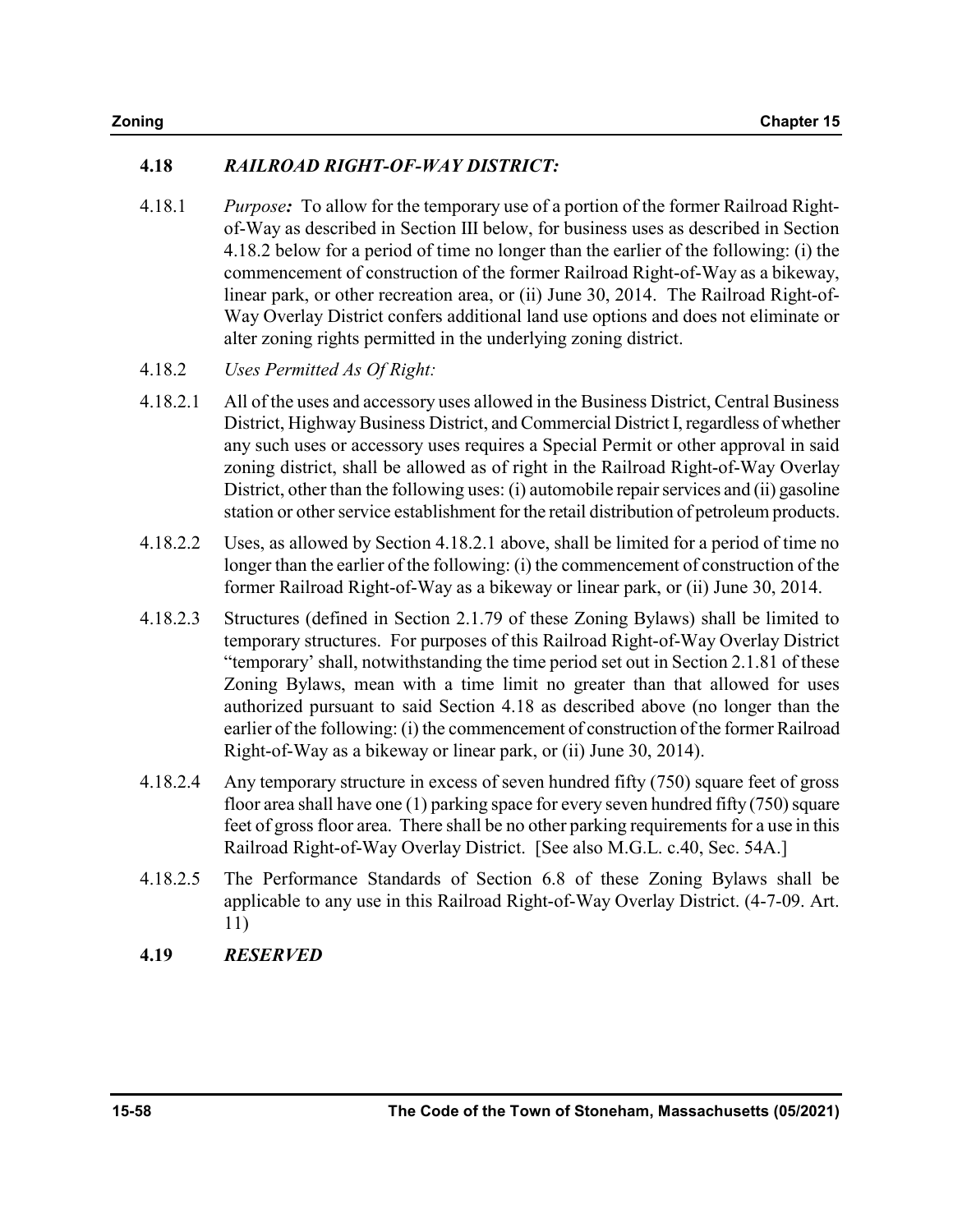### 4.20 EAST SCHOOL OVERLAY DISTRICT:

- 4.20.1 Purpose: The purpose of the East School Overlay District is to encourage the as-ofright development and use of a residential building with no more than three (3) dwelling units on a portion of the site of the former East School at 12 Beacon Street, located within the underlying Resident A District, in order to best reuse this unique property and building. The East School Overlay District confers an additional land use option and does not eliminate or alter zoning rights permitted in the underlying zoning district.
- 4.20.2 Use(s) Permitted As of Right:
- 4.20.2.1 One building for residential use with no more than three (3) dwelling units.
- 4.20.3 Accessory Buildings and Structures:
- 4.20.3.1 There shall be no accessory buildings or other structures, other than a flagpole or as otherwise required by applicable law, bylaws or regulations of the Commonwealth of Massachusetts or the Town of Stoneham, except as allowed by Special Permit from the Planning Board, pursuant to Section 7.4. There shall be no personal wireless service facility or other telecommunications structure, except to the extent required by applicable federal or state law.
- 4.20.4 Off-Street Parking, Layout, Screening and Loading Requirements:
- 4.20.4.1 Off-Street Parking, Layout, Screening and Loading Requirements shall be in accordance with Section 6.3, except as follows:
	- (a) Two (2) parking spaces for every dwelling unit.
	- (b) The Section 6.3.5.2 requirement regarding the shielding of abutting properties, from the headlight glare shall apply to the protection of properties across a public or private way from the subject property, other than in the area of a driveway or other entrance or egress.
	- (c) Section 6.3.7 (Off-Street Loading) shall not be applicable.

#### 4.21 NORTH ELEMENTARY SCHOOL OVERLAY DISTRICT:

4.21.1 Purpose: The purpose of the North Elementary School Overlay District is to allow the as-of-right development and use of a residential building with no more than twelve (12) dwelling units on a portion of the site of the former North Elementary School at 195 Collincote Street, located within the underlying Resident A Zoning District, in order to best reuse this unique property and building. The North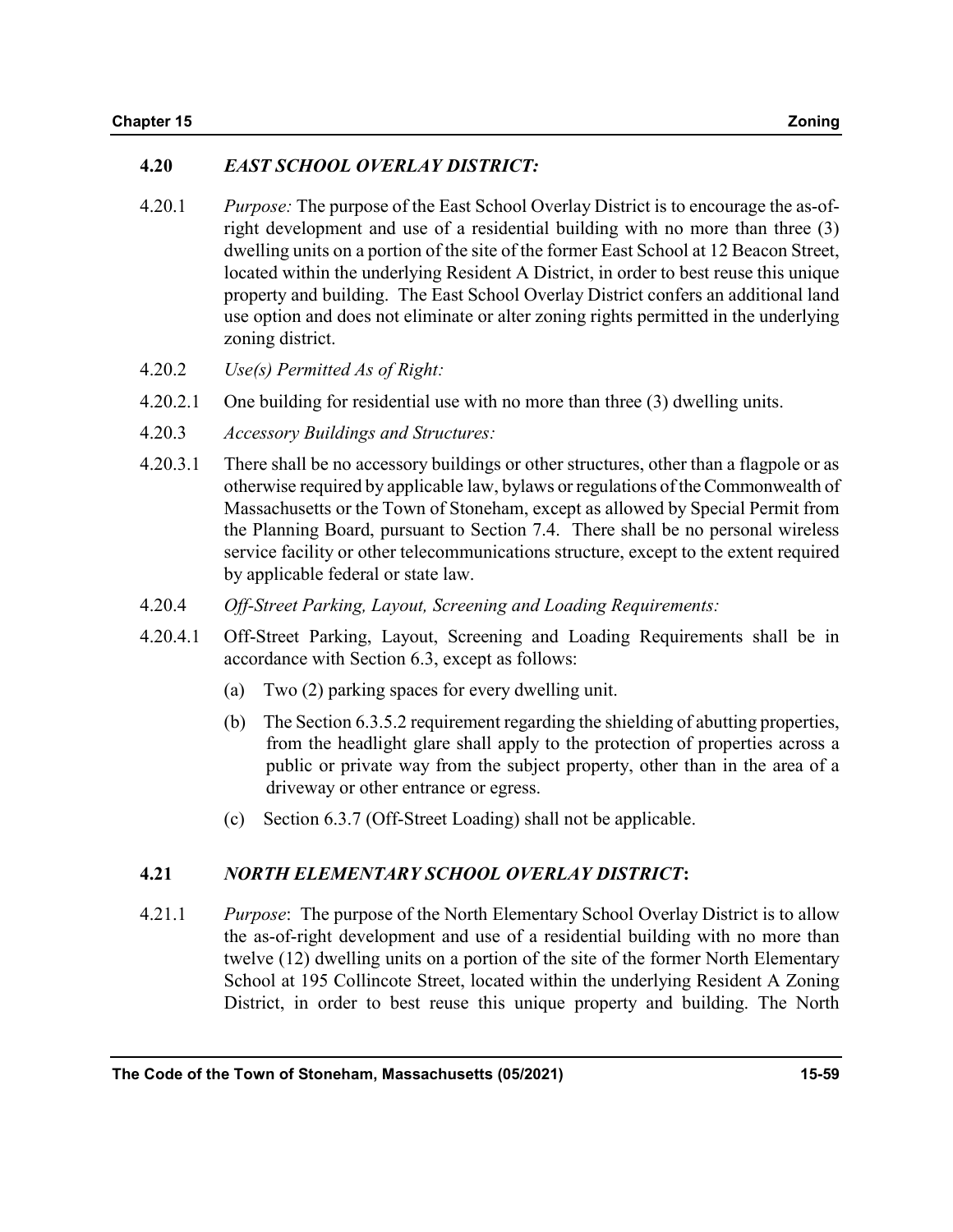Elementary School Overlay District allows an additional land use option and does not eliminate or alter zoning rights permitted in the underlying zoning district.

- 4.21.2 Use(s) Permitted As Of Right:
- 4.21.2.1 One building for residential use with no more than twelve (12) dwelling units:
	- (a) Each dwelling unit containing no more than two (2) bedrooms.
	- (b) There shall be one thousand (1,000) square feet of usable common open space per dwelling unit. Usable common open space shall mean areas left substantially in a natural state or improved by such landscaping as required in Section 6.5 and primarily designed and intended for the active and passive recreation of the occupants of the dwellings. Usable common open space shall not include street rights-of-way, open parking, or service areas, driveways, easements for above-ground utilities, required minimum front yards, land with greater than a ten percent (10%) slope or land deemed unsuitable for common open space by the Building Inspector after consultation with the Town Engineer for reason of poor drainage.
- 4.21.3 Accessory Buildings and Structures:
- 4.21.3.1 There shall be no accessory buildings or other structures, other than a flagpole or as otherwise required by applicable law, bylaws or regulations of the Commonwealth of Massachusetts or the Town of Stoneham, except as allowed by Special Permit from the Planning Board, pursuant to Section 7.4. There shall be no personal wireless service facility, including, but not limited to, a cellular facility, tower or antenna, or any other telecommunication facility or structure, except to the extent required by applicable federal or state law.
- 4.21.4 Off-Street Parking, Layout, Screening and Loading Requirements:
- 4.21.4.1 Off-Street Parking, Layout, Screening and Loading Requirements shall be in accordance with Section 6.3, except as follows: (a) two (2) off-street parking spaces for every dwelling unit; (b) the Section 6.3.5.2 requirement regarding the shielding of abutting properties from headlight glare shall apply to the protection of properties across a public or private way from the subject property, other than in the area of a driveway or other entrance or egress; and (c) Section 6.3.7 (Off-Street Loading) shall not be applicable. (5-7-12, Art. 2)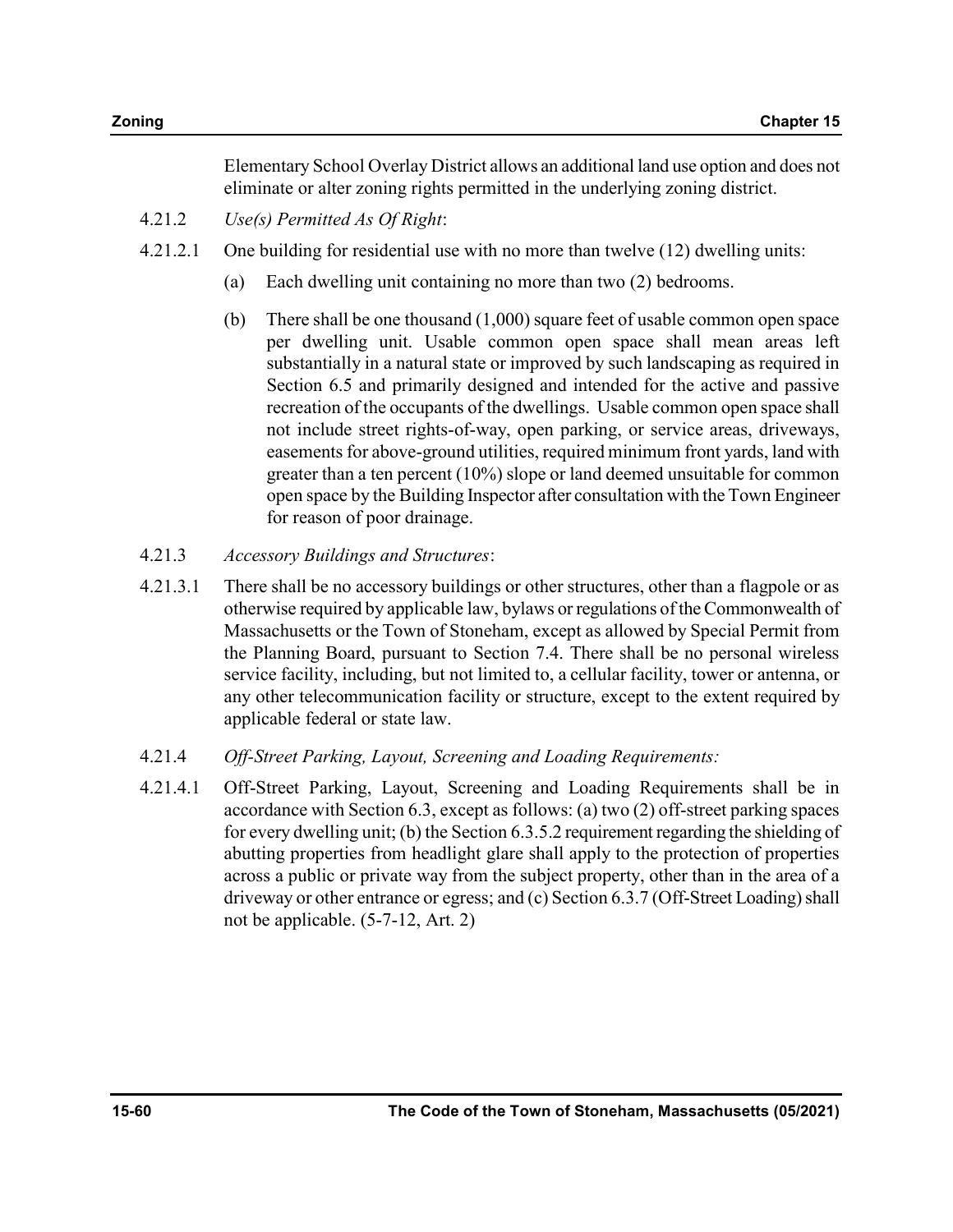#### 4.22 RESIDENTIAL OVERLAY FALLON ROAD DISTRICT:

- 4.22.1 Purpose: The purpose of the Residential Overlay Fallon Road District is to provide for the redevelopment of a portion of the Fallon Road area for residential use.
- 4.22.2 Uses in the Residential Overlay Fallon Road District permitted as of right.
- 4.22.2.1 Apartment Building or Town house Design Dwelling Units, not to exceed four hundred ten (410) units in the Residential Overlay Fallon Road District provided that:
	- (a) There is a maximum of twenty (20) units per acre.
	- (b) Each structure shall be connected to and serviced by municipal water and sewer.
	- (c) All existing or proposed utilities shall be installed underground at the time of initial construction.
	- (d) The applicant must provide documentation to the Town of Stoneham Department of Public Works that the site is satisfactory in regard to drainage, water supply, and sewage disposal for the number of units to be constructed, such documentation to be prepared by a registered professional engineer and approved by the Town Engineer.
- 4.22.2.2 Off-Street Parking, Layout, and Loading Requirements for Residential Overlay Fallon Road District shall be in accordance with Section 6.3 Off-Street Parking Requirements except as follows:
	- (a) Minimum required parking of 1.7 parking spaces per dwelling unit.
	- (b) Parking spaces shall be a minimum of eight (8') feet by sixteen (16') feet.
	- (c) Minimum aisle width of twenty-two (22') feet.
	- (d) No minimum or maximum for the number of driveways permitting entrance to and exit from a lot to a street.
	- (e) Parking spaces shall be on the same lot as the principle use except that parking spaces may be provided on an adjacent lot provided there is a special permit granted for said parking by the Planning Board.
	- (f) Tandem parking spaces are allowed for Town house use.
	- (g) One level of parking within the building footprint is allowed beneath the uses permitted as described in 4.22.2.1 above in which case the height regulation of Section 5.2.1 Table One will be raised ten (10') feet for that building.
	- (h) No requirement for off-street loading area for Apartment Building or Town house design residential use. (10-1-12, Art. 2)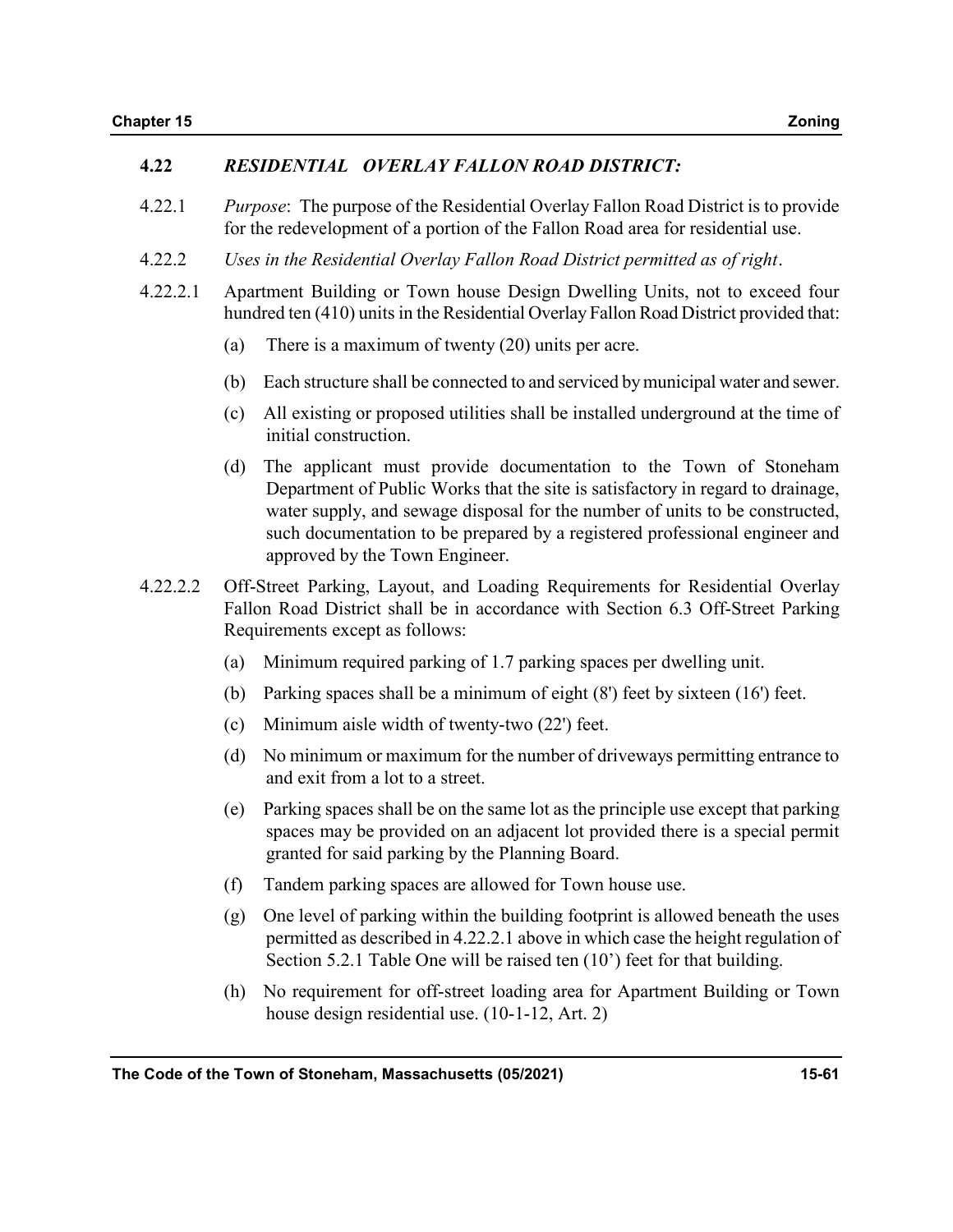## 4.23 MAPLE STREET RESIDENTIAL OVERLAY DISTRICT:

- 4.23 Maple Street Residential Overlay District
- 4.23.1 Purpose: The purpose of the Maple Street Residential Overlay District is to encourage the development of residential use within the Commercial 1 District on Maple Street, and this bylaw is adopted as an overlay district for all properties within the Commercial 1 District that abut Maple Street and sets forth the design and dimensional standards that apply to all developments in the Maple Street Residential Overlay District. These standards shall apply to any development proposing a new building or any redevelopment that will require the alteration of an existing building and parking area. All applications under this Maple Street Residential Overlay District shall comply with Section 6.8 "Performance Standards" and Section 7.4 "Special Permit", of the Zoning By-Laws.

#### 4.23.2. Uses in the Maple Street Residential Overlay District:

 Uses within the Maple Street Residential Overlay District are permitted on a Special Permit granted by the Planning Board and Site Plan Approval by the Select Board as follows:

#### 4.23.2.1 Apartment Buildings or Garden Style Dwelling Units

- (a) Each structure shall be connected to and serviced by municipal water and sewer.
- (b) All existing or proposed utilities shall be installed underground at the time of initial construction
- (c) The applicant must provide documentation to the Town of Stoneham Department of Public works that the site is satisfactory in regard to drainage, water supply, and sewage disposal for the number of units to be constructed, such documentation to be prepared by a registered professional engineer and approved by the Town Engineer.

### 4.23.2.2 Application of Maple Street Residential Overlay District Regulations

(a) Application Process: The Planning Board shall be the Special Permit Granting Authority and the Select Board shall be the Site Plan Granting Authority for developments proposed under Section 4.23 "Maple Street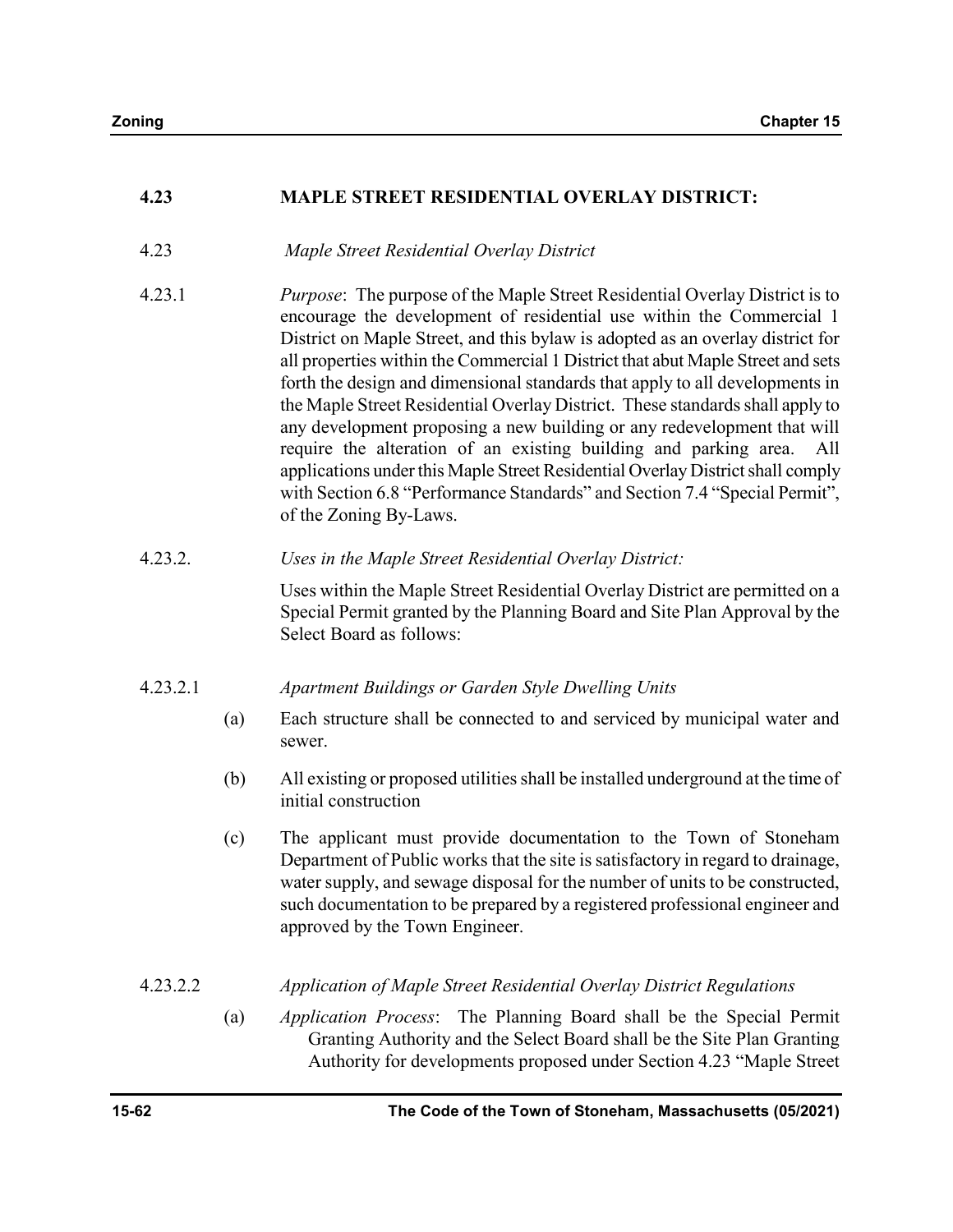Residential Overlay District." Applicants shall comply with the procedures for Site Plan and Special Permit review as listed elsewhere in this by-law.

(b) Waivers: The Planning Board may, as part of any Special Permit decision, modify or waive any dimensional requirement of the Maple Street Residential Overlay District unless otherwise noted, upon a finding that due to unique conditions effecting the property, project location, or other beneficial site designs, that the dimensional requirements of this section would unreasonably restrict the use of the property or would be detrimental to the orderly development of the area or would create a better project. In granting such modifications or waivers, the Board may impose conditions it deems necessary to protect the purpose of this section.

## 4.23.3 General Requirements:

- (a) Design: The site layout shall utilize appropriate building placement and landscape design to reasonably protect project residents from excessive noise, lights, and traffic, emanating from adjacent properties.
- (b) Infrastructure: The proposed site shall be serviced by municipal water and sewer services and shall comply with all utility design standards imposed by the Town Department of Public Works and Town Engineer.
- (c) The proposed site is an appropriate location for such use, structure, or condition
- (d) The proposed use as developed and operated will not adversely affect the neighborhood
- (e) There will be no nuisance or serious hazard to vehicles or pedestrians.
- (f) Adequate and appropriate facilities will be provided for the proper operation of the proposed use
- (g) Access to the site over streets is appropriate for the type of vehicles involved.
- 4.23.4 Signage:
	- (a) Developments constructed under the Maple Street Residential Overlay District By-law shall comply with the signage requirements of the Commercial 1 District, as described within Section 6.7 "Signs" contained elsewhere within this By-law.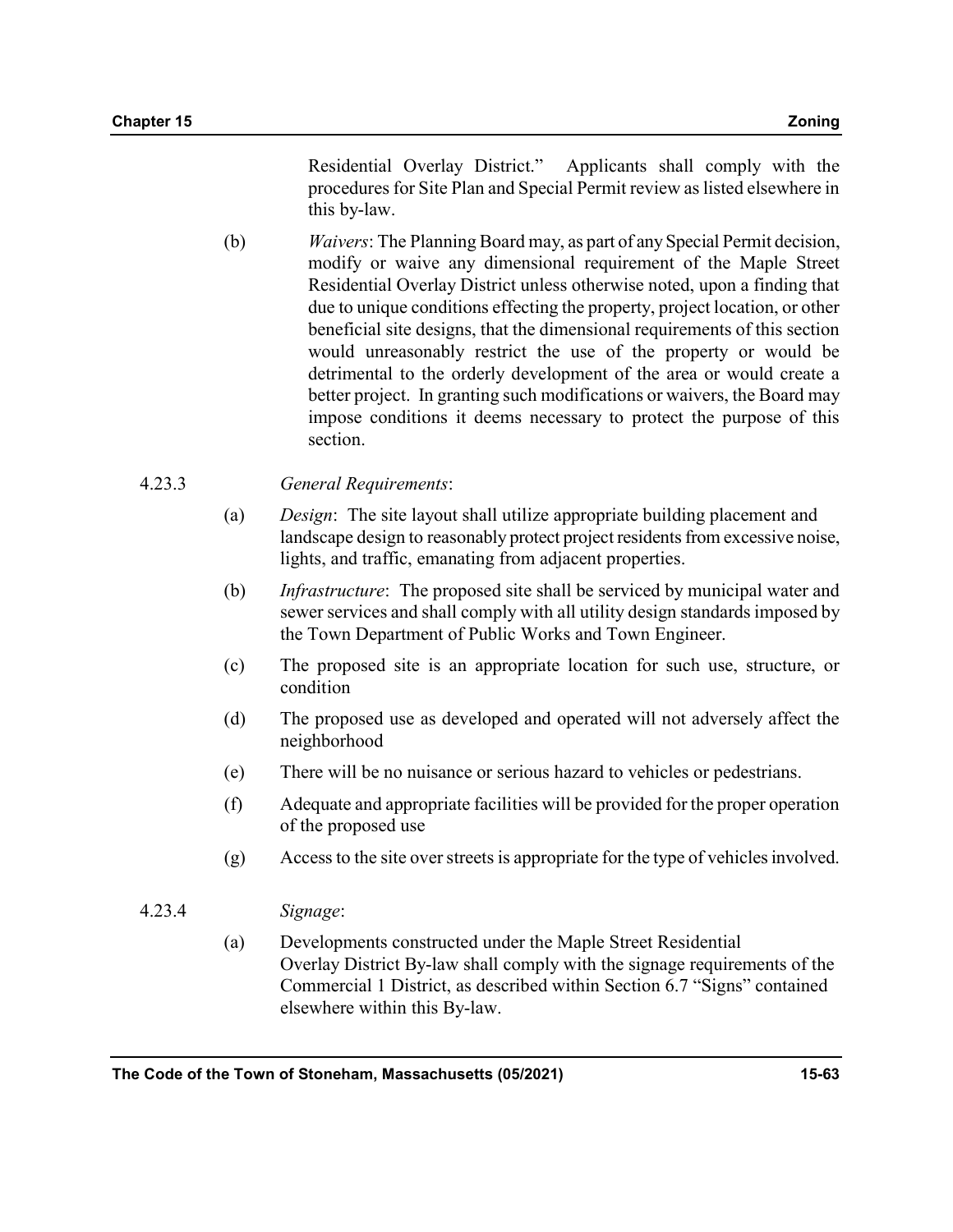#### 4.23.5 Dimensional Requirements and Additional Regulations:

- (a) Dimensional Restrictions: Dimensional restrictions shall be consistent with the limitations specified for the Commercial 1 District, as described within Section 5.2.1 "Table One – Dimensional Requirements", of this bylaw, subject to the following requirements below and waiver provisions as detailed in Section 4.23.2.2(b) of this bylaw.
- (b) Building Height: If some or all of the required parking spaces for the proposed dwelling units are enclosed within the structure of the building, the height requirement specified within Section 5.2.1 "Table One – Dimensional Requirements", is permitted to be raised by ten (10) feet for that specific structure.
- (c) Multiple Structures: The Maple Street Residential Overlay District allows for the construction of multiple structures on one lot in order to minimize sprawl and to encourage the creation of useable open space for residents. In all cases, the buildings shall maintain a minimum separation of thirty (30) feet and shall be subject to applicable Massachusetts State Building Code requirements. The building locations shall be designed to ensure that adequate emergency vehicle access is provided.
- (d) Connections: Buildings may be connected by a series of covered walkways, pursuant to applicable Massachusetts State Building Code requirements.
- (e) Common Open Space: The development shall provide an area of useable common open space which will be accessible by residents of the development for passive recreational opportunities. Qualifying useable common open space shall mean (i) Existing vegetated areas which are left substantially in a natural state; (ii) areas improved by such landscaping as required in Section 6.5 and primarily designed and intended for passive recreational opportunities; or (iii) enclosed common space (i.e., clubhouse), available for use only by residents of the facility and their guests. Useable common open space shall not include a public or privately owned right-of-way, open parking or service areas, or driveways.
- (f) Base Unit Density: subject to the dimensional requirements and restrictions outlined within this By-law, the base number of units permitted within a Maple Street Residential Overlay development shall be limited to 1 unit per 1,000 square feet of total land area, inclusive of wetlands or other land areas regulated by the Conservation Commission.
- $(g)$  Density Bonus: Notwithstanding the limitations set out above, the Planning Board may, at their discretion, authorize an increase in the permissible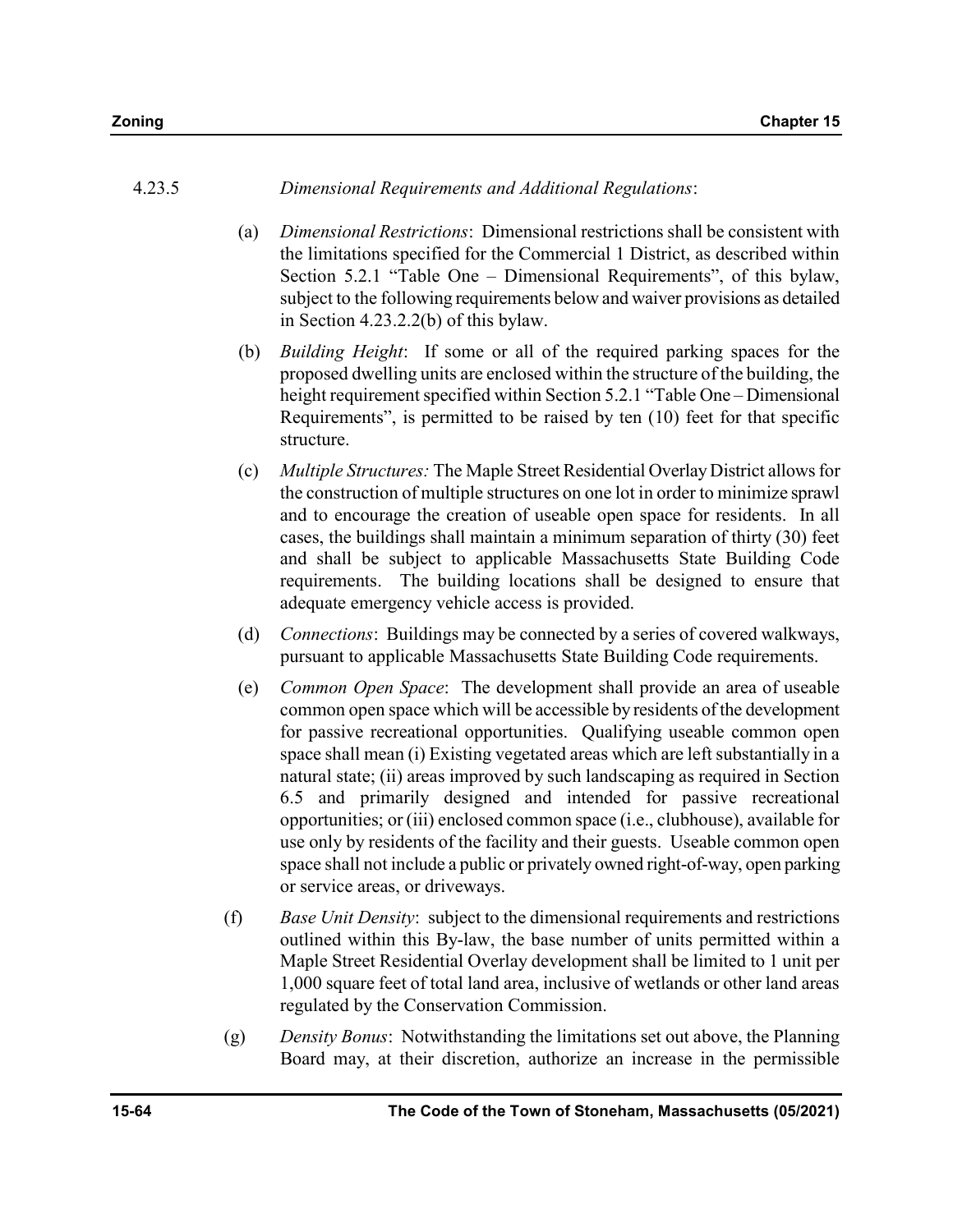intensity of a Maple Street Residential Overlay District development for the Base Unit Density, provided the applicant offers one or more of the following public benefits: (In no event shall the Density Bonus increase the Base Unit Density more than 10%)

- 1. Traffic or pedestrian improvements (such as, but not limited to, bike path connections, off-site sidewalks, or pedestrian improvements; traffic mitigation).
- 2. Landscaped open space which adds unusual value or character to the community or provides enhanced protection to an environmentally sensitive area.
- 3. Any other benefits as determined by the Planning Board in its reasonable discretion.

## 4.23.6 Off-Street Parking, Layout and Loading Requirements: Off-Street parking, layout and loading requirements for Maple Street Residential Overlay District shall be in accordance with section 6.3 Off Street Parking Requirements except as follows:

- (a) Minimum required parking of 1.7 parking spaces per dwelling unit.
- (b) Parking spaces shall be a minimum of eight (8') feet by sixteen (16') feet.
- (c) Minimum aisle width of twenty-two (22') feet.
- (d) No minimum or maximum for the number of driveways permitting entrance to and exit from a lot to a street.
- (e) Parking spaces shall be on the same lot as the principle use except that parking spaces may be provided on an adjacent lot provided there is a special permit granted for said parking by the Planning Board.
- (f) One level of parking within the building footprint is allowed beneath the uses permitted as described in 4.23.2.1 above in which case the height regulations of Section 5.2.1 Table One will be raised ten (10') feet for that building.
- (g) No requirement for off-street loading area for apartment buildings or garden style dwelling units. (5-3-2021, Art. 9)

## 4.24 DIVISION OF LAND INTO EIGHT OR MORE LOTS OR CONSTRUCTION OF EIGHT OR MORE DWELLIN UNITS: